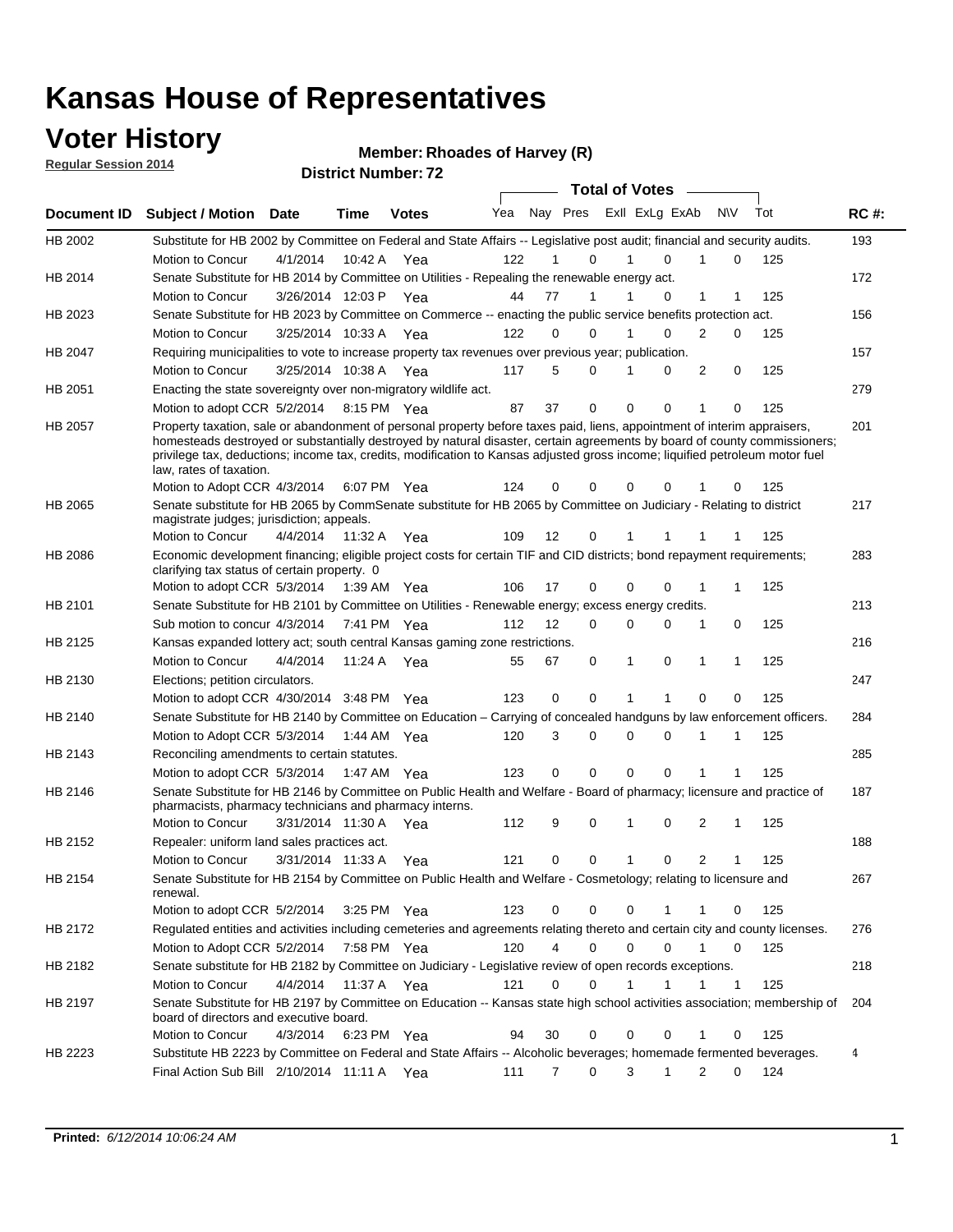| <b>Voter History</b><br><b>Regular Session 2014</b> |                                                                                                                                                                                                                                                                                                                                                                                                                                                                                                                                                                                                                                                                                                                                                                                                                                                                                                         |                       |      |                            | Member: Rhoades of Harvey (R) |                |                             |                       |              |              |                |             |     |             |
|-----------------------------------------------------|---------------------------------------------------------------------------------------------------------------------------------------------------------------------------------------------------------------------------------------------------------------------------------------------------------------------------------------------------------------------------------------------------------------------------------------------------------------------------------------------------------------------------------------------------------------------------------------------------------------------------------------------------------------------------------------------------------------------------------------------------------------------------------------------------------------------------------------------------------------------------------------------------------|-----------------------|------|----------------------------|-------------------------------|----------------|-----------------------------|-----------------------|--------------|--------------|----------------|-------------|-----|-------------|
|                                                     |                                                                                                                                                                                                                                                                                                                                                                                                                                                                                                                                                                                                                                                                                                                                                                                                                                                                                                         |                       |      | <b>District Number: 72</b> |                               |                |                             |                       |              |              |                |             |     |             |
|                                                     |                                                                                                                                                                                                                                                                                                                                                                                                                                                                                                                                                                                                                                                                                                                                                                                                                                                                                                         |                       |      |                            |                               |                |                             | <b>Total of Votes</b> |              |              |                |             |     |             |
| Document ID                                         | <b>Subject / Motion Date</b>                                                                                                                                                                                                                                                                                                                                                                                                                                                                                                                                                                                                                                                                                                                                                                                                                                                                            |                       | Time | <b>Votes</b>               |                               |                | Yea Nay Pres Exll ExLg ExAb |                       |              |              |                | <b>NV</b>   | Tot | <b>RC#:</b> |
| HB 2223                                             | Substitute for HB 2223 by Committee on Federal and State Affairs—Alcoholic beverages; homemade fermented beverages;<br>microbrewery gallonage expanded; liquor license length of citizenship.                                                                                                                                                                                                                                                                                                                                                                                                                                                                                                                                                                                                                                                                                                           |                       |      |                            |                               |                |                             |                       |              |              |                |             |     | 205         |
|                                                     | Motion to Concur                                                                                                                                                                                                                                                                                                                                                                                                                                                                                                                                                                                                                                                                                                                                                                                                                                                                                        | 4/3/2014              |      | 6:27 PM Yea                | 115                           | 9              |                             | $\Omega$              | 0            | 0            |                | 0           | 125 |             |
| HB 2231                                             | Senate Substitute for Substitute for HB 2231 by Committee on Ways and Means - Appropriations for FY 2014, FY 2015, FY<br>2016, FY 2017 and FY 2018 for various state agencies; capital improvement projects; claims against the state.                                                                                                                                                                                                                                                                                                                                                                                                                                                                                                                                                                                                                                                                  |                       |      |                            |                               |                |                             |                       |              |              |                |             |     | 282         |
|                                                     | Motion to adopt CCR 5/2/2014                                                                                                                                                                                                                                                                                                                                                                                                                                                                                                                                                                                                                                                                                                                                                                                                                                                                            |                       |      | 9:48 PM Yea                | 70                            | 54             |                             | $\Omega$              | 0            | 0            | 1              | 0           | 125 |             |
| HB 2246                                             | Substitute for HB 2246 by Committee on Commerce, Labor and Economic Development - Peer review for certain licensed<br>technical professions.                                                                                                                                                                                                                                                                                                                                                                                                                                                                                                                                                                                                                                                                                                                                                            |                       |      |                            |                               |                |                             |                       |              |              |                |             |     | 38          |
|                                                     | <b>EFA Sub Bill</b>                                                                                                                                                                                                                                                                                                                                                                                                                                                                                                                                                                                                                                                                                                                                                                                                                                                                                     | 2/21/2014 1:34 PM Yea |      |                            | 120                           | $\Omega$       |                             | $\Omega$              | 1            | $\mathbf{0}$ | 2              | 1           | 124 |             |
| HB 2246                                             | Substitute for HB 2246 by Committee on Commerce, Labor and Economic Development - Peer review for certain licensed<br>technical professions.                                                                                                                                                                                                                                                                                                                                                                                                                                                                                                                                                                                                                                                                                                                                                            |                       |      |                            |                               |                |                             |                       |              |              |                |             |     | 260         |
|                                                     | Motion to Concur                                                                                                                                                                                                                                                                                                                                                                                                                                                                                                                                                                                                                                                                                                                                                                                                                                                                                        | 5/2/2014              |      | 11:40 A Yea                | 124                           | 0              |                             | 0                     | 0            |              | 0              | 0           | 125 |             |
| HB 2272                                             | Kansas expanded lottery act; southeast Kansas gaming zone; privilege fee and investment threshold amount reduced.                                                                                                                                                                                                                                                                                                                                                                                                                                                                                                                                                                                                                                                                                                                                                                                       |                       |      |                            |                               |                |                             |                       |              |              |                |             |     | 200         |
|                                                     | Motion to Concur                                                                                                                                                                                                                                                                                                                                                                                                                                                                                                                                                                                                                                                                                                                                                                                                                                                                                        | 4/2/2014              |      | 4:18 PM Nay                | 84                            | 36             |                             | $\mathbf 0$           | $\Omega$     | $\mathbf{0}$ | 1              | 4           | 125 |             |
| HB 2296                                             | Campaign finance; permitted uses of campaign funds; increased exemption amount for certain candidates; contributor<br>information; lobbyist filings.                                                                                                                                                                                                                                                                                                                                                                                                                                                                                                                                                                                                                                                                                                                                                    |                       |      |                            |                               |                |                             |                       |              |              |                |             |     | 248         |
|                                                     | Motion to adopt CCR 4/30/2014 3:53 PM Yea                                                                                                                                                                                                                                                                                                                                                                                                                                                                                                                                                                                                                                                                                                                                                                                                                                                               |                       |      |                            | 119                           | 4              |                             | 0                     | 1            | 1            | 0              | 0           | 125 |             |
| HB 2296                                             | Campaign finance; permitted uses of campaign funds; increased exemption amount for certain candidates; contributor<br>information; lobbyist filings.                                                                                                                                                                                                                                                                                                                                                                                                                                                                                                                                                                                                                                                                                                                                                    |                       |      |                            |                               |                |                             |                       |              |              |                |             |     | 287         |
|                                                     | Motion to Override<br>Veto                                                                                                                                                                                                                                                                                                                                                                                                                                                                                                                                                                                                                                                                                                                                                                                                                                                                              | 5/30/2014 10:24 A Yea |      |                            | 96                            | 5              |                             | $\Omega$              | 0            | 0            | 0              | 24          | 125 |             |
| HB 2298                                             | Senate Sub for HB 2298 by Committee on Judiciary - Uniform controlled substances act. Senate Sub for HB 2298 by<br>Committee on Judiciary - Uniform controlled substances act.                                                                                                                                                                                                                                                                                                                                                                                                                                                                                                                                                                                                                                                                                                                          |                       |      |                            |                               |                |                             |                       |              |              |                |             |     | 209         |
|                                                     | Motion to Concur                                                                                                                                                                                                                                                                                                                                                                                                                                                                                                                                                                                                                                                                                                                                                                                                                                                                                        | 4/3/2014              |      | 6:40 PM Yea                | 123                           | $\mathbf{1}$   |                             | 0                     | 0            | $\mathbf{0}$ | 1              | 0           | 125 |             |
| HB 2303                                             | Relating to driver's license fees; driving under the influence equipment fund.                                                                                                                                                                                                                                                                                                                                                                                                                                                                                                                                                                                                                                                                                                                                                                                                                          |                       |      |                            |                               |                |                             |                       |              |              |                |             |     | 1           |
|                                                     | Motion to adopt CCR 1/22/2014 11:45 A                                                                                                                                                                                                                                                                                                                                                                                                                                                                                                                                                                                                                                                                                                                                                                                                                                                                   |                       |      | Nav                        | 109                           | 11             |                             | 0                     | $\mathbf{1}$ | 0            | $\overline{4}$ | $\mathbf 0$ | 125 |             |
| HB 2312                                             | Local governments; investment of idle funds; changes.                                                                                                                                                                                                                                                                                                                                                                                                                                                                                                                                                                                                                                                                                                                                                                                                                                                   |                       |      |                            |                               |                |                             |                       |              |              |                |             |     | 253         |
|                                                     | Motion to Concur                                                                                                                                                                                                                                                                                                                                                                                                                                                                                                                                                                                                                                                                                                                                                                                                                                                                                        | 5/1/2014              |      | 4:31 PM Yea                | 123                           | $\overline{2}$ |                             | $\mathbf 0$           | 0            | 0            | $\mathbf 0$    | 0           | 125 |             |
| HB 2338                                             | Substitute for HB 2338 by Committee on Ways and Means - Judicial branch; supplemental appropriation for fiscal year 2015, 229<br>judiciary operations; increasing various docket fees and creating new docket fees; annually, allowing the allocation of a budget<br>for each judicial district court operations, chief judge would have the authority to expend funds as necessary to carry out the<br>functions of such district if such chief judge elected to do so, including establishing what court personnel are necessary and<br>their compensation; district court judges in judicial district elect chief judge and court of appeals judges elect chief judge of the<br>court of appeals; district judge and district magistrate judge vacancies; statutory authority for longevity bonus for judicial<br>branch employees repealed; nonseverability clause.<br>Motion to Adopt CCR 4/4/2014 |                       |      | 7:17 PM Yea                | 66                            | 57             |                             | $\Omega$              | 0            | 0            | 2              | 0           | 125 |             |
| HB 2378                                             | Senate Substitute for HB 2378 by Committee on Assessment and Taxation - Providing sales tax exemption for sales of certain 189                                                                                                                                                                                                                                                                                                                                                                                                                                                                                                                                                                                                                                                                                                                                                                          |                       |      |                            |                               |                |                             |                       |              |              |                |             |     |             |
|                                                     | machinery and equipment used for surface mining activities.<br>Motion to Concur                                                                                                                                                                                                                                                                                                                                                                                                                                                                                                                                                                                                                                                                                                                                                                                                                         | 3/31/2014 11:35 A Yea |      |                            | 117                           | 4              |                             | $\Omega$              | 1            | $\mathbf{0}$ | $\overline{2}$ | 1           | 125 |             |
| HB 2389                                             | Senate Substitute for HB 2389 by Committee on Judiciary - Crimes and criminal procedure; mistreatment of a dependent adult 277<br>or an elder person; RICO; warrants; discharge of certain persons; appeals.                                                                                                                                                                                                                                                                                                                                                                                                                                                                                                                                                                                                                                                                                            |                       |      |                            |                               |                |                             |                       |              |              |                |             |     |             |
|                                                     | Motion to Adopt CCR 5/2/2014 8:05 PM Yea                                                                                                                                                                                                                                                                                                                                                                                                                                                                                                                                                                                                                                                                                                                                                                                                                                                                |                       |      |                            | 123                           | 1              |                             | 0                     | 0            | 0            | 1              | 0           | 125 |             |
| פחכת בום                                            | Polating to the Kansas revised limited lighility company act                                                                                                                                                                                                                                                                                                                                                                                                                                                                                                                                                                                                                                                                                                                                                                                                                                            |                       |      |                            |                               |                |                             |                       |              |              |                |             |     | າ໑          |

|                | Motion to Adopt CCR 5/2/2014                                                      |                   | 8:05 PM | Yea | 123 |    |   |          | 0        |          | 125 |     |
|----------------|-----------------------------------------------------------------------------------|-------------------|---------|-----|-----|----|---|----------|----------|----------|-----|-----|
| HB 2398        | Relating to the Kansas revised limited liability company act.                     |                   |         |     |     |    |   |          |          |          |     | 28  |
|                | Final Action<br>Amended                                                           | 2/21/2014 11:13 A |         | Yea | 120 |    |   |          | 0        | 0        | 124 |     |
| HB 2402        | National day of the cowboy.                                                       |                   |         |     |     |    |   |          |          |          |     | 163 |
|                | Final Action                                                                      | 3/26/2014         | 10:55 A | Yea | 116 |    |   |          | 0        | 0        | 125 |     |
| <b>HB 2417</b> | Expansion of rural opportunity zones.                                             |                   |         |     |     |    |   |          |          |          |     | 61  |
|                | Final Action<br>Amended                                                           | 2/27/2014         | 10:16 A | Yea | 104 | 19 | 0 | $\Omega$ | $\Omega$ | $\Omega$ | 124 |     |
| HB 2418        | Adult care home licensure act; removal of outdated rule and regulation reference. |                   |         |     |     |    |   |          |          |          |     | 6   |
|                | <b>Final Action</b>                                                               | 2/12/2014         | 11:20 A | Yea | 121 | 0  | 0 |          | 0        |          | 124 |     |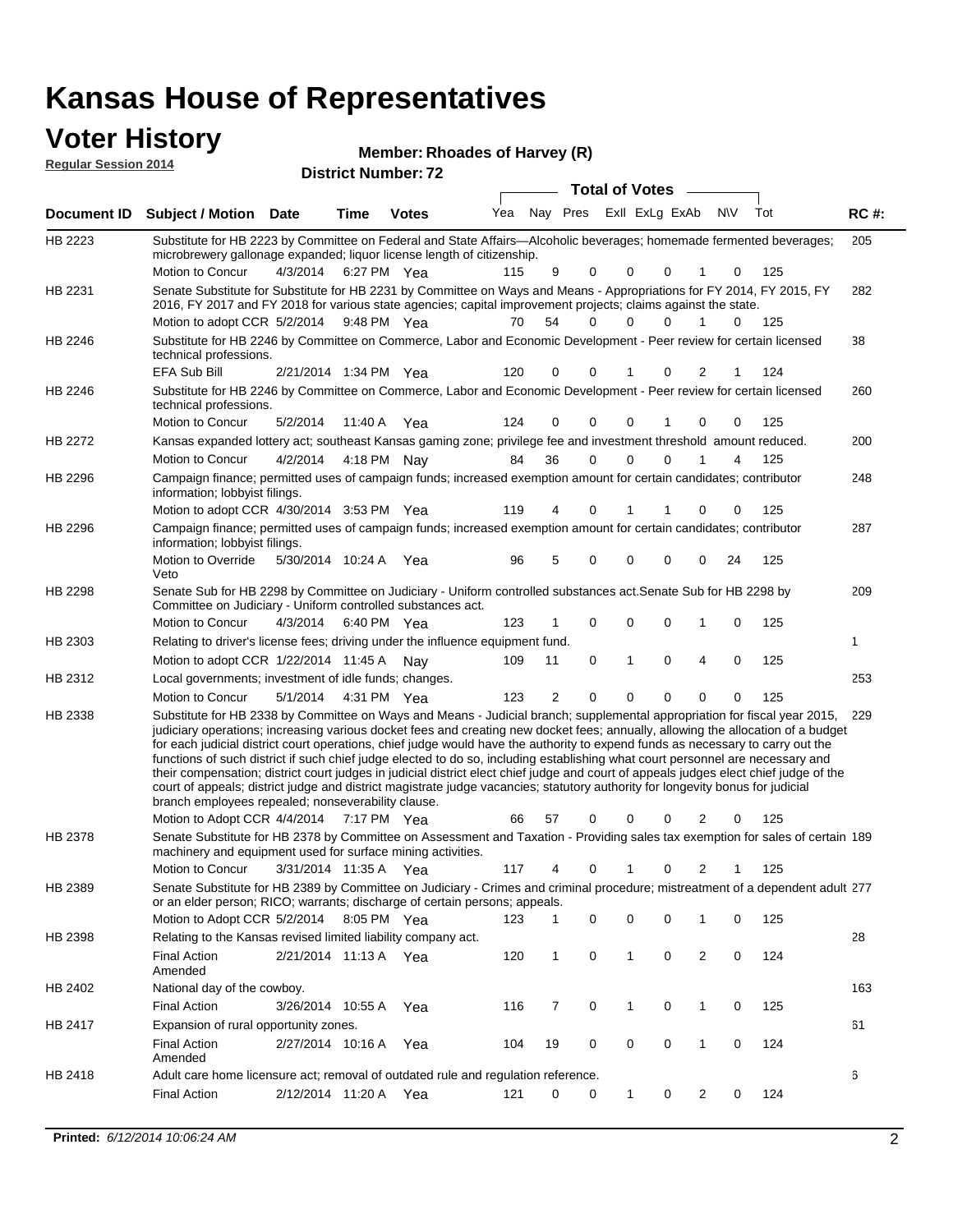### **Voter History**

**Regular Session 2014**

#### **Member: Rhoades of Harvey (R)**

|             |                                                                                                                                                                                                                                                                                                                                                      |                       |             | DISTICT MAILING TV |     |          |          |   | Total of Votes –        |                |              |     |                |
|-------------|------------------------------------------------------------------------------------------------------------------------------------------------------------------------------------------------------------------------------------------------------------------------------------------------------------------------------------------------------|-----------------------|-------------|--------------------|-----|----------|----------|---|-------------------------|----------------|--------------|-----|----------------|
| Document ID | <b>Subject / Motion</b>                                                                                                                                                                                                                                                                                                                              | Date                  | Time        | <b>Votes</b>       | Yea |          |          |   | Nay Pres ExII ExLg ExAb |                | <b>NV</b>    | Tot | <b>RC#:</b>    |
| HB 2418     | Kansas department for aging and disability services; adult care homes                                                                                                                                                                                                                                                                                |                       |             |                    |     |          |          |   |                         |                |              |     | 221            |
|             | Motion to Concur                                                                                                                                                                                                                                                                                                                                     | 4/4/2014              | 11:49 A     | Yea                | 122 | 0        | 0        | 1 | 1                       | 1              | 0            | 125 |                |
| HB 2419     | City annexation; fire district territory; detachment.                                                                                                                                                                                                                                                                                                |                       |             |                    |     |          |          |   |                         |                |              |     | 120            |
|             | <b>Final Action</b>                                                                                                                                                                                                                                                                                                                                  | 3/17/2014 11:19 A     |             | Yea                | 122 | 0        | 0        | 0 | 0                       | 2              | 1            | 125 |                |
| HB 2419     | City annexation; fire district territory; detachment.                                                                                                                                                                                                                                                                                                |                       |             |                    |     |          |          |   |                         |                |              |     | 196            |
|             | Motion to Concur                                                                                                                                                                                                                                                                                                                                     | 4/2/2014              | 10:32 A     | Yea                | 122 | 0        | 0        | 0 | 0                       | 2              | $\mathbf{1}$ | 125 |                |
| HB 2420     | School crossing guards.                                                                                                                                                                                                                                                                                                                              |                       |             |                    |     |          |          |   |                         |                |              |     | 5              |
|             | <b>Final Action</b><br>Amended                                                                                                                                                                                                                                                                                                                       | 2/10/2014 11:12 A     |             | Yea                | 118 | 0        | 0        |   | 3<br>1                  | $\overline{2}$ | 0            | 124 |                |
| HB 2420     | School crossing guards.                                                                                                                                                                                                                                                                                                                              |                       |             |                    |     |          |          |   |                         |                |              |     | 197            |
|             | Motion to Concur                                                                                                                                                                                                                                                                                                                                     | 4/2/2014              | 10:34 A     | Yea                | 123 | 0        | 0        |   | 0<br>0                  | 2              | 0            | 125 |                |
| HB 2422     | Defining watercraft for purposes of taxation.                                                                                                                                                                                                                                                                                                        |                       |             |                    |     |          |          |   |                         |                |              |     | 14             |
|             | <b>Final Action</b><br>Amended                                                                                                                                                                                                                                                                                                                       | 2/14/2014 11:13 A     |             | Yea                | 118 | 0        | 0        |   | 2<br>0                  | 4              | 0            | 124 |                |
| HB 2424     | Robert G. (Bob) Bethell interchange.                                                                                                                                                                                                                                                                                                                 |                       |             |                    |     |          |          |   |                         |                |              |     | 85             |
|             | EFA Sub Bill                                                                                                                                                                                                                                                                                                                                         | 2/27/2014 4:03 PM Yea |             |                    | 119 | 4        | 0        |   | 0<br>0                  | 1              | 0            | 124 |                |
| HB 2424     | Substitute for HB 2424 by Committee on Transportation - Designating the Robert G. (Bob) Bethell interchange; the SGT David 190<br>Enzbrenner memorial highway; t the Pack S Clair highway; the ancient Indian traders trail; the Harper county veterans<br>memorial highway; the Bonnie Huy memorial highway; the Bonnie Sharp memorial interchange. |                       |             |                    |     |          |          |   |                         |                |              |     |                |
|             | Motion to Concur                                                                                                                                                                                                                                                                                                                                     | 3/31/2014 11:37 A Yea |             |                    | 117 | 3        | $\Omega$ | 1 | 0                       | 2              | 2            | 125 |                |
| HB 2429     | Making the water conservation program part of and supplemental to the Kansas water appropriation act.                                                                                                                                                                                                                                                |                       |             |                    |     |          |          |   |                         |                |              |     | $\overline{7}$ |
|             | <b>Final Action</b><br>Amended                                                                                                                                                                                                                                                                                                                       | 2/12/2014 11:22 A Yea |             |                    | 121 | $\Omega$ | 0        | 1 | 0                       | 2              | 0            | 124 |                |
| HB 2430     | Promoting employment across Kansas act; benefits.                                                                                                                                                                                                                                                                                                    |                       |             |                    |     |          |          |   |                         |                |              |     | 90             |
|             | <b>EFA Sub Bill</b>                                                                                                                                                                                                                                                                                                                                  | 2/27/2014 4:08 PM Yea |             |                    | 110 | 13       | 0        | 0 | 0                       |                | 0            | 124 |                |
| HB 2430     | Substitute for HB 2430 by Committee on Commerce, Labor and Economic Development - Promoting employment across<br>Kansas act; benefits.                                                                                                                                                                                                               |                       |             |                    |     |          |          |   |                         |                |              |     | 278            |
|             | Motion to adopt CCR 5/2/2014                                                                                                                                                                                                                                                                                                                         |                       | 8:09 PM Yea |                    | 114 | 10       | 0        |   | 0<br>0                  | 1              | 0            | 125 |                |
| HB 2433     | Relating to the Kansas uniform securities act.                                                                                                                                                                                                                                                                                                       |                       |             |                    |     |          |          |   |                         |                |              |     | 62             |
|             | <b>Final Action</b><br>Amended                                                                                                                                                                                                                                                                                                                       | 2/27/2014 10:17 A Yea |             |                    | 123 | 0        | 0        |   | $\mathbf 0$<br>0        | 1              | $\mathbf 0$  | 124 |                |
| HB 2433     | Relating to the Kansas uniform securities act.                                                                                                                                                                                                                                                                                                       |                       |             |                    |     |          |          |   |                         |                |              |     | 243            |
|             | Motion to adopt CCR 4/30/2014 3:27 PM Yea                                                                                                                                                                                                                                                                                                            |                       |             |                    | 123 | $\Omega$ | $\Omega$ | 1 | 1                       | 0              | 0            | 125 |                |
| HB 2436     | Substitute for HB 2436 by Committee on Vision 2020 - Boards of cosmetology and barbering; agreements on inspectors of<br>dual-licensed facilities.                                                                                                                                                                                                   |                       |             |                    |     |          |          |   |                         |                |              |     | 19             |
|             | Final Action Sub Bill 2/19/2014 11:32 A                                                                                                                                                                                                                                                                                                              |                       |             | Yea                | 122 |          | 0        | 0 | 0                       | 2              | 0            | 124 |                |
| HB 2436     | Substitute for HB 2436 by Committee on Vision 2020 - Boards of cosmetology and barbering; agreements on inspectors of<br>dual-licensed facilities.                                                                                                                                                                                                   |                       |             |                    |     |          |          |   |                         |                |              |     | 206            |
|             | Motion to Concur                                                                                                                                                                                                                                                                                                                                     | 4/3/2014              | 6:30 PM Yea |                    | 117 | 7        | 0        |   | 0<br>0                  | 1              | 0            | 125 |                |
| HB 2440     | Emerging industry investment act; treatment of certain bioscience companies.                                                                                                                                                                                                                                                                         |                       |             |                    |     |          |          |   |                         |                |              |     | 39             |
|             | <b>Emergency Final</b><br>Action                                                                                                                                                                                                                                                                                                                     | 2/21/2014 1:36 PM Yea |             |                    | 116 | 4        | 0        |   | 1<br>$\mathsf 0$        | $\overline{2}$ | $\mathbf{1}$ | 124 |                |
| HB 2442     | Escalating penalties for repeat felony evade and elude cases.                                                                                                                                                                                                                                                                                        |                       |             |                    |     |          |          |   |                         |                |              |     | 107            |
|             | EFA Sub Bill                                                                                                                                                                                                                                                                                                                                         | 2/27/2014 4:32 PM Nav |             |                    | 111 | 12       | 0        |   | 0<br>0                  | $\mathbf{1}$   | 0            | 124 |                |
| HB 2444     | Spendthrift trusts.                                                                                                                                                                                                                                                                                                                                  |                       |             |                    |     |          |          |   |                         |                |              |     | 36             |
|             | <b>Emergency Final</b><br><b>Action Amend</b>                                                                                                                                                                                                                                                                                                        | 2/21/2014 1:32 PM Yea |             |                    | 120 | 0        | 0        |   | $\mathbf{1}$<br>0       | $\overline{c}$ | $\mathbf{1}$ | 124 |                |
| HB 2444     | Spendthrift trusts.                                                                                                                                                                                                                                                                                                                                  |                       |             |                    |     |          |          |   |                         |                |              |     | 198            |
|             | Motion to Concur                                                                                                                                                                                                                                                                                                                                     | 4/2/2014              | 10:37 A Yea |                    | 123 | 0        | 0        |   | 0<br>0                  | $\overline{2}$ | 0            | 125 |                |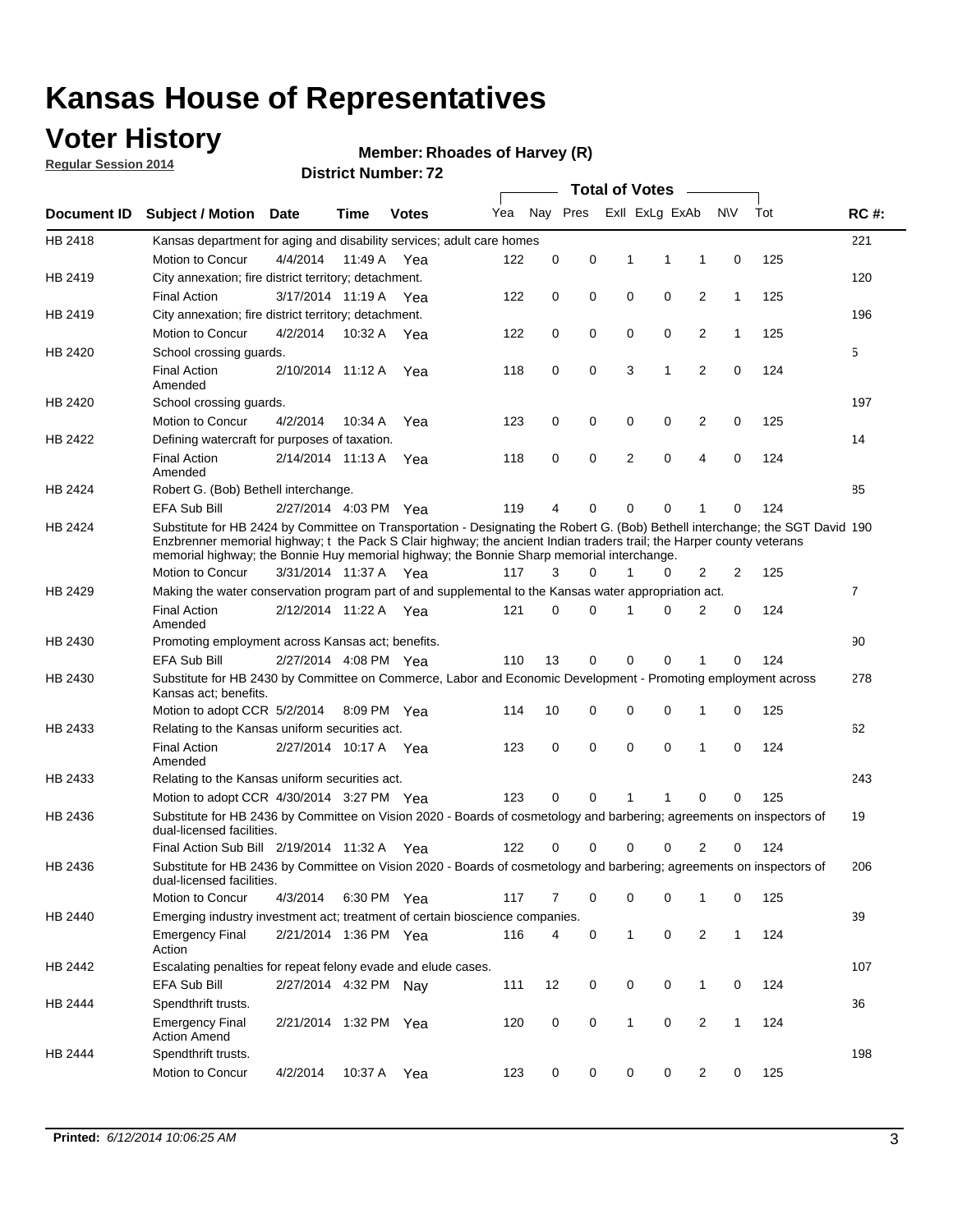#### **Voter History Regular Session 2014**

| Member: Rhoades of Harvey (R) |  |
|-------------------------------|--|
|-------------------------------|--|

| <b>District Number: 72</b> |  |  |  |
|----------------------------|--|--|--|

|                    |                                                                                                                                                                                                                                                                                                                                 |                       |      |              |     |                |             |   | <b>Total of Votes</b> |             |                |           |     |             |  |
|--------------------|---------------------------------------------------------------------------------------------------------------------------------------------------------------------------------------------------------------------------------------------------------------------------------------------------------------------------------|-----------------------|------|--------------|-----|----------------|-------------|---|-----------------------|-------------|----------------|-----------|-----|-------------|--|
| <b>Document ID</b> | <b>Subject / Motion Date</b>                                                                                                                                                                                                                                                                                                    |                       | Time | <b>Votes</b> | Yea |                | Nay Pres    |   | Exll ExLg ExAb        |             |                | <b>NV</b> | Tot | <b>RC#:</b> |  |
| HB 2445            | Allowing for criminal discovery materials to be provided to defendant or defendant's counsel.                                                                                                                                                                                                                                   |                       |      |              |     |                |             |   |                       |             |                |           |     | 63          |  |
|                    | <b>Final Action</b><br>Amended                                                                                                                                                                                                                                                                                                  | 2/27/2014 10:19 A     |      | Yea          | 123 | 0              |             | 0 | $\mathbf 0$           | $\mathbf 0$ | 1              | 0         | 124 |             |  |
| HB 2446            | District courts; court trustee operations fund. judicial process; concerning sentencing dispositions, probation and postrelease<br>supervision; concerning expungement of driving under the influence and criminal refusal convictions; concerning trials,<br>conduct of jury after case is submitted.                          |                       |      |              |     |                |             |   |                       |             |                |           |     | 8           |  |
|                    | <b>Final Action</b>                                                                                                                                                                                                                                                                                                             | 2/12/2014 11:23 A Yea |      |              | 121 | 0              |             | 0 |                       | 0           | 2              | 0         | 124 |             |  |
| HB 2446            | Senate Substitute for HB 2446 by Committee on Judiciary - Courts; allocating moneys from driver's license fees to judicial<br>branch nonjudicial salary adjustment fund; allowing chief justice to authorize expenditures from court trustee operations fund in<br>certain judicial districts; time limits for court decisions. |                       |      |              |     |                |             |   |                       |             |                |           |     | 239         |  |
|                    | Motion to adopt CCR 4/30/2014 3:01 PM Yea                                                                                                                                                                                                                                                                                       |                       |      |              | 121 | 2              | 0           |   | 1                     | 1           | 0              | 0         | 125 |             |  |
| <b>HB 2447</b>     | Real property; trespass and liability.                                                                                                                                                                                                                                                                                          |                       |      |              |     |                |             |   |                       |             |                |           |     | 29          |  |
|                    | <b>Final Action</b><br>Amended                                                                                                                                                                                                                                                                                                  | 2/21/2014 11:14 A     |      | Yea          | 119 | 2              | 0           |   | 1                     | 0           | $\overline{2}$ | 0         | 124 |             |  |
| HB 2447            | Real property; trespass and liability.                                                                                                                                                                                                                                                                                          |                       |      |              |     |                |             |   |                       |             |                |           |     | 202         |  |
|                    | Motion to Adopt CCR 4/3/2014                                                                                                                                                                                                                                                                                                    |                       |      | 6:10 PM Yea  | 122 | $\overline{2}$ | 0           |   | $\mathbf 0$           | $\mathbf 0$ | 1              | 0         | 125 |             |  |
| HB 2448            | Interference with judicial process.                                                                                                                                                                                                                                                                                             |                       |      |              |     |                |             |   |                       |             |                |           |     | 30          |  |
|                    | <b>Final Action</b>                                                                                                                                                                                                                                                                                                             | 2/21/2014 11:16 A Yea |      |              | 121 | 0              | $\mathbf 0$ |   | -1                    | $\Omega$    | $\overline{2}$ | 0         | 124 |             |  |
| HB 2448            | Senate Substitute for HB 2448 by Committee on Judiciary - Updating provisions relating to the Kansas bureau of<br>investigation's DNA database; amending the crime of interference with                                                                                                                                         |                       |      |              |     |                |             |   |                       |             |                |           |     | 240         |  |
|                    | Motion to adopt CCR 4/30/2014 3:10 PM Yea                                                                                                                                                                                                                                                                                       |                       |      |              | 116 | 7              | 0           |   | 1                     | 1           | 0              | 0         | 125 |             |  |
| HB 2451            | Electric utilities; creating the electric highway fee.                                                                                                                                                                                                                                                                          |                       |      |              |     |                |             |   |                       |             |                |           |     | 96          |  |
|                    | EFA Sub Bill                                                                                                                                                                                                                                                                                                                    | 2/27/2014 4:18 PM Nay |      |              | 64  | 59             |             | 0 | $\mathbf 0$           | 0           | 1              | 0         | 124 |             |  |
| HB 2451            | Substitute for HB 2451 by Committee on Transportation - Increasing registration fees for electric vehicles.                                                                                                                                                                                                                     |                       |      |              |     |                |             |   |                       |             |                |           |     | 207         |  |
|                    | Motion to Concur                                                                                                                                                                                                                                                                                                                | 4/3/2014              |      | 6:34 PM Yea  | 94  | 30             |             | 0 | $\Omega$              | 0           |                | 0         | 125 |             |  |
| HB 2452            | Substitute for HB 2452 by Committee on Transportation - Distinctive license plates; donate life, disabled veterans, rotary<br>international, Kansas horse council.                                                                                                                                                              |                       |      |              |     |                |             |   |                       |             |                |           |     | 41          |  |
|                    | <b>EFA Sub Bill</b>                                                                                                                                                                                                                                                                                                             | 2/21/2014 1:39 PM Yea |      |              | 120 | 0              |             | 0 |                       | 0           | 2              | 1         | 124 |             |  |
| HB 2452            | Substitute for HB 2452 by Committee on Transportation - Distinctive license plates; donate life, disabled veterans, rotary<br>international, Kansas horse council, motorcycles.                                                                                                                                                 |                       |      |              |     |                |             |   |                       |             |                |           |     | 208         |  |
|                    | Motion to Concur                                                                                                                                                                                                                                                                                                                | 4/3/2014              |      | 6:37 PM Yea  | 123 | 1              | 0           |   | 0                     | 0           | 1              | 0         | 125 |             |  |
| HB 2453            | Protecting religious freedom regarding marriage.                                                                                                                                                                                                                                                                                |                       |      |              |     |                |             |   |                       |             |                |           |     | 9           |  |
|                    | <b>Final Action</b><br>Amended                                                                                                                                                                                                                                                                                                  | 2/12/2014 11:28 A Yea |      |              | 72  | 49             | $\mathbf 0$ |   | 1                     | 0           | 2              | 0         | 124 |             |  |
| HB 2455            | Property tax exemption for certain utility systems located on military installation.                                                                                                                                                                                                                                            |                       |      |              |     |                |             |   |                       |             |                |           |     | 108         |  |
|                    | <b>Emergency Final</b><br><b>Action Amend</b>                                                                                                                                                                                                                                                                                   | 3/6/2014              |      | 11:23 A Yea  | 119 | 1              | 0           |   | 2                     | 1           | $\overline{2}$ | 0         | 125 |             |  |
| HB 2456            | Property taxation; defining commercial and industrial machinery and equipment; motor vehicles, members of military service<br>and active guard and reservists.                                                                                                                                                                  |                       |      |              |     |                |             |   |                       |             |                |           |     | 49          |  |
|                    | <b>Final Action</b><br>Amended                                                                                                                                                                                                                                                                                                  | 2/26/2014 11:32 A Yea |      |              | 100 | 23             | 0           |   | 0                     | 0           | 1              | 0         | 124 |             |  |
| HB 2463            | Creating civil liability for acts of terrorism; forfeiture of property related to violations of certain criminal acts.                                                                                                                                                                                                          |                       |      |              |     |                |             |   |                       |             |                |           |     | 50          |  |
|                    | <b>Final Action</b><br>Amended                                                                                                                                                                                                                                                                                                  | 2/26/2014 11:33 A Yea |      |              | 123 | 0              | 0           |   | $\mathbf 0$           | $\mathbf 0$ | $\mathbf{1}$   | 0         | 124 |             |  |
| HB 2463            | Creating civil liability for acts of terrorism; forfeiture of property related to violations of certain criminal acts.                                                                                                                                                                                                          |                       |      |              |     |                |             |   |                       |             |                |           |     | 194         |  |
|                    | Motion to Concur                                                                                                                                                                                                                                                                                                                | 4/1/2014              |      | 10:46 A Yea  | 123 | 0              | 0           |   | 1                     | 0           | $\mathbf{1}$   | 0         | 125 |             |  |
| HB 2464            | Allowing banks, trust companies and savings and loans to claim the expensing deduction for privilege tax filers under the<br>Kansas income tax act.                                                                                                                                                                             |                       |      |              |     |                |             |   |                       |             |                |           |     | 15          |  |
|                    | <b>Final Action</b><br>Amended                                                                                                                                                                                                                                                                                                  | 2/14/2014 11:14 A Yea |      |              | 118 | 0              | 0           |   | 2                     | 0           | 4              | 0         | 124 |             |  |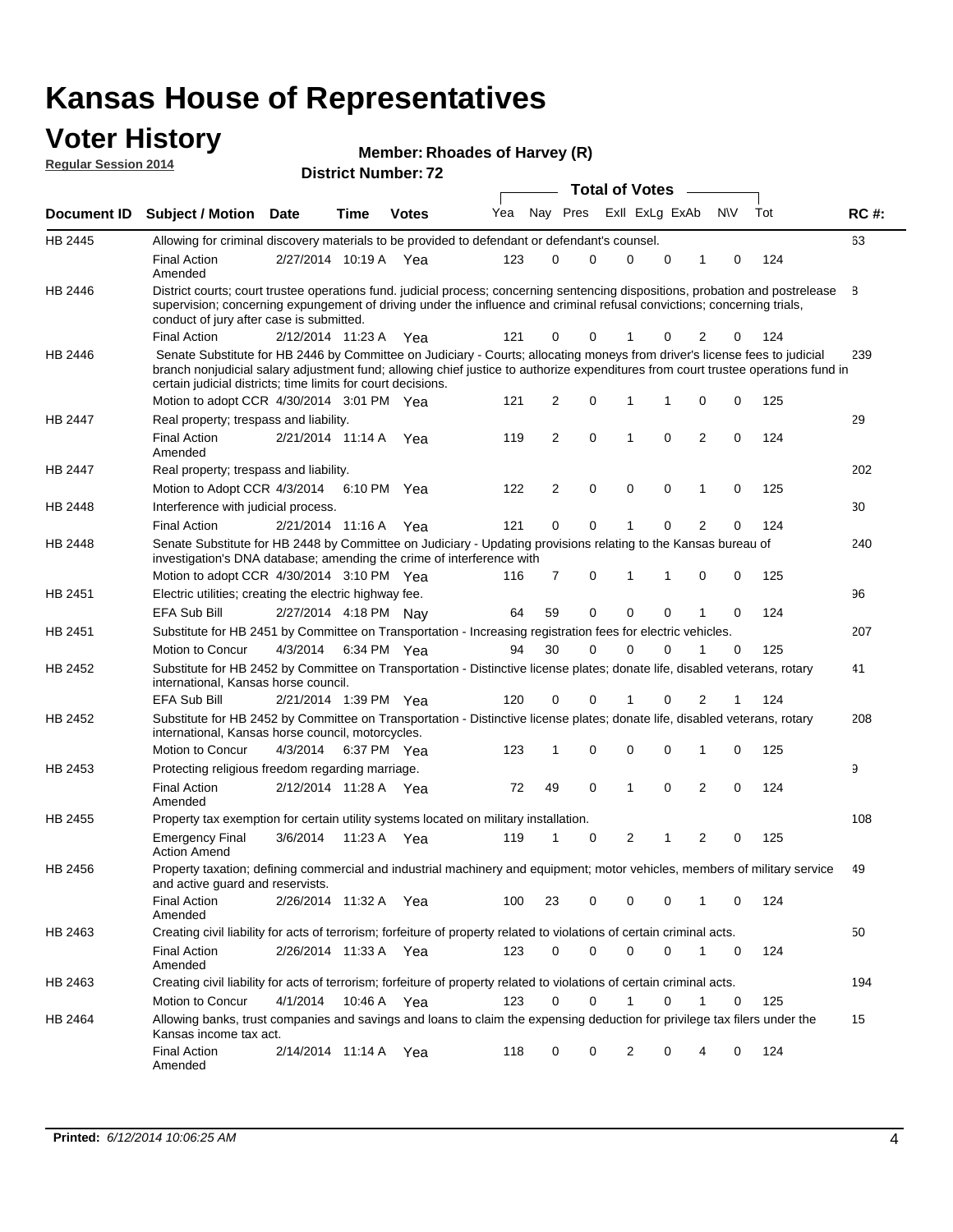### **Voter History**

**Regular Session 2014**

#### **Member: Rhoades of Harvey (R)**

|                                                                                                                                                                                                                                                                                                                                                                                                                                                                                                                                                                                                                                                                                                                                                                                                                                                                                                                                                                                                                                                                                                                                                                                                                                                                                                                                                                                                                                                                                                                                                                                                                                                                                                                                                                                                                                                                                                                                                                                                                                                                                                                                                                                                                                                                                                                                                                                                                                                                                                                                                                                                                                                                                                                                                                                                   |                                                                     |          |             |              |     |                |   | <b>Total of Votes</b> |                         |                |             |     |             |
|---------------------------------------------------------------------------------------------------------------------------------------------------------------------------------------------------------------------------------------------------------------------------------------------------------------------------------------------------------------------------------------------------------------------------------------------------------------------------------------------------------------------------------------------------------------------------------------------------------------------------------------------------------------------------------------------------------------------------------------------------------------------------------------------------------------------------------------------------------------------------------------------------------------------------------------------------------------------------------------------------------------------------------------------------------------------------------------------------------------------------------------------------------------------------------------------------------------------------------------------------------------------------------------------------------------------------------------------------------------------------------------------------------------------------------------------------------------------------------------------------------------------------------------------------------------------------------------------------------------------------------------------------------------------------------------------------------------------------------------------------------------------------------------------------------------------------------------------------------------------------------------------------------------------------------------------------------------------------------------------------------------------------------------------------------------------------------------------------------------------------------------------------------------------------------------------------------------------------------------------------------------------------------------------------------------------------------------------------------------------------------------------------------------------------------------------------------------------------------------------------------------------------------------------------------------------------------------------------------------------------------------------------------------------------------------------------------------------------------------------------------------------------------------------------|---------------------------------------------------------------------|----------|-------------|--------------|-----|----------------|---|-----------------------|-------------------------|----------------|-------------|-----|-------------|
|                                                                                                                                                                                                                                                                                                                                                                                                                                                                                                                                                                                                                                                                                                                                                                                                                                                                                                                                                                                                                                                                                                                                                                                                                                                                                                                                                                                                                                                                                                                                                                                                                                                                                                                                                                                                                                                                                                                                                                                                                                                                                                                                                                                                                                                                                                                                                                                                                                                                                                                                                                                                                                                                                                                                                                                                   |                                                                     |          | Time        | <b>Votes</b> | Yea |                |   |                       | Nay Pres ExII ExLg ExAb |                | <b>NV</b>   | Tot | <b>RC#:</b> |
| HB 2466                                                                                                                                                                                                                                                                                                                                                                                                                                                                                                                                                                                                                                                                                                                                                                                                                                                                                                                                                                                                                                                                                                                                                                                                                                                                                                                                                                                                                                                                                                                                                                                                                                                                                                                                                                                                                                                                                                                                                                                                                                                                                                                                                                                                                                                                                                                                                                                                                                                                                                                                                                                                                                                                                                                                                                                           |                                                                     |          |             |              |     |                |   |                       |                         |                |             |     | 37          |
|                                                                                                                                                                                                                                                                                                                                                                                                                                                                                                                                                                                                                                                                                                                                                                                                                                                                                                                                                                                                                                                                                                                                                                                                                                                                                                                                                                                                                                                                                                                                                                                                                                                                                                                                                                                                                                                                                                                                                                                                                                                                                                                                                                                                                                                                                                                                                                                                                                                                                                                                                                                                                                                                                                                                                                                                   | <b>Emergency Final</b><br><b>Action Amend</b>                       |          |             |              | 118 | $\overline{2}$ | 0 | 1                     | $\mathbf 0$             | $\overline{2}$ | 1           | 124 |             |
| Document ID Subject / Motion Date<br>Relating to administrative procedure; judicial review.<br>2/21/2014 1:33 PM Yea<br>HB 2470<br>Purchasing authority for certain insurance by the state board of regents for state educational institutions.<br><b>Final Action</b><br>2/17/2014 11:20 A Yea<br>HB 2475<br>Personal financial literacy program as a requirement for high school graduation.<br>3/19/2014 11:22 A Yea<br><b>Final Action</b><br>Amended<br>HB 2478<br>Venue for crimes committed with an electronic device.<br><b>Final Action</b><br>2/26/2014 11:34 A<br>Removing 2015 sunset provision from law requiring ignition interlock device after first test failure or alcohol or drug-related<br>HB 2479<br>conviction.<br><b>Final Action</b><br>3/14/2014 11:14 A<br>Amended<br>HB 2479<br>Removing 2015 sunset provision from law requiring ignition interlock device after first test failure or alcohol or drug-related<br>conviction.<br>Motion to Concur<br>4/3/2014<br>Repealing the review of TeleKansas I.<br>HB 2480<br><b>Final Action</b><br>2/27/2014 10:20 A Yea<br>Amended<br>HB 2480<br>Repealing the review of TeleKansas I.<br>Motion to Concur<br>5/1/2014<br>Authority of state corporation commission to intervene in court proceedings.<br>HB 2482<br><b>Final Action</b><br>2/27/2014 10:21 A<br>Amended<br>HB 2482<br>Senate Substitute for HB 2482 by Committee on Utilities - Creating the energy efficiency investment act.<br>Motion to Concur<br>4/3/2014 7:02 PM Nay<br>Construction of electric transmission lines and certificates of public convenience and necessity.<br>HB 2487<br><b>Final Action</b><br>2/27/2014 10:22 A<br>Amended<br>HB 2487<br>Relating to the powers and duties of the state corporation commission; construction of electric transmission lines and<br>certificates of public convenience and necessity.<br>Sub motion to concur 5/1/2014 4:36 PM Nay<br>HB 2488<br>Kansas electric transmission authority and the purpose and composition of the authority.<br><b>Final Action</b><br>2/12/2014 11:30 A Yea<br>Amended<br>HB 2488<br>Kansas electric transmission authority and the purpose and composition of the authority.<br>Motion to Concur<br>3/25/2014 10:43 A<br>HB 2489<br>Legislative review of exceptions to disclosure of public records.<br><b>Final Action</b><br>2/27/2014 10:23 A Yea<br>Amended<br>Criminal procedure; conduct of jury after case is submitted.<br>HB 2490<br><b>Final Action</b><br>2/21/2014 11:17 A Yea<br>Amended<br>HB 2490<br>Capital murder; attempt; murder in the first degree; sentencing.<br>Motion to adopt CCR 4/30/2014 3:16 PM Yea<br>HB 2491<br>Kansas tort claims act; attorney may appear in small claims action.<br><b>Final Action</b><br>2/19/2014 11:34 A Yea |                                                                     |          |             |              |     |                |   |                       |                         |                | 16          |     |             |
|                                                                                                                                                                                                                                                                                                                                                                                                                                                                                                                                                                                                                                                                                                                                                                                                                                                                                                                                                                                                                                                                                                                                                                                                                                                                                                                                                                                                                                                                                                                                                                                                                                                                                                                                                                                                                                                                                                                                                                                                                                                                                                                                                                                                                                                                                                                                                                                                                                                                                                                                                                                                                                                                                                                                                                                                   |                                                                     |          |             |              | 120 | 0              | 0 | 3                     | 0                       | 1              | 0           | 124 |             |
|                                                                                                                                                                                                                                                                                                                                                                                                                                                                                                                                                                                                                                                                                                                                                                                                                                                                                                                                                                                                                                                                                                                                                                                                                                                                                                                                                                                                                                                                                                                                                                                                                                                                                                                                                                                                                                                                                                                                                                                                                                                                                                                                                                                                                                                                                                                                                                                                                                                                                                                                                                                                                                                                                                                                                                                                   |                                                                     |          |             |              |     |                |   |                       |                         |                |             |     | 126         |
|                                                                                                                                                                                                                                                                                                                                                                                                                                                                                                                                                                                                                                                                                                                                                                                                                                                                                                                                                                                                                                                                                                                                                                                                                                                                                                                                                                                                                                                                                                                                                                                                                                                                                                                                                                                                                                                                                                                                                                                                                                                                                                                                                                                                                                                                                                                                                                                                                                                                                                                                                                                                                                                                                                                                                                                                   |                                                                     |          |             |              | 110 | 12             | 0 | 0                     | 1                       | 2              | 0           | 125 |             |
|                                                                                                                                                                                                                                                                                                                                                                                                                                                                                                                                                                                                                                                                                                                                                                                                                                                                                                                                                                                                                                                                                                                                                                                                                                                                                                                                                                                                                                                                                                                                                                                                                                                                                                                                                                                                                                                                                                                                                                                                                                                                                                                                                                                                                                                                                                                                                                                                                                                                                                                                                                                                                                                                                                                                                                                                   |                                                                     |          |             |              |     |                |   |                       |                         |                |             |     | 51          |
|                                                                                                                                                                                                                                                                                                                                                                                                                                                                                                                                                                                                                                                                                                                                                                                                                                                                                                                                                                                                                                                                                                                                                                                                                                                                                                                                                                                                                                                                                                                                                                                                                                                                                                                                                                                                                                                                                                                                                                                                                                                                                                                                                                                                                                                                                                                                                                                                                                                                                                                                                                                                                                                                                                                                                                                                   |                                                                     |          |             | Yea          | 123 | 0              | 0 | $\Omega$              | $\mathbf 0$             | 1              | $\mathbf 0$ | 124 |             |
|                                                                                                                                                                                                                                                                                                                                                                                                                                                                                                                                                                                                                                                                                                                                                                                                                                                                                                                                                                                                                                                                                                                                                                                                                                                                                                                                                                                                                                                                                                                                                                                                                                                                                                                                                                                                                                                                                                                                                                                                                                                                                                                                                                                                                                                                                                                                                                                                                                                                                                                                                                                                                                                                                                                                                                                                   |                                                                     |          |             |              |     |                |   |                       |                         |                |             |     | 115         |
|                                                                                                                                                                                                                                                                                                                                                                                                                                                                                                                                                                                                                                                                                                                                                                                                                                                                                                                                                                                                                                                                                                                                                                                                                                                                                                                                                                                                                                                                                                                                                                                                                                                                                                                                                                                                                                                                                                                                                                                                                                                                                                                                                                                                                                                                                                                                                                                                                                                                                                                                                                                                                                                                                                                                                                                                   |                                                                     |          |             | Yea          | 117 | 0              | 0 | 2                     | 1                       | 4              | 1           | 125 |             |
|                                                                                                                                                                                                                                                                                                                                                                                                                                                                                                                                                                                                                                                                                                                                                                                                                                                                                                                                                                                                                                                                                                                                                                                                                                                                                                                                                                                                                                                                                                                                                                                                                                                                                                                                                                                                                                                                                                                                                                                                                                                                                                                                                                                                                                                                                                                                                                                                                                                                                                                                                                                                                                                                                                                                                                                                   |                                                                     |          |             |              |     |                |   |                       |                         |                |             |     | 210         |
|                                                                                                                                                                                                                                                                                                                                                                                                                                                                                                                                                                                                                                                                                                                                                                                                                                                                                                                                                                                                                                                                                                                                                                                                                                                                                                                                                                                                                                                                                                                                                                                                                                                                                                                                                                                                                                                                                                                                                                                                                                                                                                                                                                                                                                                                                                                                                                                                                                                                                                                                                                                                                                                                                                                                                                                                   |                                                                     |          | 6:47 PM Yea |              | 122 | $\overline{2}$ | 0 | $\mathbf 0$           | $\mathbf 0$             | 1              | 0           | 125 |             |
|                                                                                                                                                                                                                                                                                                                                                                                                                                                                                                                                                                                                                                                                                                                                                                                                                                                                                                                                                                                                                                                                                                                                                                                                                                                                                                                                                                                                                                                                                                                                                                                                                                                                                                                                                                                                                                                                                                                                                                                                                                                                                                                                                                                                                                                                                                                                                                                                                                                                                                                                                                                                                                                                                                                                                                                                   |                                                                     |          |             |              |     |                |   |                       |                         |                |             |     | 64          |
|                                                                                                                                                                                                                                                                                                                                                                                                                                                                                                                                                                                                                                                                                                                                                                                                                                                                                                                                                                                                                                                                                                                                                                                                                                                                                                                                                                                                                                                                                                                                                                                                                                                                                                                                                                                                                                                                                                                                                                                                                                                                                                                                                                                                                                                                                                                                                                                                                                                                                                                                                                                                                                                                                                                                                                                                   |                                                                     |          |             |              | 123 | 0              | 0 | $\mathbf 0$           | $\mathbf 0$             | 1              | 0           | 124 |             |
|                                                                                                                                                                                                                                                                                                                                                                                                                                                                                                                                                                                                                                                                                                                                                                                                                                                                                                                                                                                                                                                                                                                                                                                                                                                                                                                                                                                                                                                                                                                                                                                                                                                                                                                                                                                                                                                                                                                                                                                                                                                                                                                                                                                                                                                                                                                                                                                                                                                                                                                                                                                                                                                                                                                                                                                                   |                                                                     |          |             |              |     |                |   |                       |                         |                |             |     | 250         |
|                                                                                                                                                                                                                                                                                                                                                                                                                                                                                                                                                                                                                                                                                                                                                                                                                                                                                                                                                                                                                                                                                                                                                                                                                                                                                                                                                                                                                                                                                                                                                                                                                                                                                                                                                                                                                                                                                                                                                                                                                                                                                                                                                                                                                                                                                                                                                                                                                                                                                                                                                                                                                                                                                                                                                                                                   |                                                                     |          | 1:54 PM Yea |              | 123 | 1              | 0 | $\mathbf 0$           | $\mathbf 0$             | $\mathbf 0$    | 1           | 125 |             |
|                                                                                                                                                                                                                                                                                                                                                                                                                                                                                                                                                                                                                                                                                                                                                                                                                                                                                                                                                                                                                                                                                                                                                                                                                                                                                                                                                                                                                                                                                                                                                                                                                                                                                                                                                                                                                                                                                                                                                                                                                                                                                                                                                                                                                                                                                                                                                                                                                                                                                                                                                                                                                                                                                                                                                                                                   |                                                                     |          |             |              |     |                |   |                       |                         |                |             |     | 65          |
|                                                                                                                                                                                                                                                                                                                                                                                                                                                                                                                                                                                                                                                                                                                                                                                                                                                                                                                                                                                                                                                                                                                                                                                                                                                                                                                                                                                                                                                                                                                                                                                                                                                                                                                                                                                                                                                                                                                                                                                                                                                                                                                                                                                                                                                                                                                                                                                                                                                                                                                                                                                                                                                                                                                                                                                                   |                                                                     |          |             | Yea          | 121 | 2              | 0 | $\mathbf 0$           | $\mathbf 0$             | 1              | 0           | 124 |             |
|                                                                                                                                                                                                                                                                                                                                                                                                                                                                                                                                                                                                                                                                                                                                                                                                                                                                                                                                                                                                                                                                                                                                                                                                                                                                                                                                                                                                                                                                                                                                                                                                                                                                                                                                                                                                                                                                                                                                                                                                                                                                                                                                                                                                                                                                                                                                                                                                                                                                                                                                                                                                                                                                                                                                                                                                   |                                                                     |          |             |              |     |                |   |                       |                         |                |             |     | 211         |
|                                                                                                                                                                                                                                                                                                                                                                                                                                                                                                                                                                                                                                                                                                                                                                                                                                                                                                                                                                                                                                                                                                                                                                                                                                                                                                                                                                                                                                                                                                                                                                                                                                                                                                                                                                                                                                                                                                                                                                                                                                                                                                                                                                                                                                                                                                                                                                                                                                                                                                                                                                                                                                                                                                                                                                                                   |                                                                     |          |             |              | 99  | 25             | 0 | $\Omega$              | 0                       | 1              | 0           | 125 |             |
|                                                                                                                                                                                                                                                                                                                                                                                                                                                                                                                                                                                                                                                                                                                                                                                                                                                                                                                                                                                                                                                                                                                                                                                                                                                                                                                                                                                                                                                                                                                                                                                                                                                                                                                                                                                                                                                                                                                                                                                                                                                                                                                                                                                                                                                                                                                                                                                                                                                                                                                                                                                                                                                                                                                                                                                                   |                                                                     |          |             |              |     |                |   |                       |                         |                |             |     | 66          |
|                                                                                                                                                                                                                                                                                                                                                                                                                                                                                                                                                                                                                                                                                                                                                                                                                                                                                                                                                                                                                                                                                                                                                                                                                                                                                                                                                                                                                                                                                                                                                                                                                                                                                                                                                                                                                                                                                                                                                                                                                                                                                                                                                                                                                                                                                                                                                                                                                                                                                                                                                                                                                                                                                                                                                                                                   |                                                                     |          |             | Yea          | 113 | 10             | 0 | 0                     | 0                       | 1              | 0           | 124 |             |
|                                                                                                                                                                                                                                                                                                                                                                                                                                                                                                                                                                                                                                                                                                                                                                                                                                                                                                                                                                                                                                                                                                                                                                                                                                                                                                                                                                                                                                                                                                                                                                                                                                                                                                                                                                                                                                                                                                                                                                                                                                                                                                                                                                                                                                                                                                                                                                                                                                                                                                                                                                                                                                                                                                                                                                                                   |                                                                     |          |             |              |     |                |   |                       |                         |                |             |     | 254         |
|                                                                                                                                                                                                                                                                                                                                                                                                                                                                                                                                                                                                                                                                                                                                                                                                                                                                                                                                                                                                                                                                                                                                                                                                                                                                                                                                                                                                                                                                                                                                                                                                                                                                                                                                                                                                                                                                                                                                                                                                                                                                                                                                                                                                                                                                                                                                                                                                                                                                                                                                                                                                                                                                                                                                                                                                   |                                                                     |          |             |              | 117 | 8              | 0 | 0                     | 0                       | 0              | 0           | 125 |             |
|                                                                                                                                                                                                                                                                                                                                                                                                                                                                                                                                                                                                                                                                                                                                                                                                                                                                                                                                                                                                                                                                                                                                                                                                                                                                                                                                                                                                                                                                                                                                                                                                                                                                                                                                                                                                                                                                                                                                                                                                                                                                                                                                                                                                                                                                                                                                                                                                                                                                                                                                                                                                                                                                                                                                                                                                   |                                                                     |          |             |              |     |                |   |                       |                         |                |             |     | 10          |
|                                                                                                                                                                                                                                                                                                                                                                                                                                                                                                                                                                                                                                                                                                                                                                                                                                                                                                                                                                                                                                                                                                                                                                                                                                                                                                                                                                                                                                                                                                                                                                                                                                                                                                                                                                                                                                                                                                                                                                                                                                                                                                                                                                                                                                                                                                                                                                                                                                                                                                                                                                                                                                                                                                                                                                                                   |                                                                     |          |             |              | 108 | 13             | 0 | 1                     | 0                       | 2              | 0           | 124 |             |
|                                                                                                                                                                                                                                                                                                                                                                                                                                                                                                                                                                                                                                                                                                                                                                                                                                                                                                                                                                                                                                                                                                                                                                                                                                                                                                                                                                                                                                                                                                                                                                                                                                                                                                                                                                                                                                                                                                                                                                                                                                                                                                                                                                                                                                                                                                                                                                                                                                                                                                                                                                                                                                                                                                                                                                                                   |                                                                     |          |             |              |     |                |   |                       |                         |                |             |     | 158         |
|                                                                                                                                                                                                                                                                                                                                                                                                                                                                                                                                                                                                                                                                                                                                                                                                                                                                                                                                                                                                                                                                                                                                                                                                                                                                                                                                                                                                                                                                                                                                                                                                                                                                                                                                                                                                                                                                                                                                                                                                                                                                                                                                                                                                                                                                                                                                                                                                                                                                                                                                                                                                                                                                                                                                                                                                   |                                                                     |          |             | Yea          | 107 | 15             | 0 | 1                     | 0                       | 2              | 0           | 125 |             |
|                                                                                                                                                                                                                                                                                                                                                                                                                                                                                                                                                                                                                                                                                                                                                                                                                                                                                                                                                                                                                                                                                                                                                                                                                                                                                                                                                                                                                                                                                                                                                                                                                                                                                                                                                                                                                                                                                                                                                                                                                                                                                                                                                                                                                                                                                                                                                                                                                                                                                                                                                                                                                                                                                                                                                                                                   |                                                                     |          |             |              |     |                |   |                       |                         |                |             |     | 67          |
|                                                                                                                                                                                                                                                                                                                                                                                                                                                                                                                                                                                                                                                                                                                                                                                                                                                                                                                                                                                                                                                                                                                                                                                                                                                                                                                                                                                                                                                                                                                                                                                                                                                                                                                                                                                                                                                                                                                                                                                                                                                                                                                                                                                                                                                                                                                                                                                                                                                                                                                                                                                                                                                                                                                                                                                                   |                                                                     |          |             |              | 122 | $\mathbf{1}$   | 0 | 0                     | 0                       | 1              | 0           | 124 |             |
|                                                                                                                                                                                                                                                                                                                                                                                                                                                                                                                                                                                                                                                                                                                                                                                                                                                                                                                                                                                                                                                                                                                                                                                                                                                                                                                                                                                                                                                                                                                                                                                                                                                                                                                                                                                                                                                                                                                                                                                                                                                                                                                                                                                                                                                                                                                                                                                                                                                                                                                                                                                                                                                                                                                                                                                                   |                                                                     |          |             |              |     |                |   |                       |                         |                |             |     | 31          |
|                                                                                                                                                                                                                                                                                                                                                                                                                                                                                                                                                                                                                                                                                                                                                                                                                                                                                                                                                                                                                                                                                                                                                                                                                                                                                                                                                                                                                                                                                                                                                                                                                                                                                                                                                                                                                                                                                                                                                                                                                                                                                                                                                                                                                                                                                                                                                                                                                                                                                                                                                                                                                                                                                                                                                                                                   |                                                                     |          |             |              | 121 | 0              | 0 | 1                     | $\mathbf 0$             | 2              | $\mathbf 0$ | 124 |             |
|                                                                                                                                                                                                                                                                                                                                                                                                                                                                                                                                                                                                                                                                                                                                                                                                                                                                                                                                                                                                                                                                                                                                                                                                                                                                                                                                                                                                                                                                                                                                                                                                                                                                                                                                                                                                                                                                                                                                                                                                                                                                                                                                                                                                                                                                                                                                                                                                                                                                                                                                                                                                                                                                                                                                                                                                   |                                                                     |          |             |              |     |                |   |                       |                         |                |             |     | 241         |
|                                                                                                                                                                                                                                                                                                                                                                                                                                                                                                                                                                                                                                                                                                                                                                                                                                                                                                                                                                                                                                                                                                                                                                                                                                                                                                                                                                                                                                                                                                                                                                                                                                                                                                                                                                                                                                                                                                                                                                                                                                                                                                                                                                                                                                                                                                                                                                                                                                                                                                                                                                                                                                                                                                                                                                                                   |                                                                     |          |             |              | 123 | 0              | 0 | 1                     | 1                       | 0              | 0           | 125 |             |
|                                                                                                                                                                                                                                                                                                                                                                                                                                                                                                                                                                                                                                                                                                                                                                                                                                                                                                                                                                                                                                                                                                                                                                                                                                                                                                                                                                                                                                                                                                                                                                                                                                                                                                                                                                                                                                                                                                                                                                                                                                                                                                                                                                                                                                                                                                                                                                                                                                                                                                                                                                                                                                                                                                                                                                                                   |                                                                     |          |             |              |     |                |   |                       |                         |                |             |     | 20          |
|                                                                                                                                                                                                                                                                                                                                                                                                                                                                                                                                                                                                                                                                                                                                                                                                                                                                                                                                                                                                                                                                                                                                                                                                                                                                                                                                                                                                                                                                                                                                                                                                                                                                                                                                                                                                                                                                                                                                                                                                                                                                                                                                                                                                                                                                                                                                                                                                                                                                                                                                                                                                                                                                                                                                                                                                   | Amended                                                             |          |             |              | 120 | $\overline{c}$ | 0 | 0                     | 0                       | $\overline{2}$ | 0           | 124 |             |
| HB 2491                                                                                                                                                                                                                                                                                                                                                                                                                                                                                                                                                                                                                                                                                                                                                                                                                                                                                                                                                                                                                                                                                                                                                                                                                                                                                                                                                                                                                                                                                                                                                                                                                                                                                                                                                                                                                                                                                                                                                                                                                                                                                                                                                                                                                                                                                                                                                                                                                                                                                                                                                                                                                                                                                                                                                                                           | Kansas tort claims act; attorney may appear in small claims action. |          |             |              |     |                |   |                       |                         |                |             |     | 199         |
|                                                                                                                                                                                                                                                                                                                                                                                                                                                                                                                                                                                                                                                                                                                                                                                                                                                                                                                                                                                                                                                                                                                                                                                                                                                                                                                                                                                                                                                                                                                                                                                                                                                                                                                                                                                                                                                                                                                                                                                                                                                                                                                                                                                                                                                                                                                                                                                                                                                                                                                                                                                                                                                                                                                                                                                                   | Motion to Concur                                                    | 4/2/2014 |             | 10:40 A Yea  | 121 | $\overline{2}$ | 0 | 0                     | 0                       | $\overline{2}$ | 0           | 125 |             |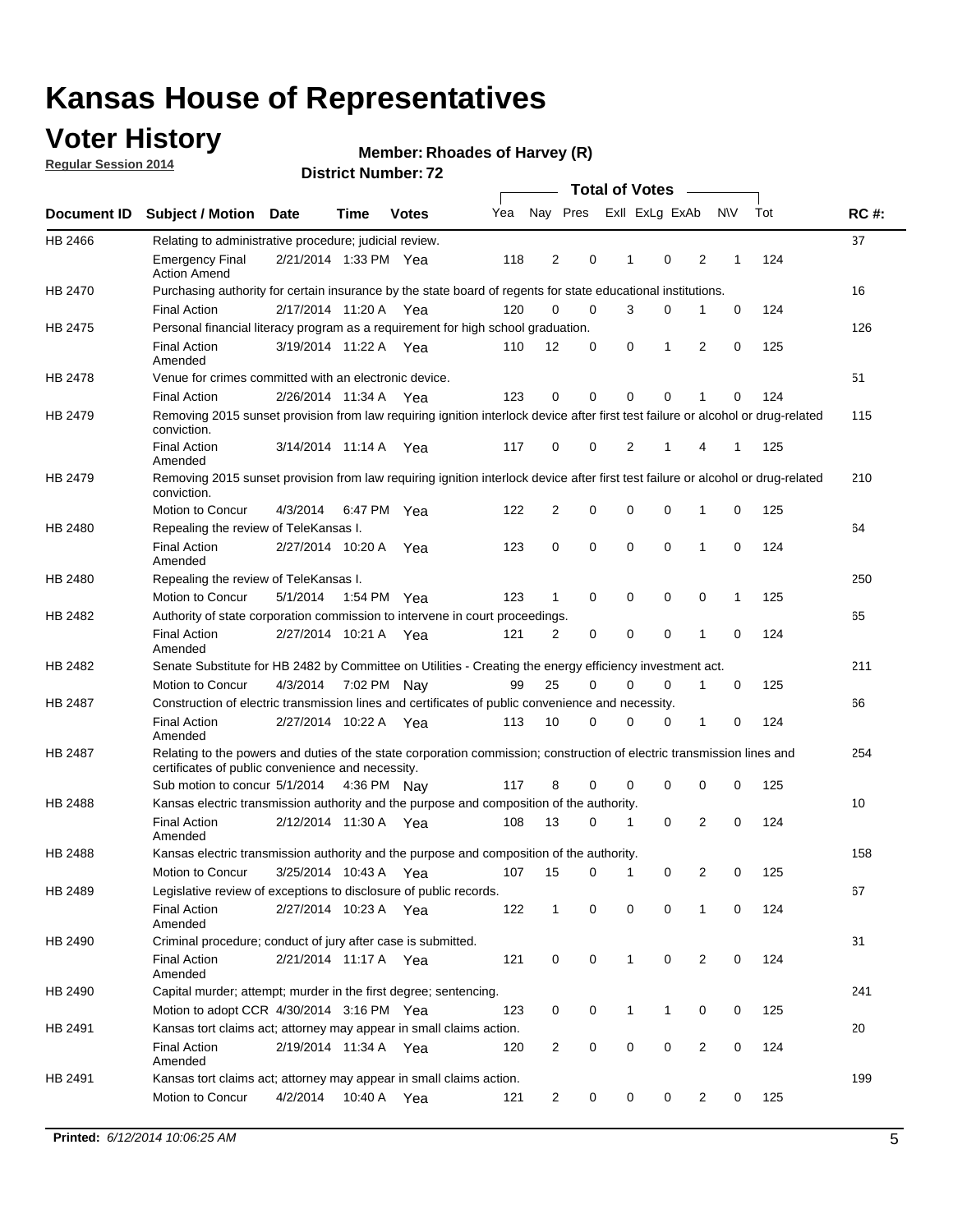### **Voter History**

**Regular Session 2014**

#### **Member: Rhoades of Harvey (R)**

|             |                                                                                                                                                                                                                                                        |                       |             | DISTICI NUITIDEL 72 |     |          |          | Total of Votes –            |                |              |     |              |
|-------------|--------------------------------------------------------------------------------------------------------------------------------------------------------------------------------------------------------------------------------------------------------|-----------------------|-------------|---------------------|-----|----------|----------|-----------------------------|----------------|--------------|-----|--------------|
| Document ID | <b>Subject / Motion Date</b>                                                                                                                                                                                                                           |                       | <b>Time</b> | <b>Votes</b>        | Yea | Nay Pres |          | Exll ExLg ExAb              |                | N\V          | Tot | <b>RC#:</b>  |
| HB 2493     | Relating to surety regulation, appearance bonds and unlawful sexual relations.                                                                                                                                                                         |                       |             |                     |     |          |          |                             |                |              |     | 23           |
|             | <b>Final Action</b><br>Amended                                                                                                                                                                                                                         | 2/20/2014 11:14 A Yea |             |                     | 113 | 10       | 0        | 0<br>$\mathbf 0$            | $\mathbf 0$    | $\mathbf 1$  | 124 |              |
| HB 2495     | Concerning sentencing dispositions, probation and postrelease supervision.                                                                                                                                                                             |                       |             |                     |     |          |          |                             |                |              |     | 24           |
|             | <b>Final Action</b><br>Amended                                                                                                                                                                                                                         | 2/20/2014 11:17 A     |             | Yea                 | 122 | 1        | 0        | 0<br>0                      | $\mathbf 0$    | 1            | 124 |              |
| HB 2501     | Human trafficking and related crimes; penalties for buying sexual relations; records and reporting by courts; staff secure facility 25<br>requirements.                                                                                                |                       |             |                     |     |          |          |                             |                |              |     |              |
|             | <b>Final Action</b><br>Amended                                                                                                                                                                                                                         | 2/20/2014 11:18 A Yea |             |                     | 123 | 0        | 0        | 0<br>0                      | $\mathbf 0$    | 1            | 124 |              |
| HB 2502     | Allowing victim notification on status change of person confined.                                                                                                                                                                                      |                       |             |                     |     |          |          |                             |                |              |     | 26           |
|             | <b>Final Action</b>                                                                                                                                                                                                                                    | 2/20/2014 11:20 A Yea |             |                     | 123 | 0        | 0        | 0<br>0                      | $\mathbf 0$    |              | 124 |              |
| HB 2503     | Substitute for HB 2503 by Committee on Federal and State Affairs -- Carrying of concealed handguns by law enforcement<br>officers.                                                                                                                     |                       |             |                     |     |          |          |                             |                |              |     | 230          |
|             | Final Action Sub Bill 4/5/2014                                                                                                                                                                                                                         |                       | 10:22A      | Yea                 | 119 | 1        | 0        | 0<br>0                      |                |              | 125 |              |
| HB 2504     | Repealing outdated provisions relating to the purchase of certain real estate by the department of corrections.                                                                                                                                        |                       |             |                     |     |          |          |                             |                |              |     | 18           |
|             | <b>Final Action</b>                                                                                                                                                                                                                                    | 2/19/2014 11:31 A     |             | Yea                 | 122 | $\Omega$ | 0        | 0<br>0                      | 2              | 0            | 124 |              |
| HB 2506     | Repealing K.S.A. 72-60b03, the effective date of the midwestern higher education compact act.                                                                                                                                                          |                       |             |                     |     |          |          |                             |                |              |     | 52           |
|             | <b>Final Action</b>                                                                                                                                                                                                                                    | 2/26/2014 11:35 A Yea |             |                     | 122 | 1        | 0        | 0<br>0                      | 1              | 0            | 124 |              |
| HB 2506     | Senate Substitute for HB 2506 by Committee on Ways and Means - Education; appropriations for FY 2014 and FY 2015 for<br>various state agencies; amendments concerning postsecondary education; amendments to provisions relating to school<br>finance. |                       |             |                     |     |          |          |                             |                |              |     | 238          |
|             | Motion to Adopt CCR 4/6/2014                                                                                                                                                                                                                           |                       | 9:45 PM Yea |                     | 63  | 57       | 0        | 0<br>0                      | 4              | $\mathbf 1$  | 125 |              |
| HB 2509     | Emergency medical services amendments.                                                                                                                                                                                                                 |                       |             |                     |     |          |          |                             |                |              |     | 101          |
|             | <b>Emergency Final</b><br><b>Action Amend</b>                                                                                                                                                                                                          | 2/27/2014 4:24 PM Yea |             |                     | 123 | 0        | $\Omega$ | $\mathbf 0$<br>$\mathbf{0}$ | $\mathbf 1$    | $\Omega$     | 124 |              |
| HB 2510     | Pharmacists and pharmacies; pharmacy technicians; registration and grounds for denial of registration.                                                                                                                                                 |                       |             |                     |     |          |          |                             |                |              |     | 84           |
|             | <b>Emergency Final</b><br>Action                                                                                                                                                                                                                       | 2/27/2014 4:01 PM Nay |             |                     | 71  | 52       | 0        | 0<br>0                      | 1              | 0            | 124 |              |
| HB 2511     | Liability for property tax on personal property; sale or abandonment of personal property.                                                                                                                                                             |                       |             |                     |     |          |          |                             |                |              |     | 27           |
|             | <b>Final Action</b>                                                                                                                                                                                                                                    | 2/20/2014 11:21 A     |             | Yea                 | 123 | 0        | 0        | 0<br>0                      | 1              | 0            | 124 |              |
| HB 2514     | Exemption for Federal Home Loan Bank in certain insolvency proceedings involving insurance companies.                                                                                                                                                  |                       |             |                     |     |          |          |                             |                |              |     | $\mathbf{2}$ |
|             | <b>Final Action</b>                                                                                                                                                                                                                                    | 2/10/2014 11:08 A     |             | Yea                 | 118 | 0        | $\Omega$ | 3<br>1                      | $\overline{2}$ | $\mathbf 0$  | 124 |              |
| HB 2515     | Insurance; confidentiality of work papers from analysis of analysis of financial regulation or market regulation of insurance<br>company or affiliates.                                                                                                |                       |             |                     |     |          |          |                             |                |              |     | 82           |
|             | <b>Emergency Final</b><br>Action                                                                                                                                                                                                                       | 2/27/2014 3:58 PM Yea |             |                     | 123 | 0        | 0        | 0<br>0                      | -1             | 0            | 124 |              |
| HB 2515     | Updating statutory references and making corresponding changes due to Executive Reorganization Order No. 41.                                                                                                                                           |                       |             |                     |     |          |          |                             |                |              |     | 269          |
|             | Motion to Adopt CCR 5/2/2014 3:31 PM Yea                                                                                                                                                                                                               |                       |             |                     | 118 | 4        | 0        | 0<br>1                      | 1              | 1            | 125 |              |
| HB 2516     | Amendments relating to health care provider liability insurance and to companies organized to provide such insurance.                                                                                                                                  |                       |             |                     |     |          |          |                             |                |              |     | 3            |
|             | <b>Final Action</b><br>Amended                                                                                                                                                                                                                         | 2/10/2014 11:10 A Yea |             |                     | 118 | 0        | 0        | 3<br>1                      | 2              | 0            | 124 |              |
| HB 2516     | Amendments relating to health care provider liability insurance and to companies organized to provide such insurance.                                                                                                                                  |                       |             |                     |     |          |          |                             |                |              |     | 191          |
|             | <b>Motion to Concur</b>                                                                                                                                                                                                                                | 3/31/2014 11:40 A Yea |             |                     | 121 | 0        | 0        | 1<br>0                      | 2              | $\mathbf{1}$ | 125 |              |
| HB 2518     | Relating to ballot language statements.                                                                                                                                                                                                                |                       |             |                     |     |          |          |                             |                |              |     | 40           |
|             | <b>Emergency Final</b><br><b>Action Amend</b>                                                                                                                                                                                                          | 2/21/2014 1:37 PM Yea |             |                     | 116 | 4        | 0        | 1<br>0                      | 2              | $\mathbf{1}$ | 124 |              |
| HB 2525     | Kansas money transmitter act concerning change of controlling interest and notification.                                                                                                                                                               |                       |             |                     |     |          |          |                             |                |              |     | 32           |
|             | <b>Final Action</b>                                                                                                                                                                                                                                    | 2/21/2014 11:18 A Yea |             |                     | 105 | 16       | 0        | 1<br>0                      | 2              | 0            | 124 |              |
| HB 2525     | Kansas money transmitter act concerning change of controlling interest and notification.                                                                                                                                                               |                       |             |                     |     |          |          |                             |                |              |     | 252          |
|             | Motion to Concur                                                                                                                                                                                                                                       | 5/1/2014              | 1:59 PM Yea |                     | 112 | 13       | 0        | 0<br>0                      | 0              | 0            | 125 |              |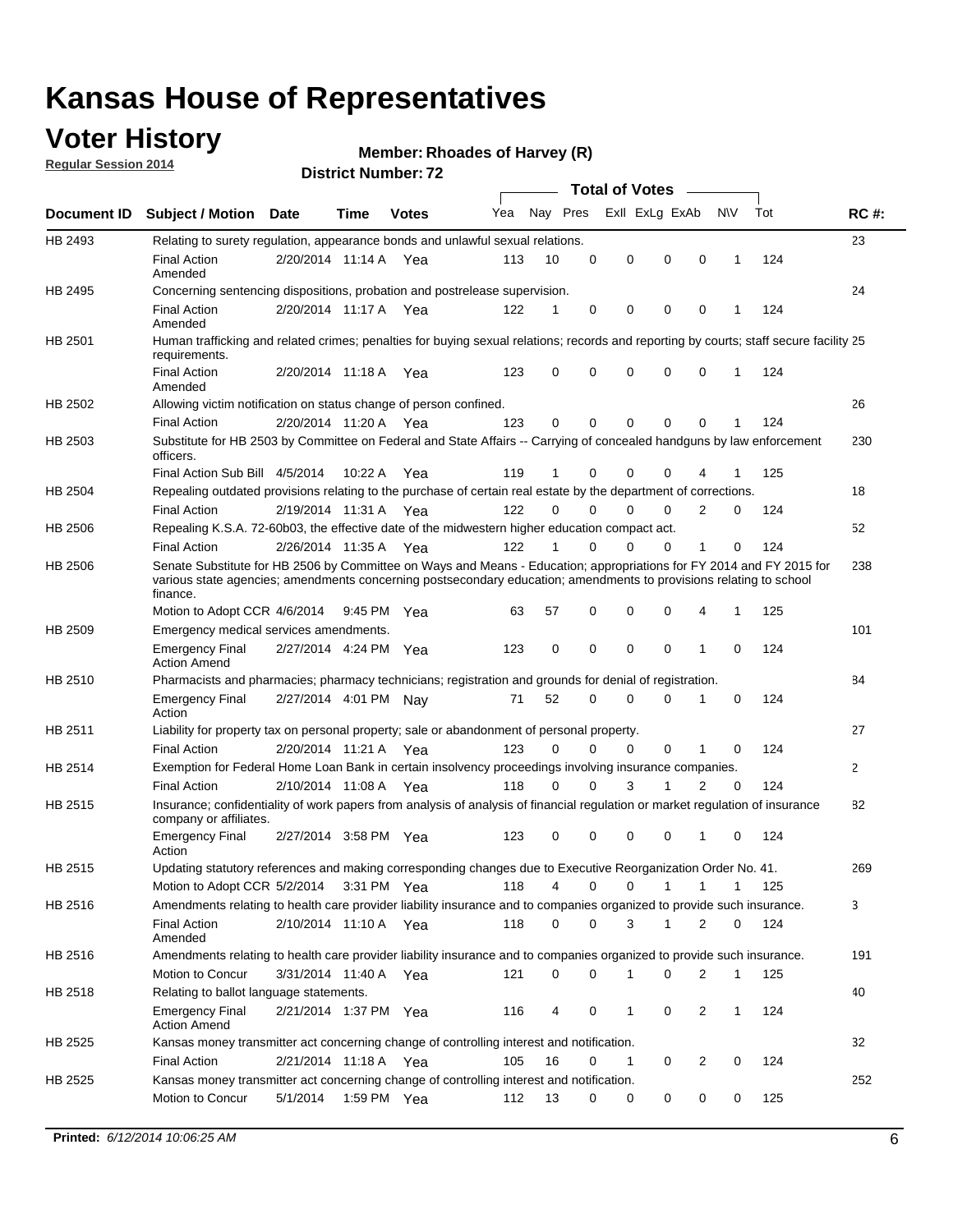#### **Voter History Regular Session 2014**

|  | Member: Rhoades of Harvey (R) |  |  |
|--|-------------------------------|--|--|
|--|-------------------------------|--|--|

|             |                                                                                                                                                                                                                                                                                                                                                                                        |                       | ul Ituliinui . |              |     |    |                         | <b>Total of Votes</b> |          |              |              |     |             |
|-------------|----------------------------------------------------------------------------------------------------------------------------------------------------------------------------------------------------------------------------------------------------------------------------------------------------------------------------------------------------------------------------------------|-----------------------|----------------|--------------|-----|----|-------------------------|-----------------------|----------|--------------|--------------|-----|-------------|
| Document ID | <b>Subject / Motion Date</b>                                                                                                                                                                                                                                                                                                                                                           |                       | <b>Time</b>    | <b>Votes</b> | Yea |    | Nay Pres Exll ExLg ExAb |                       |          | <b>NV</b>    |              | Tot | <b>RC#:</b> |
| HB 2533     | Changing interest credit amounts, member distributions upon termination or death and retirement annuities under the KPERS 42<br>Act of 2015.                                                                                                                                                                                                                                           |                       |                |              |     |    |                         |                       |          |              |              |     |             |
|             | <b>Emergency Final</b><br><b>Action Amend</b>                                                                                                                                                                                                                                                                                                                                          | 2/21/2014 1:40 PM Yea |                |              | 94  | 26 | 0                       | 1                     | 0        | 2            | 1            | 124 |             |
| HB 2537     | Eliminating font size and type requirement for disclosure statements contained in insurance contracts and explanatory<br>materials printed in any language other than English.                                                                                                                                                                                                         |                       |                |              |     |    |                         |                       |          |              |              |     | 81          |
|             | <b>Emergency Final</b><br>Action                                                                                                                                                                                                                                                                                                                                                       | 2/27/2014 3:56 PM Yea |                |              | 119 | 4  | 0                       | 0                     | 0        | 1            | 0            | 124 |             |
| HB 2537     | Insurance; eliminating font and type requirements for certain non-English insurance documents; confidentiality of certain<br>documents; continuation of health insurance for spouse and children of certain emergency personnel and employees of the<br>department of corrections; purchase of certain insurance by the state fair board.<br>Motion to adopt CCR 4/30/2014 3:58 PM Yea |                       |                |              | 122 | 0  | 0                       | 1                     |          | 0            | 1            | 125 | 249         |
| HB 2538     | Giving landowner right of first refusal for antlers of deer illegally shot on landowner's property.                                                                                                                                                                                                                                                                                    |                       |                |              |     |    |                         |                       |          |              |              |     | 102         |
|             | <b>Emergency Final</b><br><b>Action Amend</b>                                                                                                                                                                                                                                                                                                                                          | 2/27/2014 4:26 PM Yea |                |              | 106 | 17 | 0                       | 0                     | 0        | 1            | 0            | 124 |             |
| HB 2541     | Substitute for HB2541 by Committee on Local Government—plastic bottles and containers; labeling; solid waste landfill<br>restrictions.                                                                                                                                                                                                                                                 |                       |                |              |     |    |                         |                       |          |              |              |     | 121         |
|             | Final Action Sub Bill 3/17/2014 11:21 A Yea                                                                                                                                                                                                                                                                                                                                            |                       |                |              | 102 | 21 | 0                       | $\mathbf 0$           | 0        | 2            | 0            | 125 |             |
| HB 2542     | Property tax exemption for amateur-built aircraft.                                                                                                                                                                                                                                                                                                                                     |                       |                |              |     |    |                         |                       |          |              |              |     | 112         |
|             | <b>Final Action</b><br>Amended                                                                                                                                                                                                                                                                                                                                                         | 3/13/2014 11:22 A     |                | <b>NV</b>    | 116 | 4  | 0                       | 1                     | 1        | 2            | 1            | 125 |             |
| HB 2544     | Authorizing postsecondary educational institutions to enter into the state authorization reciprocity agreement to provide<br>distance education.                                                                                                                                                                                                                                       |                       |                |              |     |    |                         |                       |          |              |              |     | 17          |
|             | <b>Final Action</b>                                                                                                                                                                                                                                                                                                                                                                    | 2/17/2014 11:21 A Yea |                |              | 120 | 0  | 0                       | 3                     | 0        | 1            | 0            | 124 |             |
| HB 2545     | Extending sunset date on certain agriculture fees from July 1, 2015, to July 1, 2019.                                                                                                                                                                                                                                                                                                  |                       |                |              |     |    |                         |                       |          |              |              |     | 68          |
|             | <b>Final Action</b><br>Amended                                                                                                                                                                                                                                                                                                                                                         | 2/27/2014 10:25 A Yea |                |              | 99  | 24 | 0                       | $\mathbf 0$           | $\Omega$ | 1            | $\Omega$     | 124 |             |
| HB 2547     | Changing the map copy requirement in mining permit application.                                                                                                                                                                                                                                                                                                                        |                       |                |              |     |    |                         |                       |          |              |              |     | 53          |
|             | <b>Final Action</b>                                                                                                                                                                                                                                                                                                                                                                    | 2/26/2014 11:36 A     |                | Yea          | 123 | 0  | 0                       | 0                     | 0        | 1            | 0            | 124 |             |
| HB 2548     | Creating the water program management fund and transferring the air quality fee fund.                                                                                                                                                                                                                                                                                                  |                       |                |              |     |    |                         |                       |          |              |              |     | 46          |
|             | <b>Emergency Final</b><br>Action                                                                                                                                                                                                                                                                                                                                                       | 2/21/2014 1:46 PM Yea |                |              | 119 | 1  | 0                       | 1                     | 0        | 2            | 1            | 124 |             |
| HB 2549     | Allowing burial of hazardous waste on-site.                                                                                                                                                                                                                                                                                                                                            |                       |                |              |     |    |                         |                       |          |              |              |     | 54          |
|             | <b>Final Action</b>                                                                                                                                                                                                                                                                                                                                                                    | 2/26/2014 11:38 A     |                | Yea          | 123 | 0  | 0                       | 0                     | 0        | 1            | 0            | 124 |             |
| HB 2550     | Repeal of the atmospheric mercury deposition monitoring network.                                                                                                                                                                                                                                                                                                                       |                       |                |              |     |    |                         |                       |          |              |              |     | 33          |
|             | <b>Final Action</b>                                                                                                                                                                                                                                                                                                                                                                    | 2/21/2014 11:20 A     |                | Yea          | 92  | 29 | 0                       | 1                     | 0        | 2            | 0            | 124 |             |
| HB 2551     | Repealing regulation of PCB disposal facilities.                                                                                                                                                                                                                                                                                                                                       |                       |                |              |     |    |                         |                       |          |              |              |     | 47          |
|             | <b>Emergency Final</b><br>Action Amend                                                                                                                                                                                                                                                                                                                                                 | 2/21/2014 1:47 PM Yea |                |              | 100 | 20 | 0                       | 1                     | 0        | 2            | 1            | 124 |             |
| HB 2551     | Repealing the regulation of PCB disposal facilities; making changes to the atmospheric mercury deposition monitoring network 271<br>and the disposal of plastic bottles, containers and solid waste.                                                                                                                                                                                   |                       |                |              |     |    |                         |                       |          |              |              |     |             |
|             | Motion to Adopt CCR 5/2/2014                                                                                                                                                                                                                                                                                                                                                           |                       | 3:45 PM Yea    |              | 105 | 17 | 0                       | 0                     | 1        | 1            | $\mathbf{1}$ | 125 |             |
| HB 2552     | Managed care organizations, prompt payment.                                                                                                                                                                                                                                                                                                                                            |                       |                |              |     |    |                         |                       |          |              |              |     | 69          |
|             | <b>Final Action</b><br>Amended                                                                                                                                                                                                                                                                                                                                                         | 2/27/2014 10:26 A Yea |                |              | 123 | 0  | 0                       | 0                     | 0        | 1            | 0            | 124 |             |
| HB 2552     | Kansas medical assistance program; managed care organizations; consent for expansion of certain medicaid services.                                                                                                                                                                                                                                                                     |                       |                |              |     |    |                         |                       |          |              |              |     | 225         |
|             | Motion to Concur                                                                                                                                                                                                                                                                                                                                                                       | 4/4/2014              | 6:13 PM Yea    |              | 68  | 54 | 0                       | $\mathbf 0$           | 1        | 2            | 0            | 125 |             |
| HB 2553     | Health care compact.                                                                                                                                                                                                                                                                                                                                                                   |                       |                |              |     |    |                         |                       |          |              |              |     | 141         |
|             | <b>Final Action</b>                                                                                                                                                                                                                                                                                                                                                                    | 3/24/2014 10:15 A     |                | Yea          | 74  | 48 | 0                       | 0                     | 0        | 3            | 0            | 125 |             |
| HB 2555     | Release of information in support of arrest warrants and search warrants.                                                                                                                                                                                                                                                                                                              |                       |                |              |     |    |                         |                       |          |              |              |     | 86          |
|             | <b>Emergency Final</b><br><b>Action Amend</b>                                                                                                                                                                                                                                                                                                                                          | 2/27/2014 4:04 PM Yea |                |              | 113 | 10 | 0                       | 0                     | 0        | $\mathbf{1}$ | 0            | 124 |             |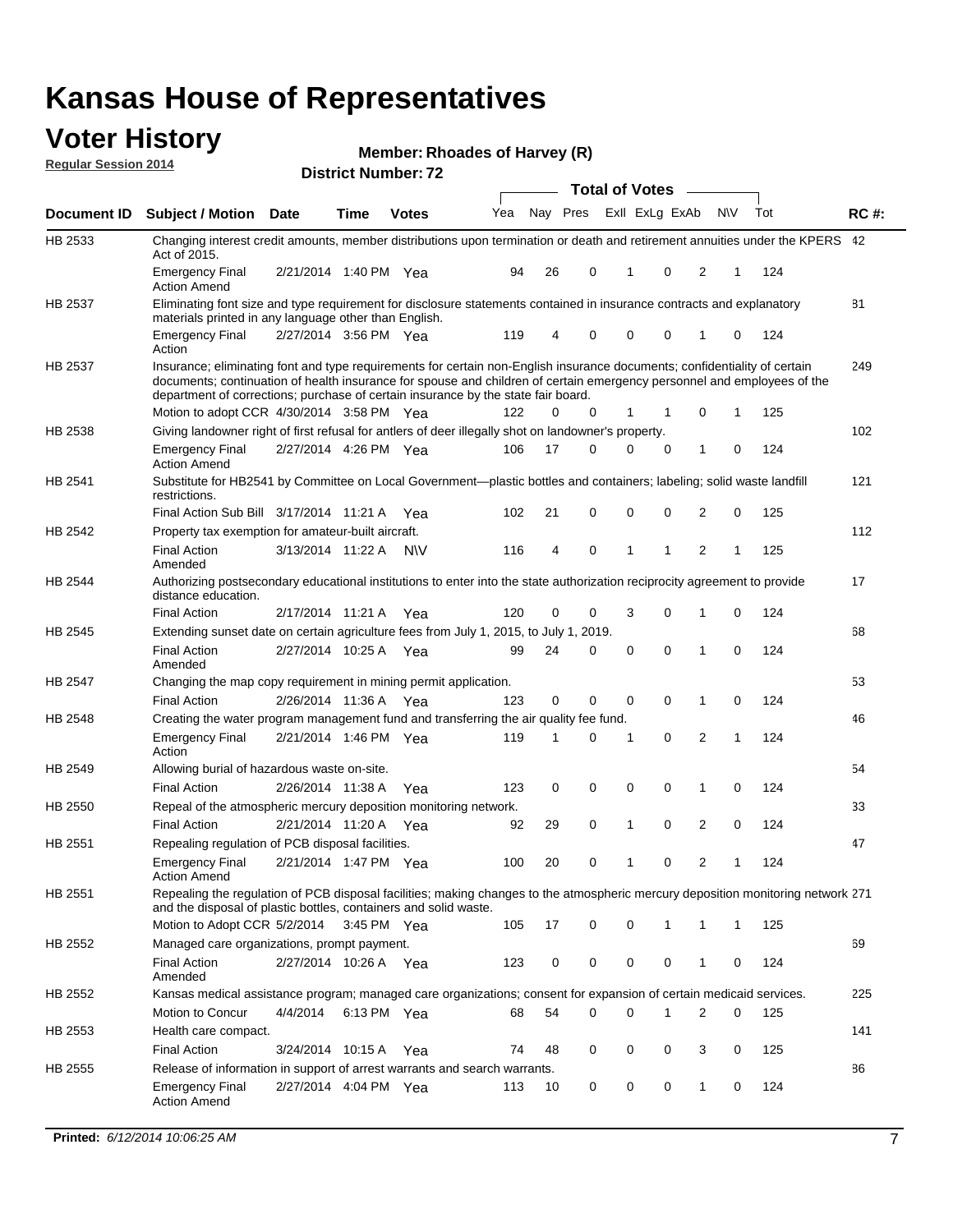### **Voter History**

**Regular Session 2014**

#### **Member: Rhoades of Harvey (R)**

|                                                                                                                                                                                                                                                                                                                                                                                                                                                                                                                                                                                                                                                                                                                                                                                                                                                                                                                                                                                                                                                                                                                                                                                                                                                                                                                                                                                                                                                                                                                                                                                                                                                                                                                                                                                                                                                                                                                                                                                                                                                                                                                                                                                                                                                                                                                                                                                                                                                                                                                                                                                                                                                                                                                                                                                                                                                                                                                                                                                                                                                                                                                                                                                                                                                                                                                                                                                                                                                                                                                                                                                                |                                                                                                                        | Date                  | Time | <b>Votes</b> | Yea |    |   |   |   |   | <b>NV</b> | Tot | <b>RC#:</b> |
|------------------------------------------------------------------------------------------------------------------------------------------------------------------------------------------------------------------------------------------------------------------------------------------------------------------------------------------------------------------------------------------------------------------------------------------------------------------------------------------------------------------------------------------------------------------------------------------------------------------------------------------------------------------------------------------------------------------------------------------------------------------------------------------------------------------------------------------------------------------------------------------------------------------------------------------------------------------------------------------------------------------------------------------------------------------------------------------------------------------------------------------------------------------------------------------------------------------------------------------------------------------------------------------------------------------------------------------------------------------------------------------------------------------------------------------------------------------------------------------------------------------------------------------------------------------------------------------------------------------------------------------------------------------------------------------------------------------------------------------------------------------------------------------------------------------------------------------------------------------------------------------------------------------------------------------------------------------------------------------------------------------------------------------------------------------------------------------------------------------------------------------------------------------------------------------------------------------------------------------------------------------------------------------------------------------------------------------------------------------------------------------------------------------------------------------------------------------------------------------------------------------------------------------------------------------------------------------------------------------------------------------------------------------------------------------------------------------------------------------------------------------------------------------------------------------------------------------------------------------------------------------------------------------------------------------------------------------------------------------------------------------------------------------------------------------------------------------------------------------------------------------------------------------------------------------------------------------------------------------------------------------------------------------------------------------------------------------------------------------------------------------------------------------------------------------------------------------------------------------------------------------------------------------------------------------------------------------------|------------------------------------------------------------------------------------------------------------------------|-----------------------|------|--------------|-----|----|---|---|---|---|-----------|-----|-------------|
| HB 2557                                                                                                                                                                                                                                                                                                                                                                                                                                                                                                                                                                                                                                                                                                                                                                                                                                                                                                                                                                                                                                                                                                                                                                                                                                                                                                                                                                                                                                                                                                                                                                                                                                                                                                                                                                                                                                                                                                                                                                                                                                                                                                                                                                                                                                                                                                                                                                                                                                                                                                                                                                                                                                                                                                                                                                                                                                                                                                                                                                                                                                                                                                                                                                                                                                                                                                                                                                                                                                                                                                                                                                                        |                                                                                                                        |                       |      |              |     |    |   |   |   |   |           |     | 21          |
|                                                                                                                                                                                                                                                                                                                                                                                                                                                                                                                                                                                                                                                                                                                                                                                                                                                                                                                                                                                                                                                                                                                                                                                                                                                                                                                                                                                                                                                                                                                                                                                                                                                                                                                                                                                                                                                                                                                                                                                                                                                                                                                                                                                                                                                                                                                                                                                                                                                                                                                                                                                                                                                                                                                                                                                                                                                                                                                                                                                                                                                                                                                                                                                                                                                                                                                                                                                                                                                                                                                                                                                                | <b>Final Action</b><br>Amended                                                                                         |                       |      | Yea          | 122 |    | 0 | 0 | 0 | 2 | 0         | 124 |             |
| <b>Total of Votes</b><br>Nay Pres<br>Exll ExLg ExAb<br>Document ID Subject / Motion<br>Changing penalties for certain taxpayers who file incorrect returns under Kansas income tax act.<br>2/19/2014 11:35 A<br>0<br>HB 2561<br>Licensure of pharmacists and registration of pharmacy interns by board of pharmacy.<br>2/26/2014 11:39 A Yea<br>105<br>18<br>0<br>0<br>0<br>124<br><b>Final Action</b><br>0<br>1<br>Requiring 60-day wait before re-employment for retirement benefit eligibility.<br>0<br>0<br>2<br>124<br><b>Emergency Final</b><br>2/21/2014 1:41 PM Yea<br>120<br>0<br>1<br>1<br>Action<br>Requiring court fee for forensic audio and video examination services.<br>0<br>0<br>0<br>0<br>$\mathbf 0$<br>124<br>123<br>1<br><b>Emergency Final</b><br>2/27/2014 4:12 PM Yea<br>Action<br>Domestic relations; Kansas family law code; child support guidelines.<br><b>Final Action</b><br>2/27/2014 10:27 A<br>0<br>0<br>0<br>0<br>1<br>0<br>124<br>123<br>Yea<br>Amended<br>Domestic relations; Kansas family law code; child support guidelines.<br>Motion to adopt CCR 5/2/2014 3:28 PM Yea<br>0<br>0<br>0<br>$\mathbf 0$<br>125<br>123<br>1<br>1<br>Employment security law; creation of "new employer rate."<br>2/27/2014 10:28 A<br>123<br>0<br>0<br>0<br>0<br>1<br>$\mathbf 0$<br>124<br><b>Final Action</b><br>Yea<br>Amended<br>Employment security law; creation of "new employer rate."<br>122<br>0<br>0<br>0<br>2<br>0<br>125<br>Motion to Concur<br>3/25/2014 10:47 A<br>Yea<br>1<br>Allowing parents to remain anonymous when surrendering an infant under the newborn protection act.<br>0<br>0<br>124<br><b>Final Action</b><br>2/26/2014 11:41 A Yea<br>123<br>$\Omega$<br>0<br>1<br>0<br>Amended<br>Allowing parents to remain anonymous when surrendering an infant under the newborn protection act.<br>Motion to Concur<br>4/4/2014<br>121<br>0<br>0<br>1<br>1<br>125<br>11:45 A<br>Yea<br>1<br>Certification by chief law enforcement officer for transfer of a firearm when required by federal law.<br><b>Final Action</b><br>3/17/2014 11:22 A<br>$\Omega$<br>0<br>0<br>2<br>0<br>125<br>123<br>0<br>Yea<br>Amended<br>Regulating the possession of weapons.<br>19<br>0<br>0<br>$\Omega$<br>125<br>Motion to Adopt CCR 4/5/2014 4:40 PM Yea<br>102<br>4<br>0<br>Specifying the duties of the state fire marshal relating to regional emergency response teams for hazardous materials and<br>search and rescue incidents.<br><b>Final Action</b><br>2/27/2014 10:29 A<br>10<br>0<br>0<br>0<br>0<br>124<br>113<br>1<br>Yea<br>Amended<br>Kansas Real Estate Appraisal Board; licensee fingerprinting and criminal background checks.<br>Motion to adopt CCR 5/2/2014<br>3:49 PM Yea<br>115<br>7<br>0<br>0<br>1<br>1<br>125<br>1<br>Creating an exemption from food establishment licensing for churches.<br><b>Final Action</b><br>2/26/2014 11:42 A Yea<br>123<br>0<br>0<br>0<br>0<br>0<br>124<br>1<br>Child in need of care; juvenile offenders; permanent custodians.<br>2/27/2014 4:14 PM Yea<br>0<br>0<br>124<br><b>Emergency Final</b><br>123<br>0<br>0<br>1<br>0<br><b>Action Amend</b><br>Senate Substitute for HB 2588 by Committee on Judiciary - Concerning children and minors; relating to children in need of<br>care; placement in juvenile detention facilities; permanent custodians; relating to juvenile offenders; alternative adjudication;<br>youth residential centers and services; risk assessment; sentencing; good time credits.<br>Motion to adopt CCR 4/30/2014 3:36 PM Yea<br>123<br>0<br>0<br>1<br>125<br>1<br>0<br>0 | 55                                                                                                                     |                       |      |              |     |    |   |   |   |   |           |     |             |
|                                                                                                                                                                                                                                                                                                                                                                                                                                                                                                                                                                                                                                                                                                                                                                                                                                                                                                                                                                                                                                                                                                                                                                                                                                                                                                                                                                                                                                                                                                                                                                                                                                                                                                                                                                                                                                                                                                                                                                                                                                                                                                                                                                                                                                                                                                                                                                                                                                                                                                                                                                                                                                                                                                                                                                                                                                                                                                                                                                                                                                                                                                                                                                                                                                                                                                                                                                                                                                                                                                                                                                                                |                                                                                                                        |                       |      |              |     |    |   |   |   |   |           |     |             |
| HB 2564                                                                                                                                                                                                                                                                                                                                                                                                                                                                                                                                                                                                                                                                                                                                                                                                                                                                                                                                                                                                                                                                                                                                                                                                                                                                                                                                                                                                                                                                                                                                                                                                                                                                                                                                                                                                                                                                                                                                                                                                                                                                                                                                                                                                                                                                                                                                                                                                                                                                                                                                                                                                                                                                                                                                                                                                                                                                                                                                                                                                                                                                                                                                                                                                                                                                                                                                                                                                                                                                                                                                                                                        |                                                                                                                        |                       |      |              |     |    |   |   |   |   |           |     | 43          |
|                                                                                                                                                                                                                                                                                                                                                                                                                                                                                                                                                                                                                                                                                                                                                                                                                                                                                                                                                                                                                                                                                                                                                                                                                                                                                                                                                                                                                                                                                                                                                                                                                                                                                                                                                                                                                                                                                                                                                                                                                                                                                                                                                                                                                                                                                                                                                                                                                                                                                                                                                                                                                                                                                                                                                                                                                                                                                                                                                                                                                                                                                                                                                                                                                                                                                                                                                                                                                                                                                                                                                                                                |                                                                                                                        |                       |      |              |     |    |   |   |   |   |           |     |             |
| HB 2566                                                                                                                                                                                                                                                                                                                                                                                                                                                                                                                                                                                                                                                                                                                                                                                                                                                                                                                                                                                                                                                                                                                                                                                                                                                                                                                                                                                                                                                                                                                                                                                                                                                                                                                                                                                                                                                                                                                                                                                                                                                                                                                                                                                                                                                                                                                                                                                                                                                                                                                                                                                                                                                                                                                                                                                                                                                                                                                                                                                                                                                                                                                                                                                                                                                                                                                                                                                                                                                                                                                                                                                        |                                                                                                                        |                       |      |              |     |    |   |   |   |   |           |     | 93          |
|                                                                                                                                                                                                                                                                                                                                                                                                                                                                                                                                                                                                                                                                                                                                                                                                                                                                                                                                                                                                                                                                                                                                                                                                                                                                                                                                                                                                                                                                                                                                                                                                                                                                                                                                                                                                                                                                                                                                                                                                                                                                                                                                                                                                                                                                                                                                                                                                                                                                                                                                                                                                                                                                                                                                                                                                                                                                                                                                                                                                                                                                                                                                                                                                                                                                                                                                                                                                                                                                                                                                                                                                |                                                                                                                        |                       |      |              |     |    |   |   |   |   |           |     |             |
| HB 2568                                                                                                                                                                                                                                                                                                                                                                                                                                                                                                                                                                                                                                                                                                                                                                                                                                                                                                                                                                                                                                                                                                                                                                                                                                                                                                                                                                                                                                                                                                                                                                                                                                                                                                                                                                                                                                                                                                                                                                                                                                                                                                                                                                                                                                                                                                                                                                                                                                                                                                                                                                                                                                                                                                                                                                                                                                                                                                                                                                                                                                                                                                                                                                                                                                                                                                                                                                                                                                                                                                                                                                                        |                                                                                                                        |                       |      |              |     |    |   |   |   |   |           |     | 70          |
|                                                                                                                                                                                                                                                                                                                                                                                                                                                                                                                                                                                                                                                                                                                                                                                                                                                                                                                                                                                                                                                                                                                                                                                                                                                                                                                                                                                                                                                                                                                                                                                                                                                                                                                                                                                                                                                                                                                                                                                                                                                                                                                                                                                                                                                                                                                                                                                                                                                                                                                                                                                                                                                                                                                                                                                                                                                                                                                                                                                                                                                                                                                                                                                                                                                                                                                                                                                                                                                                                                                                                                                                |                                                                                                                        |                       |      |              |     |    |   |   |   |   |           |     |             |
| HB 2568                                                                                                                                                                                                                                                                                                                                                                                                                                                                                                                                                                                                                                                                                                                                                                                                                                                                                                                                                                                                                                                                                                                                                                                                                                                                                                                                                                                                                                                                                                                                                                                                                                                                                                                                                                                                                                                                                                                                                                                                                                                                                                                                                                                                                                                                                                                                                                                                                                                                                                                                                                                                                                                                                                                                                                                                                                                                                                                                                                                                                                                                                                                                                                                                                                                                                                                                                                                                                                                                                                                                                                                        |                                                                                                                        |                       |      |              |     |    |   |   |   |   |           |     | 268         |
|                                                                                                                                                                                                                                                                                                                                                                                                                                                                                                                                                                                                                                                                                                                                                                                                                                                                                                                                                                                                                                                                                                                                                                                                                                                                                                                                                                                                                                                                                                                                                                                                                                                                                                                                                                                                                                                                                                                                                                                                                                                                                                                                                                                                                                                                                                                                                                                                                                                                                                                                                                                                                                                                                                                                                                                                                                                                                                                                                                                                                                                                                                                                                                                                                                                                                                                                                                                                                                                                                                                                                                                                |                                                                                                                        |                       |      |              |     |    |   |   |   |   |           |     |             |
| HB 2576                                                                                                                                                                                                                                                                                                                                                                                                                                                                                                                                                                                                                                                                                                                                                                                                                                                                                                                                                                                                                                                                                                                                                                                                                                                                                                                                                                                                                                                                                                                                                                                                                                                                                                                                                                                                                                                                                                                                                                                                                                                                                                                                                                                                                                                                                                                                                                                                                                                                                                                                                                                                                                                                                                                                                                                                                                                                                                                                                                                                                                                                                                                                                                                                                                                                                                                                                                                                                                                                                                                                                                                        |                                                                                                                        |                       |      |              |     |    |   |   |   |   |           |     | 71          |
|                                                                                                                                                                                                                                                                                                                                                                                                                                                                                                                                                                                                                                                                                                                                                                                                                                                                                                                                                                                                                                                                                                                                                                                                                                                                                                                                                                                                                                                                                                                                                                                                                                                                                                                                                                                                                                                                                                                                                                                                                                                                                                                                                                                                                                                                                                                                                                                                                                                                                                                                                                                                                                                                                                                                                                                                                                                                                                                                                                                                                                                                                                                                                                                                                                                                                                                                                                                                                                                                                                                                                                                                |                                                                                                                        |                       |      |              |     |    |   |   |   |   |           |     |             |
| HB 2576                                                                                                                                                                                                                                                                                                                                                                                                                                                                                                                                                                                                                                                                                                                                                                                                                                                                                                                                                                                                                                                                                                                                                                                                                                                                                                                                                                                                                                                                                                                                                                                                                                                                                                                                                                                                                                                                                                                                                                                                                                                                                                                                                                                                                                                                                                                                                                                                                                                                                                                                                                                                                                                                                                                                                                                                                                                                                                                                                                                                                                                                                                                                                                                                                                                                                                                                                                                                                                                                                                                                                                                        |                                                                                                                        |                       |      |              |     |    |   |   |   |   |           |     | 159         |
|                                                                                                                                                                                                                                                                                                                                                                                                                                                                                                                                                                                                                                                                                                                                                                                                                                                                                                                                                                                                                                                                                                                                                                                                                                                                                                                                                                                                                                                                                                                                                                                                                                                                                                                                                                                                                                                                                                                                                                                                                                                                                                                                                                                                                                                                                                                                                                                                                                                                                                                                                                                                                                                                                                                                                                                                                                                                                                                                                                                                                                                                                                                                                                                                                                                                                                                                                                                                                                                                                                                                                                                                |                                                                                                                        |                       |      |              |     |    |   |   |   |   |           |     |             |
| HB 2577                                                                                                                                                                                                                                                                                                                                                                                                                                                                                                                                                                                                                                                                                                                                                                                                                                                                                                                                                                                                                                                                                                                                                                                                                                                                                                                                                                                                                                                                                                                                                                                                                                                                                                                                                                                                                                                                                                                                                                                                                                                                                                                                                                                                                                                                                                                                                                                                                                                                                                                                                                                                                                                                                                                                                                                                                                                                                                                                                                                                                                                                                                                                                                                                                                                                                                                                                                                                                                                                                                                                                                                        |                                                                                                                        |                       |      |              |     |    |   |   |   |   |           |     | 56          |
|                                                                                                                                                                                                                                                                                                                                                                                                                                                                                                                                                                                                                                                                                                                                                                                                                                                                                                                                                                                                                                                                                                                                                                                                                                                                                                                                                                                                                                                                                                                                                                                                                                                                                                                                                                                                                                                                                                                                                                                                                                                                                                                                                                                                                                                                                                                                                                                                                                                                                                                                                                                                                                                                                                                                                                                                                                                                                                                                                                                                                                                                                                                                                                                                                                                                                                                                                                                                                                                                                                                                                                                                |                                                                                                                        |                       |      |              |     |    |   |   |   |   |           |     |             |
| HB 2577                                                                                                                                                                                                                                                                                                                                                                                                                                                                                                                                                                                                                                                                                                                                                                                                                                                                                                                                                                                                                                                                                                                                                                                                                                                                                                                                                                                                                                                                                                                                                                                                                                                                                                                                                                                                                                                                                                                                                                                                                                                                                                                                                                                                                                                                                                                                                                                                                                                                                                                                                                                                                                                                                                                                                                                                                                                                                                                                                                                                                                                                                                                                                                                                                                                                                                                                                                                                                                                                                                                                                                                        |                                                                                                                        |                       |      |              |     |    |   |   |   |   |           |     | 220         |
|                                                                                                                                                                                                                                                                                                                                                                                                                                                                                                                                                                                                                                                                                                                                                                                                                                                                                                                                                                                                                                                                                                                                                                                                                                                                                                                                                                                                                                                                                                                                                                                                                                                                                                                                                                                                                                                                                                                                                                                                                                                                                                                                                                                                                                                                                                                                                                                                                                                                                                                                                                                                                                                                                                                                                                                                                                                                                                                                                                                                                                                                                                                                                                                                                                                                                                                                                                                                                                                                                                                                                                                                |                                                                                                                        |                       |      |              |     |    |   |   |   |   |           |     |             |
| HB 2578                                                                                                                                                                                                                                                                                                                                                                                                                                                                                                                                                                                                                                                                                                                                                                                                                                                                                                                                                                                                                                                                                                                                                                                                                                                                                                                                                                                                                                                                                                                                                                                                                                                                                                                                                                                                                                                                                                                                                                                                                                                                                                                                                                                                                                                                                                                                                                                                                                                                                                                                                                                                                                                                                                                                                                                                                                                                                                                                                                                                                                                                                                                                                                                                                                                                                                                                                                                                                                                                                                                                                                                        |                                                                                                                        |                       |      |              |     |    |   |   |   |   |           |     | 122         |
|                                                                                                                                                                                                                                                                                                                                                                                                                                                                                                                                                                                                                                                                                                                                                                                                                                                                                                                                                                                                                                                                                                                                                                                                                                                                                                                                                                                                                                                                                                                                                                                                                                                                                                                                                                                                                                                                                                                                                                                                                                                                                                                                                                                                                                                                                                                                                                                                                                                                                                                                                                                                                                                                                                                                                                                                                                                                                                                                                                                                                                                                                                                                                                                                                                                                                                                                                                                                                                                                                                                                                                                                |                                                                                                                        |                       |      |              |     |    |   |   |   |   |           |     |             |
| HB 2578                                                                                                                                                                                                                                                                                                                                                                                                                                                                                                                                                                                                                                                                                                                                                                                                                                                                                                                                                                                                                                                                                                                                                                                                                                                                                                                                                                                                                                                                                                                                                                                                                                                                                                                                                                                                                                                                                                                                                                                                                                                                                                                                                                                                                                                                                                                                                                                                                                                                                                                                                                                                                                                                                                                                                                                                                                                                                                                                                                                                                                                                                                                                                                                                                                                                                                                                                                                                                                                                                                                                                                                        |                                                                                                                        |                       |      |              |     |    |   |   |   |   |           |     | 235         |
|                                                                                                                                                                                                                                                                                                                                                                                                                                                                                                                                                                                                                                                                                                                                                                                                                                                                                                                                                                                                                                                                                                                                                                                                                                                                                                                                                                                                                                                                                                                                                                                                                                                                                                                                                                                                                                                                                                                                                                                                                                                                                                                                                                                                                                                                                                                                                                                                                                                                                                                                                                                                                                                                                                                                                                                                                                                                                                                                                                                                                                                                                                                                                                                                                                                                                                                                                                                                                                                                                                                                                                                                |                                                                                                                        |                       |      |              |     |    |   |   |   |   |           |     |             |
| HB 2580                                                                                                                                                                                                                                                                                                                                                                                                                                                                                                                                                                                                                                                                                                                                                                                                                                                                                                                                                                                                                                                                                                                                                                                                                                                                                                                                                                                                                                                                                                                                                                                                                                                                                                                                                                                                                                                                                                                                                                                                                                                                                                                                                                                                                                                                                                                                                                                                                                                                                                                                                                                                                                                                                                                                                                                                                                                                                                                                                                                                                                                                                                                                                                                                                                                                                                                                                                                                                                                                                                                                                                                        |                                                                                                                        |                       |      |              |     |    |   |   |   |   |           |     | 72          |
|                                                                                                                                                                                                                                                                                                                                                                                                                                                                                                                                                                                                                                                                                                                                                                                                                                                                                                                                                                                                                                                                                                                                                                                                                                                                                                                                                                                                                                                                                                                                                                                                                                                                                                                                                                                                                                                                                                                                                                                                                                                                                                                                                                                                                                                                                                                                                                                                                                                                                                                                                                                                                                                                                                                                                                                                                                                                                                                                                                                                                                                                                                                                                                                                                                                                                                                                                                                                                                                                                                                                                                                                |                                                                                                                        |                       |      |              |     |    |   |   |   |   |           |     |             |
| HB 2580                                                                                                                                                                                                                                                                                                                                                                                                                                                                                                                                                                                                                                                                                                                                                                                                                                                                                                                                                                                                                                                                                                                                                                                                                                                                                                                                                                                                                                                                                                                                                                                                                                                                                                                                                                                                                                                                                                                                                                                                                                                                                                                                                                                                                                                                                                                                                                                                                                                                                                                                                                                                                                                                                                                                                                                                                                                                                                                                                                                                                                                                                                                                                                                                                                                                                                                                                                                                                                                                                                                                                                                        |                                                                                                                        |                       |      |              |     |    |   |   |   |   |           |     | 272         |
|                                                                                                                                                                                                                                                                                                                                                                                                                                                                                                                                                                                                                                                                                                                                                                                                                                                                                                                                                                                                                                                                                                                                                                                                                                                                                                                                                                                                                                                                                                                                                                                                                                                                                                                                                                                                                                                                                                                                                                                                                                                                                                                                                                                                                                                                                                                                                                                                                                                                                                                                                                                                                                                                                                                                                                                                                                                                                                                                                                                                                                                                                                                                                                                                                                                                                                                                                                                                                                                                                                                                                                                                |                                                                                                                        |                       |      |              |     |    |   |   |   |   |           |     |             |
| HB 2582                                                                                                                                                                                                                                                                                                                                                                                                                                                                                                                                                                                                                                                                                                                                                                                                                                                                                                                                                                                                                                                                                                                                                                                                                                                                                                                                                                                                                                                                                                                                                                                                                                                                                                                                                                                                                                                                                                                                                                                                                                                                                                                                                                                                                                                                                                                                                                                                                                                                                                                                                                                                                                                                                                                                                                                                                                                                                                                                                                                                                                                                                                                                                                                                                                                                                                                                                                                                                                                                                                                                                                                        |                                                                                                                        |                       |      |              |     |    |   |   |   |   |           |     | 57          |
|                                                                                                                                                                                                                                                                                                                                                                                                                                                                                                                                                                                                                                                                                                                                                                                                                                                                                                                                                                                                                                                                                                                                                                                                                                                                                                                                                                                                                                                                                                                                                                                                                                                                                                                                                                                                                                                                                                                                                                                                                                                                                                                                                                                                                                                                                                                                                                                                                                                                                                                                                                                                                                                                                                                                                                                                                                                                                                                                                                                                                                                                                                                                                                                                                                                                                                                                                                                                                                                                                                                                                                                                |                                                                                                                        |                       |      |              |     |    |   |   |   |   |           |     |             |
| HB 2588                                                                                                                                                                                                                                                                                                                                                                                                                                                                                                                                                                                                                                                                                                                                                                                                                                                                                                                                                                                                                                                                                                                                                                                                                                                                                                                                                                                                                                                                                                                                                                                                                                                                                                                                                                                                                                                                                                                                                                                                                                                                                                                                                                                                                                                                                                                                                                                                                                                                                                                                                                                                                                                                                                                                                                                                                                                                                                                                                                                                                                                                                                                                                                                                                                                                                                                                                                                                                                                                                                                                                                                        |                                                                                                                        |                       |      |              |     |    |   |   |   |   |           |     | 94          |
|                                                                                                                                                                                                                                                                                                                                                                                                                                                                                                                                                                                                                                                                                                                                                                                                                                                                                                                                                                                                                                                                                                                                                                                                                                                                                                                                                                                                                                                                                                                                                                                                                                                                                                                                                                                                                                                                                                                                                                                                                                                                                                                                                                                                                                                                                                                                                                                                                                                                                                                                                                                                                                                                                                                                                                                                                                                                                                                                                                                                                                                                                                                                                                                                                                                                                                                                                                                                                                                                                                                                                                                                |                                                                                                                        |                       |      |              |     |    |   |   |   |   |           |     |             |
| HB 2588                                                                                                                                                                                                                                                                                                                                                                                                                                                                                                                                                                                                                                                                                                                                                                                                                                                                                                                                                                                                                                                                                                                                                                                                                                                                                                                                                                                                                                                                                                                                                                                                                                                                                                                                                                                                                                                                                                                                                                                                                                                                                                                                                                                                                                                                                                                                                                                                                                                                                                                                                                                                                                                                                                                                                                                                                                                                                                                                                                                                                                                                                                                                                                                                                                                                                                                                                                                                                                                                                                                                                                                        |                                                                                                                        |                       |      |              |     |    |   |   |   |   |           |     | 244         |
|                                                                                                                                                                                                                                                                                                                                                                                                                                                                                                                                                                                                                                                                                                                                                                                                                                                                                                                                                                                                                                                                                                                                                                                                                                                                                                                                                                                                                                                                                                                                                                                                                                                                                                                                                                                                                                                                                                                                                                                                                                                                                                                                                                                                                                                                                                                                                                                                                                                                                                                                                                                                                                                                                                                                                                                                                                                                                                                                                                                                                                                                                                                                                                                                                                                                                                                                                                                                                                                                                                                                                                                                |                                                                                                                        |                       |      |              |     |    |   |   |   |   |           |     |             |
| HB 2591                                                                                                                                                                                                                                                                                                                                                                                                                                                                                                                                                                                                                                                                                                                                                                                                                                                                                                                                                                                                                                                                                                                                                                                                                                                                                                                                                                                                                                                                                                                                                                                                                                                                                                                                                                                                                                                                                                                                                                                                                                                                                                                                                                                                                                                                                                                                                                                                                                                                                                                                                                                                                                                                                                                                                                                                                                                                                                                                                                                                                                                                                                                                                                                                                                                                                                                                                                                                                                                                                                                                                                                        | Requiring certain audit reports to be filed electronically and to be filed only with the department of administration. |                       |      |              |     |    |   |   |   |   |           |     | 58          |
|                                                                                                                                                                                                                                                                                                                                                                                                                                                                                                                                                                                                                                                                                                                                                                                                                                                                                                                                                                                                                                                                                                                                                                                                                                                                                                                                                                                                                                                                                                                                                                                                                                                                                                                                                                                                                                                                                                                                                                                                                                                                                                                                                                                                                                                                                                                                                                                                                                                                                                                                                                                                                                                                                                                                                                                                                                                                                                                                                                                                                                                                                                                                                                                                                                                                                                                                                                                                                                                                                                                                                                                                | <b>Final Action</b>                                                                                                    | 2/26/2014 11:43 A Yea |      |              | 123 | 0  | 0 | 0 | 0 | 1 | 0         | 124 |             |
| HB 2595                                                                                                                                                                                                                                                                                                                                                                                                                                                                                                                                                                                                                                                                                                                                                                                                                                                                                                                                                                                                                                                                                                                                                                                                                                                                                                                                                                                                                                                                                                                                                                                                                                                                                                                                                                                                                                                                                                                                                                                                                                                                                                                                                                                                                                                                                                                                                                                                                                                                                                                                                                                                                                                                                                                                                                                                                                                                                                                                                                                                                                                                                                                                                                                                                                                                                                                                                                                                                                                                                                                                                                                        | State fossils; the tylosaurus and the pteranodon.                                                                      |                       |      |              |     |    |   |   |   |   |           |     | 73          |
|                                                                                                                                                                                                                                                                                                                                                                                                                                                                                                                                                                                                                                                                                                                                                                                                                                                                                                                                                                                                                                                                                                                                                                                                                                                                                                                                                                                                                                                                                                                                                                                                                                                                                                                                                                                                                                                                                                                                                                                                                                                                                                                                                                                                                                                                                                                                                                                                                                                                                                                                                                                                                                                                                                                                                                                                                                                                                                                                                                                                                                                                                                                                                                                                                                                                                                                                                                                                                                                                                                                                                                                                | <b>Final Action</b><br>Amended                                                                                         | 2/27/2014 10:31 A Yea |      |              | 96  | 27 | 0 | 0 | 0 | 1 | 0         | 124 |             |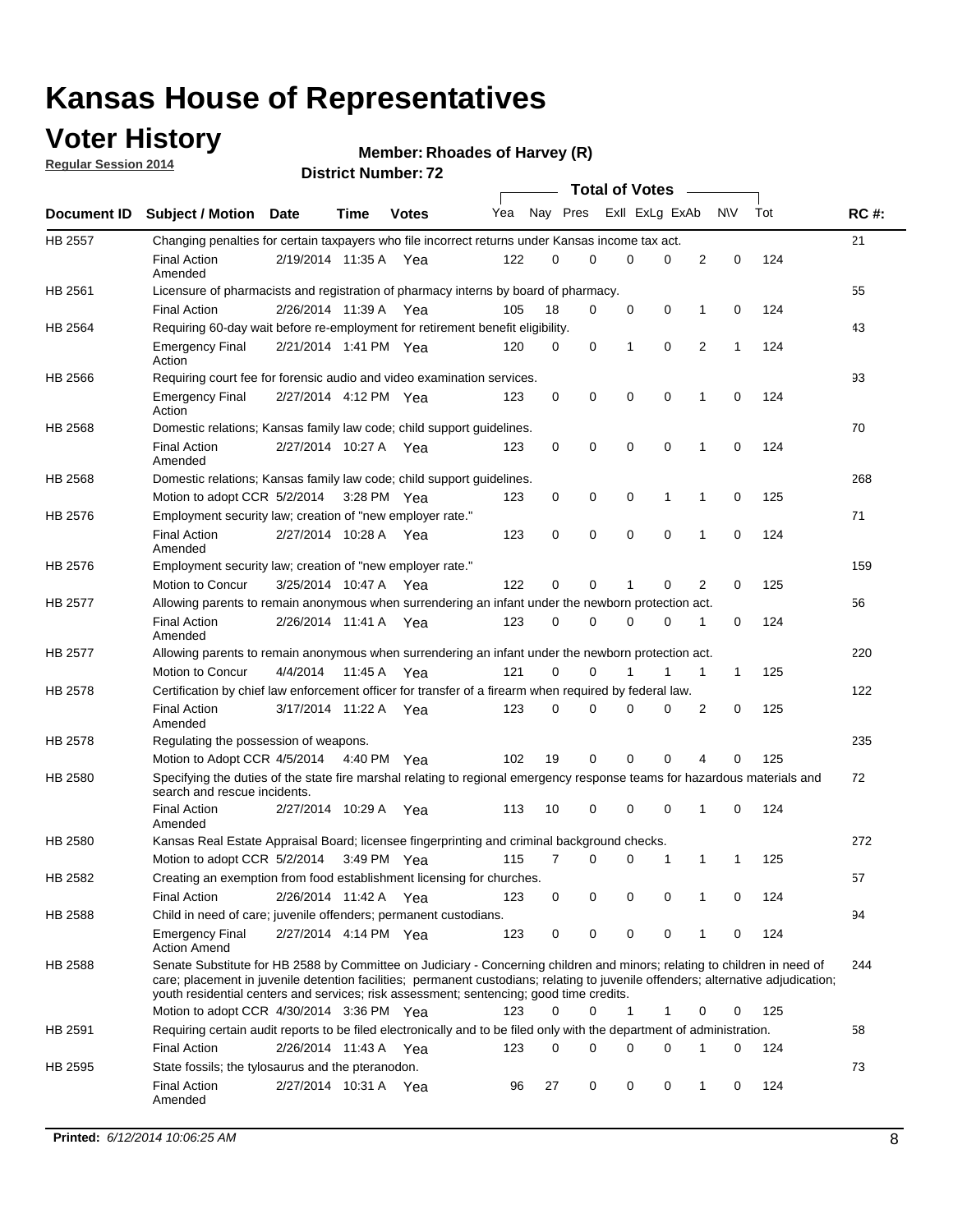#### **Voter History**

**Regular Session 2014**

**Member: Rhoades of Harvey (R)** 

| <b>District Number: 72</b> |  |
|----------------------------|--|
|                            |  |

|         |                                                                                                                                                                                                                                       |                       |             |              |     |                | <b>Total of Votes</b> |                |             |              |           |     |             |
|---------|---------------------------------------------------------------------------------------------------------------------------------------------------------------------------------------------------------------------------------------|-----------------------|-------------|--------------|-----|----------------|-----------------------|----------------|-------------|--------------|-----------|-----|-------------|
|         | Document ID Subject / Motion Date                                                                                                                                                                                                     |                       | Time        | <b>Votes</b> | Yea | Nay Pres       |                       | Exll ExLg ExAb |             |              | <b>NV</b> | Tot | <b>RC#:</b> |
| HB 2596 | Computation of retirement benefits when a state officer or employee is placed on furlough or has reduction in compensation.<br><b>Final Action</b>                                                                                    | 2/27/2014 10:33 A     |             | Yea          | 123 | 0              | 0                     | $\mathbf 0$    | $\Omega$    |              | 0         | 124 | 74          |
| HB 2596 | Computation of retirement benefits when a state officer or employee is placed on furlough or has reduction in<br>compensation.                                                                                                        |                       |             |              |     |                |                       |                |             |              |           |     | 246         |
|         | Motion to adopt CCR 4/30/2014 3:45 PM Yea                                                                                                                                                                                             |                       |             |              | 123 | 0              | $\mathbf 0$           | 1              | 1           | 0            | 0         | 125 |             |
| HB 2597 | Municipal recycling services                                                                                                                                                                                                          |                       |             |              | 105 | 18             | 0                     | $\mathbf 0$    | 0           | 1            | 0         | 124 | 97          |
|         | <b>Emergency Final</b><br><b>Action Amend</b>                                                                                                                                                                                         | 2/27/2014 4:20 PM Yea |             |              |     |                |                       |                |             |              |           |     |             |
| HB 2599 | Authorizing the secretary of state to grant an easement to the unified government of Wyandotte county.                                                                                                                                |                       |             |              |     |                |                       |                |             |              |           |     | 22          |
|         | <b>Final Action</b>                                                                                                                                                                                                                   | 2/19/2014 11:37 A Yea |             |              | 120 | $\overline{2}$ | 0                     | $\Omega$       | 0           | 2            | $\Omega$  | 124 |             |
| HB 2599 | Authorizing the secretary of state to grant an easement to the unified government of Wyandotte county.                                                                                                                                |                       |             |              |     |                |                       |                |             |              |           |     | 118         |
|         | Motion to Concur                                                                                                                                                                                                                      | 3/14/2014 11:25 A Yea |             |              | 118 | 0              | 0                     | 2              | 1           | 4            | 0         | 125 |             |
| HB 2602 | Increasing the percentage of unclassified employees allowed to be employed by KPERS from 25% to 50%.                                                                                                                                  |                       |             |              |     |                |                       |                |             |              |           |     | 44          |
|         | <b>Emergency Final</b><br>Action                                                                                                                                                                                                      | 2/21/2014 1:43 PM Yea |             |              | 107 | 13             | 0                     | 1              | 0           | 2            | 1         | 124 |             |
| HB 2602 | Increasing the percentage of unclassified employees allowed to be employed by KPERS from 25% to 50%.                                                                                                                                  |                       |             |              |     |                |                       |                |             |              |           |     | 195         |
|         | Motion to Concur                                                                                                                                                                                                                      | 4/1/2014              | 10:57 A Yea |              | 108 | 15             | $\mathbf 0$           | 1              | $\mathbf 0$ | 1            | 0         | 125 |             |
| HB 2609 | Practice of pharmacy; filling and refilling of prescriptions.                                                                                                                                                                         |                       |             |              |     |                |                       |                |             |              |           |     | 105         |
|         | <b>Emergency Final</b><br><b>Action Amend</b>                                                                                                                                                                                         | 2/27/2014 4:29 PM Yea |             |              | 123 | 0              | $\mathbf 0$           | $\mathbf 0$    | 0           | $\mathbf{1}$ | 0         | 124 |             |
| HB 2611 | Conduct of dental offices.                                                                                                                                                                                                            |                       |             |              |     |                |                       |                |             |              |           |     | 83          |
|         | <b>Emergency Final</b><br>Action                                                                                                                                                                                                      | 2/27/2014 3:59 PM Yea |             |              | 123 | 0              | 0                     | $\mathbf 0$    | 0           | 1            | 0         | 124 |             |
| HB 2612 | Relating to district judge and district magistrate judge vacancies.                                                                                                                                                                   |                       |             |              |     |                |                       |                |             |              |           |     | 75          |
|         | <b>Final Action</b><br>Amended                                                                                                                                                                                                        | 2/27/2014 10:34 A     |             | Yea          | 106 | 17             | $\mathbf 0$           | $\mathbf 0$    | 0           | 1            | 0         | 124 |             |
| HB 2613 | Relating to the issuance of stillbirth and unborn child's death certificates.                                                                                                                                                         |                       |             |              |     |                |                       |                |             |              |           |     | 103         |
|         | <b>Emergency Final</b><br><b>Action Amend</b>                                                                                                                                                                                         | 2/27/2014 4:27 PM Yea |             |              | 122 | $\mathbf{1}$   | $\mathbf 0$           | $\mathbf 0$    | $\Omega$    | $\mathbf{1}$ | $\Omega$  | 124 |             |
| HB 2615 | Substitute for HB 2615 by Committee on Commerce, Labor and Economic Development - Workers compensation assigned<br>risk pool.                                                                                                         |                       |             |              |     |                |                       |                |             |              |           |     | 185         |
|         | <b>EFA Sub Bill</b><br>Amended                                                                                                                                                                                                        | 3/26/2014 3:42 PM Yea |             |              | 98  | 25             | 0                     | 1              | 0           | 1            | 0         | 125 |             |
| HB 2616 | Secretary of labor; explore agreement to allow state of Kansas to enforce OSHA standards.                                                                                                                                             |                       |             |              |     |                |                       |                |             |              |           |     | 92          |
|         | <b>Emergency Final</b><br>Action                                                                                                                                                                                                      | 2/27/2014 4:11 PM Yea |             |              | 93  | 30             | $\Omega$              | 0              | 0           | 1            | 0         | 124 |             |
| HB 2616 | Senate Substitute for HB 2616 by Committee on Commerce - Secretary of labor directed to study state enforcement of OSHA 261<br>standards.                                                                                             |                       |             |              |     |                |                       |                |             |              |           |     |             |
|         | Motion to Concur                                                                                                                                                                                                                      | 5/2/2014 11:47 A Yea  |             |              | 94  | 30             | 0                     | 0              | 1           | 0            | 0         | 125 |             |
| HB 2633 | Substitute for HB 2633 by Committee on Corrections and Juvenile Justice - Juvenile offenders; youth residential centers and<br>services; risk assessment; raising the age for prosecution as an adult; sentencing; good time credits. |                       |             |              |     |                |                       |                |             |              |           |     | 106         |
|         | <b>EFA Sub Bill</b><br>Amended                                                                                                                                                                                                        | 2/27/2014 4:31 PM Yea |             |              | 122 | 1              | $\Omega$              | $\Omega$       | 0           | 1            | 0         | 124 |             |
| HB 2636 | Secretary of health and environment and air quality standards.                                                                                                                                                                        |                       |             |              |     |                |                       |                |             |              |           |     | 45          |
|         | Emergency Final<br><b>Action Amend</b>                                                                                                                                                                                                | 2/21/2014 1:44 PM Yea |             |              | 89  | 31             | 0                     | 1              | 0           | 2            | 1         | 124 |             |
| HB 2636 | Secretary of health and environment and air quality standards.                                                                                                                                                                        |                       |             |              |     |                |                       |                |             |              |           |     | 212         |
|         | Sub motion to concur 4/3/2014 7:20 PM Yea                                                                                                                                                                                             |                       |             |              | 121 | 3              | 0                     | 0              | 0           |              | 0         | 125 |             |
| HB 2642 | Income tax deduction for net gain on the sale of certain horses, cattle or livestock; income tax credit for expenditures to make 131                                                                                                  |                       |             |              |     |                |                       |                |             |              |           |     |             |
|         | dwelling or facility accessible for persons with a disability.<br><b>Final Action</b>                                                                                                                                                 | 3/20/2014 11:17 A Yea |             |              | 123 | 0              | 0                     | 0              | 1           | 1            | 0         | 125 |             |
|         | Amended                                                                                                                                                                                                                               |                       |             |              |     |                |                       |                |             |              |           |     |             |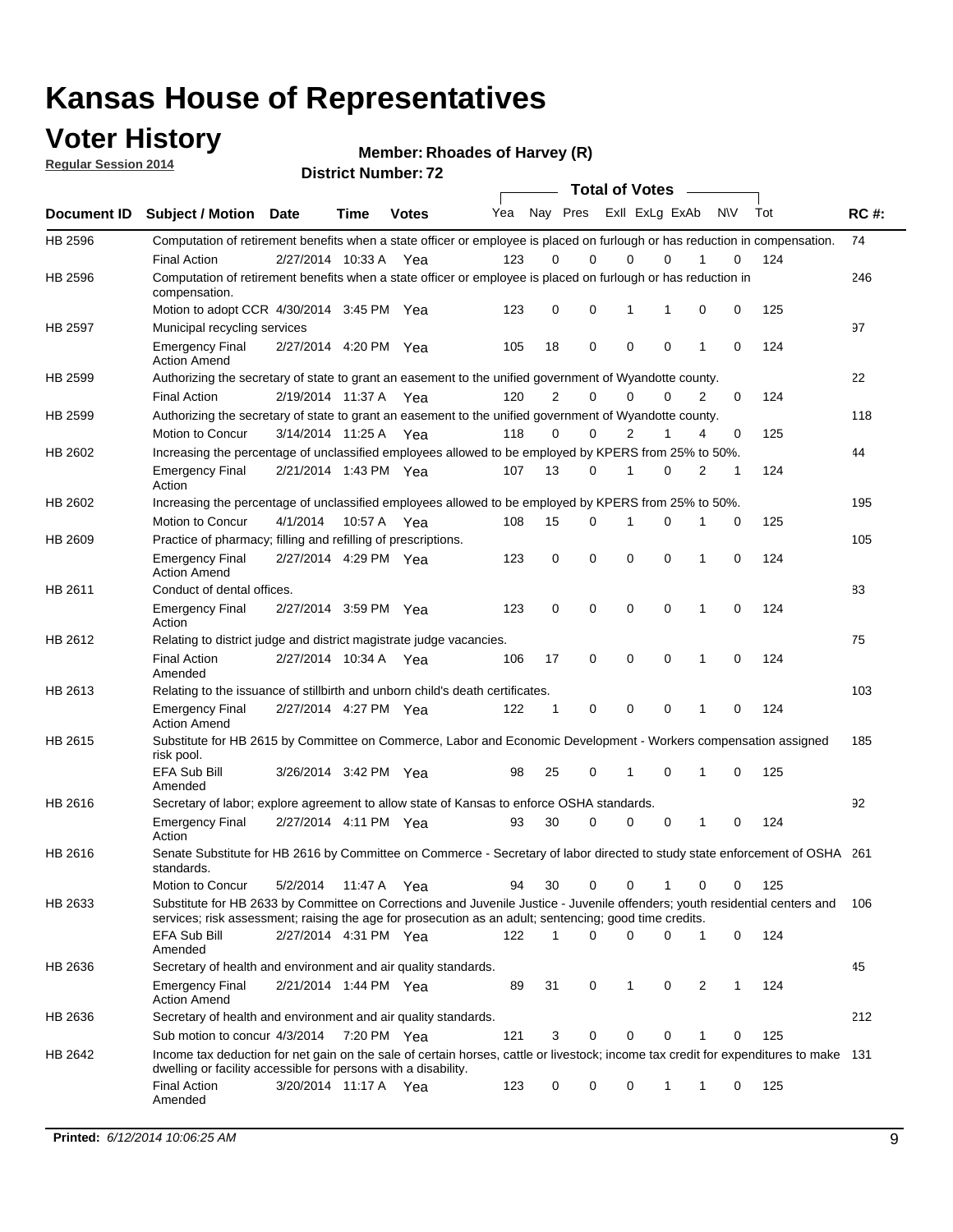# **Voter History**<br> **Regular Session 2014**

| <u>VUUTI HOLVI J</u><br><b>Regular Session 2014</b> |                                                                                                                                                                                                                                                                                                                                                                                                                               |                       |      | Member: Rhoades of Harvey (R) |     |          |          |                       |              |   |             |     |             |
|-----------------------------------------------------|-------------------------------------------------------------------------------------------------------------------------------------------------------------------------------------------------------------------------------------------------------------------------------------------------------------------------------------------------------------------------------------------------------------------------------|-----------------------|------|-------------------------------|-----|----------|----------|-----------------------|--------------|---|-------------|-----|-------------|
|                                                     |                                                                                                                                                                                                                                                                                                                                                                                                                               |                       |      | <b>District Number: 72</b>    |     |          |          | <b>Total of Votes</b> |              |   |             |     |             |
| Document ID                                         | <b>Subject / Motion Date</b>                                                                                                                                                                                                                                                                                                                                                                                                  |                       | Time | <b>Votes</b>                  | Yea |          | Nay Pres | Exll ExLg ExAb        |              |   | <b>NV</b>   | Tot | <b>RC#:</b> |
| HB 2643                                             | Property tax; classification of commercial and industrial machinery and equipment as personal property; reclassification of                                                                                                                                                                                                                                                                                                   |                       |      |                               |     |          |          |                       |              |   |             |     | 164         |
|                                                     | property upon termination of IRB tax exemption; use of independent appraisers to appraiser certain                                                                                                                                                                                                                                                                                                                            |                       |      |                               |     | $\Omega$ | $\Omega$ | 1                     |              |   |             |     |             |
|                                                     | <b>Final Action</b><br>Amended                                                                                                                                                                                                                                                                                                                                                                                                | 3/26/2014 10:56 A Yea |      |                               | 123 |          |          |                       | $\Omega$     | 1 | 0           | 125 |             |
| HB 2643                                             | Property tax; classification of commercial and industrial machinery and equipment as personal property; reclassification of<br>property upon termination of IRB tax exemption; use of independent appraisers to appraiser certain complex property; motor<br>vehicles, members of military; mortgage registration tax phase out and replacement with fees; county clerk technology fund;<br>county treasurer technology fund. |                       |      |                               |     |          |          |                       |              |   |             |     | 274         |
|                                                     | Motion to Concur                                                                                                                                                                                                                                                                                                                                                                                                              | 5/2/2014              |      | 5:12 PM Nay                   | 16  | 108      | 0        | 0                     | 0            |   | 0           | 125 |             |
| HB 2643                                             | Property tax; classification of commercial and industrial machinery and equipment as personal property; reclassification of<br>property upon termination of IRB tax exemption; use of independent appraisers to appraiser certain complex property; motor<br>vehicles, members of military; mortgage registration tax phase out and replacement with fees; county clerk technology fund;<br>county treasurer technology fund. |                       |      |                               |     |          |          |                       |              |   |             |     | 286         |
|                                                     | Motion to adopt CCR 5/3/2014                                                                                                                                                                                                                                                                                                                                                                                                  |                       |      | 1:53 AM Yea                   | 70  | 53       | 0        | 0                     | 0            | 1 | 1           | 125 |             |
| HB 2648                                             | Property tax exemption for levees.                                                                                                                                                                                                                                                                                                                                                                                            |                       |      |                               |     |          |          |                       |              |   |             |     | 100         |
|                                                     | <b>Emergency Final</b><br><b>Action Amend</b>                                                                                                                                                                                                                                                                                                                                                                                 | 2/27/2014 4:23 PM Yea |      |                               | 100 | 23       | 0        | 0                     | 0            | 1 | 0           | 124 |             |
| HB 2651                                             | County law library.                                                                                                                                                                                                                                                                                                                                                                                                           |                       |      |                               |     |          |          |                       |              |   |             |     | 76          |
|                                                     | <b>Final Action</b><br>Amended                                                                                                                                                                                                                                                                                                                                                                                                | 2/27/2014 10:38 A     |      | Nay                           | 82  | 41       | 0        | 0                     | 0            | 1 | 0           | 124 |             |
| HB 2655                                             | Allowing veterans with PTSD to seek mental health treatment upon certain convictions.                                                                                                                                                                                                                                                                                                                                         |                       |      |                               |     |          |          |                       |              |   |             |     | 77          |
|                                                     | <b>Final Action</b><br>Amended                                                                                                                                                                                                                                                                                                                                                                                                | 2/27/2014 10:40 A Yea |      |                               | 123 | 0        | $\Omega$ | $\mathbf 0$           | $\mathbf 0$  | 1 | $\mathbf 0$ | 124 |             |
| HB 2655                                             | Senate Substitute for HB 2655 by Committee on Judiciary - Allowing veterans with PTSD to seek mental health treatment<br>upon certain convictions; also amending the crimes of interference with law enforcement and giving a false alarm.                                                                                                                                                                                    |                       |      |                               |     |          |          |                       |              |   |             |     | 224         |
|                                                     | Motion to Concur                                                                                                                                                                                                                                                                                                                                                                                                              | 4/4/2014              |      | 5:42 PM Yea                   | 122 | $\Omega$ | $\Omega$ | $\Omega$              | $\mathbf{1}$ | 2 | 0           | 125 |             |
| HB 2656                                             | Authorizing the state of Kansas to pay the death gratuity benefit to the designated survivor of a Kansas service member during 48<br>a federal government shutdown and providing for reimbursement to the state                                                                                                                                                                                                               |                       |      |                               |     |          |          |                       |              |   |             |     |             |
| HB 2661                                             | <b>Final Action</b><br>Substitute for HB 2661 by Committee on Energy and Environment - Siting of electric transmission lines; notice and hearing                                                                                                                                                                                                                                                                              | 2/26/2014 11:27 A Yea |      |                               | 123 | 0        | 0        | 0                     | 0            |   | 0           | 124 | 181         |
|                                                     | requirements.<br><b>EFA Sub Bill</b>                                                                                                                                                                                                                                                                                                                                                                                          | 3/26/2014 3:37 PM Yea |      |                               | 119 | 4        | 0        | 1                     | 0            | 1 | 0           | 125 |             |
| HB 2662                                             | Expungment of driving under the influence convictions.                                                                                                                                                                                                                                                                                                                                                                        |                       |      |                               |     |          |          |                       |              |   |             |     | 116         |
|                                                     | <b>Final Action</b><br>Amended                                                                                                                                                                                                                                                                                                                                                                                                | 3/14/2014 11:22 A     |      | Nav                           | 87  | 31       | 0        | $\overline{2}$        | 1            | 4 | $\mathbf 0$ | 125 |             |
| HB 2668                                             | Health insurance for qualified professional associations.                                                                                                                                                                                                                                                                                                                                                                     |                       |      |                               |     |          |          |                       |              |   |             |     | 34          |
|                                                     | <b>Final Action</b><br>Amended                                                                                                                                                                                                                                                                                                                                                                                                | 2/21/2014 11:21 A Yea |      |                               | 114 | 7        | 0        | 1                     | 0            | 2 | 0           | 124 |             |
| HB 2668                                             | Predetermination of health insurance benefits                                                                                                                                                                                                                                                                                                                                                                                 |                       |      |                               |     |          |          |                       |              |   |             |     | 262         |
|                                                     | Motion to Concur                                                                                                                                                                                                                                                                                                                                                                                                              | 5/2/2014              |      | 12:05 P Yea                   | 97  | 27       | 0        | 0                     | 1            | 0 | 0           | 125 |             |
| HB 2669                                             | State civil service board; transferred from the department of administration to the office of administrative hearings.                                                                                                                                                                                                                                                                                                        |                       |      |                               |     |          |          |                       |              |   |             |     | 87          |
|                                                     | <b>Emergency Final</b><br>Action                                                                                                                                                                                                                                                                                                                                                                                              | 2/27/2014 4:05 PM Yea |      |                               | 110 | 13       | 0        | 0                     | 0            | 1 | 0           | 124 |             |
| HB 2673                                             | Kansas healing arts act; physician assistant licensure act.                                                                                                                                                                                                                                                                                                                                                                   |                       |      |                               |     |          |          |                       |              |   |             |     | 91          |
|                                                     | <b>Emergency Final</b><br><b>Action Amend</b>                                                                                                                                                                                                                                                                                                                                                                                 | 2/27/2014 4:10 PM Yea |      |                               | 105 | 18       | 0        | 0                     | 0            | 1 | 0           | 124 |             |
| HB 2673                                             | Board of healing arts functions and duties, physician assistants licensure act and podiatry act.                                                                                                                                                                                                                                                                                                                              |                       |      |                               |     |          |          |                       |              |   |             |     | 270         |
|                                                     | Motion to adopt CCR 5/2/2014 3:39 PM Yea                                                                                                                                                                                                                                                                                                                                                                                      |                       |      |                               | 111 | 11       | 0        | 0                     | 1            | 1 | 1           | 125 |             |
| HB 2675                                             | Relating to procurement negotiating committees; certified businesses.<br><b>Final Action</b><br>Amended                                                                                                                                                                                                                                                                                                                       | 3/26/2014 10:57 A Yea |      |                               | 123 | 0        | 0        | $\mathbf{1}$          | 0            | 1 | 0           | 125 | 165         |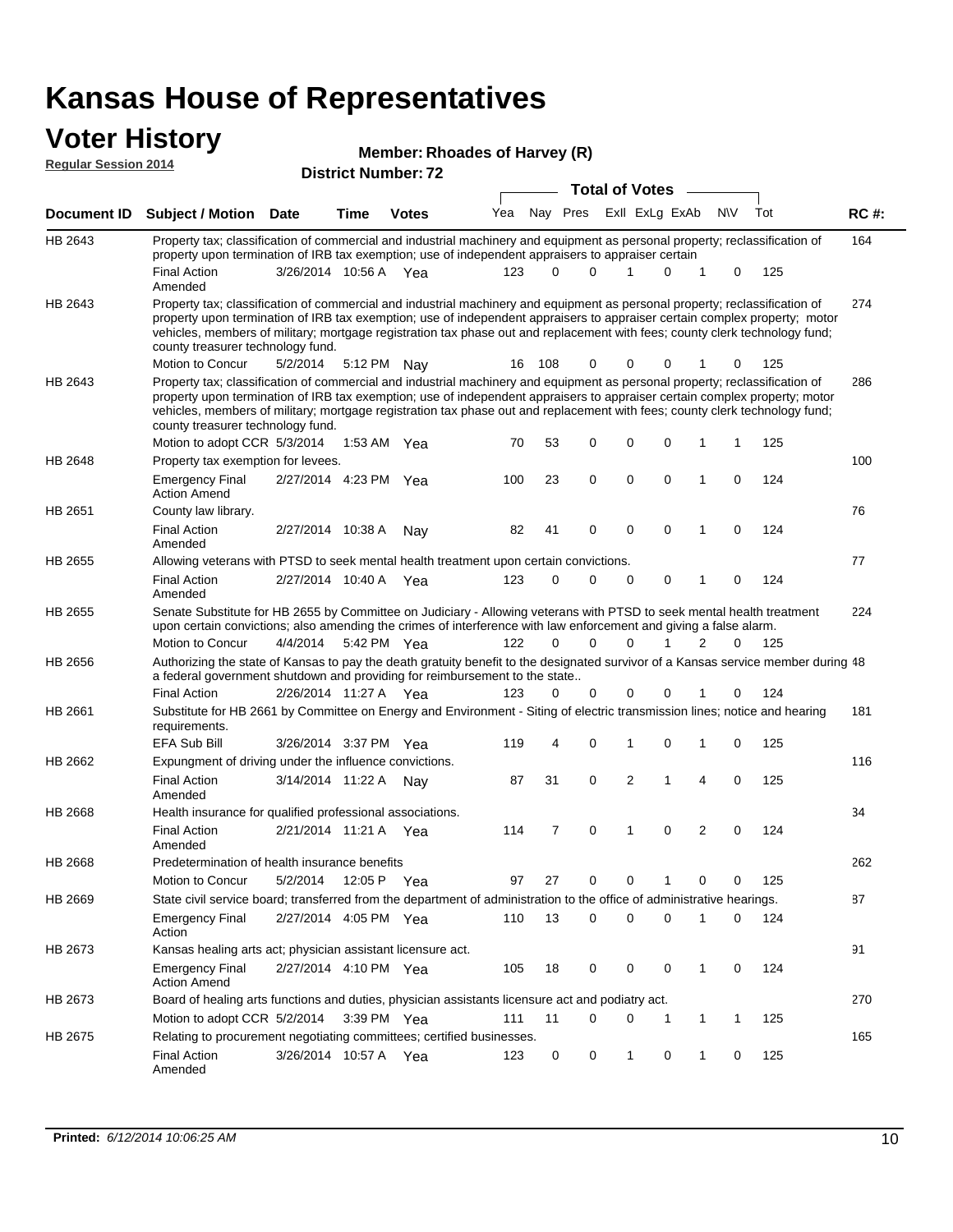#### **Voter History Regular Session 2014**

**Member: Rhoades of Harvey (R)** 

| noguidi ocoololi 4014 |                                                                                                                                                                                                                                                                                               |                       |         | <b>District Number: 72</b> |     |             |             |                  |                |        |     |             |
|-----------------------|-----------------------------------------------------------------------------------------------------------------------------------------------------------------------------------------------------------------------------------------------------------------------------------------------|-----------------------|---------|----------------------------|-----|-------------|-------------|------------------|----------------|--------|-----|-------------|
|                       |                                                                                                                                                                                                                                                                                               |                       |         |                            |     |             |             | Total of Votes – |                |        |     |             |
| <b>Document ID</b>    | <b>Subject / Motion Date</b>                                                                                                                                                                                                                                                                  |                       | Time    | <b>Votes</b>               | Yea |             | Nay Pres    |                  | Exll ExLg ExAb | N\V    | Tot | <b>RC#:</b> |
| HB 2681               | Substitute for HB2681 by Committee on Veterans, Military, and Homeland Security--Abolishing the Kansas commission on<br>veterans affairs; creating the Kansas commission on veterans affairs office within the executive branch of government.<br>Final Action Sub Bill 3/20/2014 11:18 A Yea |                       |         |                            | 123 | 0           | 0           | $\Omega$         | 1              | 1<br>0 | 125 | 132         |
| HB 2681               | Substitute for HB2681 by Committee on Veterans, Military, and Homeland Security - Abolishing the Kansas commission on                                                                                                                                                                         |                       |         |                            |     |             |             |                  |                |        |     | 219         |
|                       | veterans affairs; creating the Kansas commission on veterans affairs office within the executive branch of government.                                                                                                                                                                        |                       |         |                            |     |             |             |                  |                |        |     |             |
|                       | Motion to Concur                                                                                                                                                                                                                                                                              | 4/4/2014              | 11:41 A | Yea                        | 122 | $\Omega$    | $\Omega$    | 1                | 1              | 1<br>0 | 125 |             |
| <b>HB 2684</b>        | Allocating moneys from driver's license fees to the judicial branch nonjudicial salary adjustment fund.                                                                                                                                                                                       |                       |         |                            |     |             |             |                  |                |        |     | 78          |
|                       | <b>Final Action</b>                                                                                                                                                                                                                                                                           | 2/27/2014 10:41 A     |         | Nay                        | 93  | 30          | $\Omega$    | $\Omega$         | 0              | 1<br>0 | 124 |             |
| HB 2687               | Unclaimed property act and hearings.                                                                                                                                                                                                                                                          |                       |         |                            |     |             |             |                  |                |        |     | 59          |
|                       | <b>Final Action</b>                                                                                                                                                                                                                                                                           | 2/26/2014 11:44 A     |         | Yea                        | 119 | 4           | $\mathbf 0$ | 0                | $\mathbf 0$    | 0<br>1 | 124 |             |
| HB 2687               | Unclaimed property act and hearings.                                                                                                                                                                                                                                                          |                       |         |                            |     |             |             |                  |                |        |     | 251         |
|                       | Motion to Concur                                                                                                                                                                                                                                                                              | 5/1/2014              |         | 1:56 PM Yea                | 125 | 0           | $\mathbf 0$ | 0                | 0              | 0<br>0 | 125 |             |
| <b>HB 2689</b>        | Amending which convictions are counted for driving while license canceled, suspended or revoked.                                                                                                                                                                                              |                       |         |                            |     |             |             |                  |                |        |     | 231         |
|                       | <b>Final Action</b><br>Amended                                                                                                                                                                                                                                                                | 4/5/2014              | 10:23 A | Yea                        | 121 | $\mathbf 0$ | 0           | $\Omega$         | 0              | 0<br>4 | 125 |             |
| HB 2693               | Providing for testing by community colleges for commercial driver's licenses and allowing temporary commercial driver's<br>license holders the ability to drive class A commercial vehicles.                                                                                                  |                       |         |                            |     |             |             |                  |                |        |     | 104         |
|                       | <b>Emergency Final</b><br><b>Action Amend</b>                                                                                                                                                                                                                                                 | 2/27/2014 4:28 PM Yea |         |                            | 123 | 0           | $\mathbf 0$ | $\Omega$         | $\mathbf 0$    | 0<br>1 | 124 |             |
| HB 2693               | Senate Substitute for HB 2693 by Committee on Transportation - Providing for testing by community colleges for commercial<br>driver's licenses; entities serving as driver's licenses examiners.                                                                                              |                       |         |                            |     |             |             |                  |                |        |     | 255         |
|                       | Motion to adopt CCR 5/1/2014 4:42 PM Yea                                                                                                                                                                                                                                                      |                       |         |                            | 125 | 0           | 0           | $\Omega$         | $\Omega$       | 0<br>0 | 125 |             |
| HB 2715               | Farm machinery and equipment annual highway permits, commercial drivers' license.<br><b>Emergency Final</b>                                                                                                                                                                                   | 2/27/2014 4:21 PM Yea |         |                            | 123 | 0           | 0           | 0                | 0              | 1<br>0 | 124 | 98          |
| HB 2717               | <b>Action Amend</b><br>Registration of operators of assisted living, residential health care, home plus or adult day care facilities.                                                                                                                                                         |                       |         |                            |     |             |             |                  |                |        |     | 175         |
|                       | <b>Emergency Final</b><br><b>Action Amend</b>                                                                                                                                                                                                                                                 | 3/26/2014 3:29 PM Yea |         |                            | 114 | 9           | 0           |                  | 0              | 0      | 125 |             |
| HB 2721               | Substitute for Substitute for HB 2721 by Committee on Commerce, Labor and Economic Development †Enacting the<br>business entity standard treatment act.                                                                                                                                       |                       |         |                            |     |             |             |                  |                |        |     | 117         |
|                       | Final Action Sub Bill 3/14/2014 11:23 A Yea                                                                                                                                                                                                                                                   |                       |         |                            | 118 | 0           | 0           | 2                |                | 0<br>4 | 125 |             |
| HB 2721               | Substitute for Substitute for HB 2721 by Committee on Commerce, Labor and Economic Development - Enacting the business 273<br>entity standard treatment act.                                                                                                                                  |                       |         |                            |     |             |             |                  |                |        |     |             |
|                       | Motion to Concur                                                                                                                                                                                                                                                                              | 5/2/2014              |         | 3:59 PM Yea                | 122 | 0           | 0           | 0                | 1              | 1<br>1 | 125 |             |
| <b>HB 2724</b>        | Uniform commercial driver's license act; definition of tank vehicle.<br><b>Emergency Final</b>                                                                                                                                                                                                | 2/27/2014 4:22 PM Yea |         |                            | 122 | 1           | $\mathbf 0$ | 0                | 0              | 1<br>0 | 124 | 99          |
| HB 2727               | Action<br>Expiration of license plates and placards for individuals with disability.                                                                                                                                                                                                          |                       |         |                            |     |             |             |                  |                |        |     | 88          |
|                       | <b>Emergency Final</b><br>Action                                                                                                                                                                                                                                                              | 2/27/2014 4:06 PM Yea |         |                            | 123 | 0           | 0           | 0                | 0              | 0      | 124 |             |
| HB 2728               | Permits for the operation of salvage vehicles no longer required to be prepared in triplicate.                                                                                                                                                                                                |                       |         |                            |     |             |             |                  |                |        |     | 89          |
|                       | <b>Emergency Final</b><br>Action                                                                                                                                                                                                                                                              | 2/27/2014 4:07 PM Yea |         |                            | 122 | 1           | 0           | $\Omega$         | 0              | 1<br>0 | 124 |             |
| HB 2728               | Permits for the operation of salvage vehicles no longer required to be prepared in triplicate.                                                                                                                                                                                                |                       |         |                            |     |             |             |                  |                |        |     | 192         |
|                       | <b>Motion to Concur</b>                                                                                                                                                                                                                                                                       | 3/31/2014 11:43 A Yea |         |                            | 122 | 0           | 0           | $\mathbf{1}$     | 0              | 2<br>0 | 125 |             |
| HB 2732               | Sales tax authority for Rooks county for constructing or remodeling a jail facility.                                                                                                                                                                                                          |                       |         |                            |     |             |             |                  |                |        |     | 232         |
|                       | <b>Final Action</b>                                                                                                                                                                                                                                                                           | 4/5/2014              |         | 10:24 A Yea                | 121 | 0           | 0           | 0                | 0              | 4<br>0 | 125 |             |
| HB 2744               | Insurance; coverage for autism spectrum disorder.                                                                                                                                                                                                                                             |                       |         |                            |     |             |             |                  |                |        |     | 137         |
|                       | <b>Final Action</b><br>Amended                                                                                                                                                                                                                                                                | 3/21/2014 10:14 A Yea |         |                            | 114 | 3           | $\mathbf 0$ | 0                | $\mathbf{1}$   | 6<br>1 | 125 |             |
| HB 2745               | Tax lien on property voluntarily transferred.                                                                                                                                                                                                                                                 |                       |         |                            |     |             |             |                  |                |        |     | 166         |
|                       | <b>Final Action</b>                                                                                                                                                                                                                                                                           | 3/26/2014 10:58 A     |         | Yea                        | 123 | 0           | 0           | $\mathbf{1}$     | 0              | 1<br>0 | 125 |             |
|                       | Printed: 6/12/2014 10:06:25 AM                                                                                                                                                                                                                                                                |                       |         |                            |     |             |             |                  |                |        |     | 11          |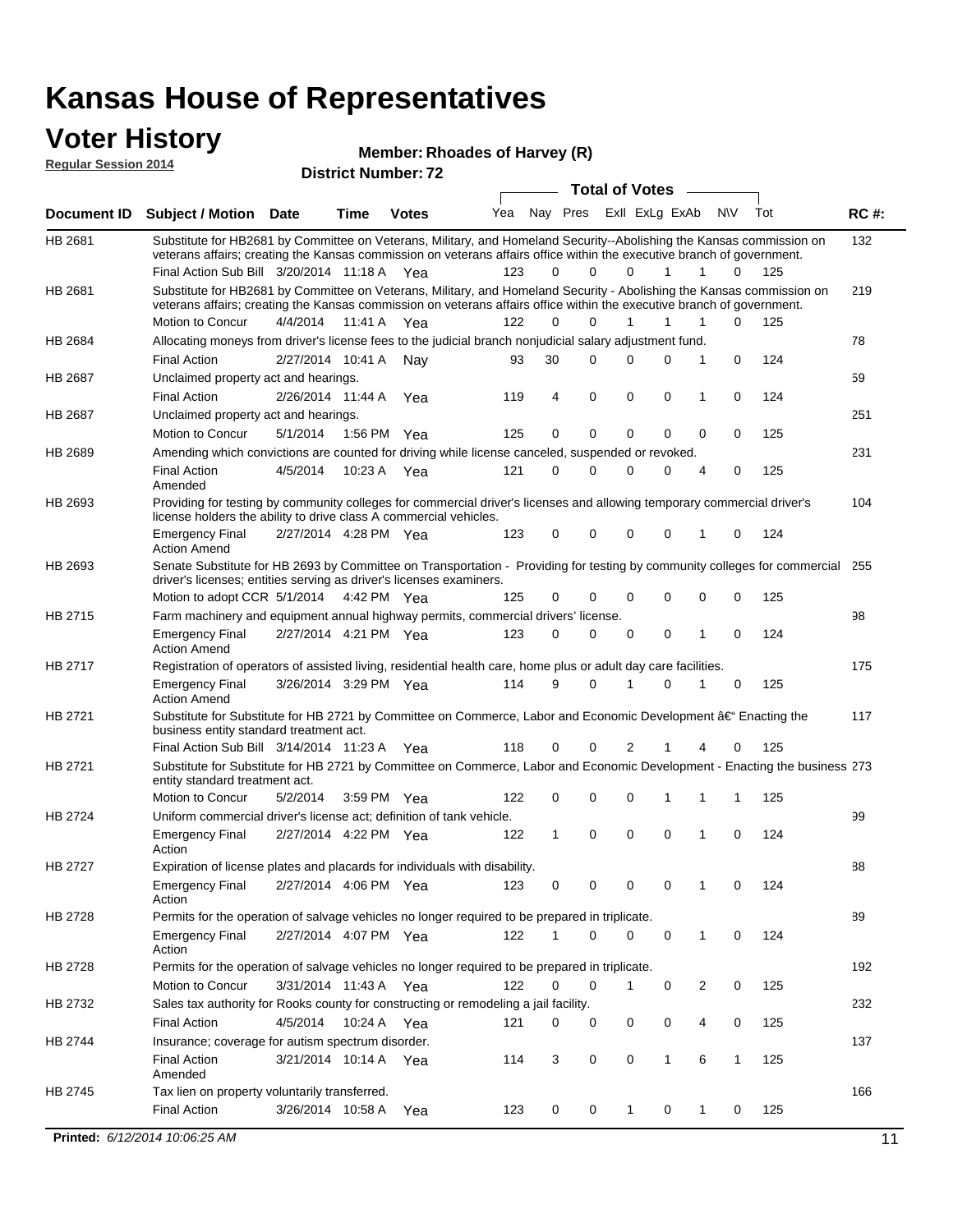### **Voter History**

**Regular Session 2014**

#### **Member: Rhoades of Harvey (R)**

|                    |                                                                                                                                                                                                                                                      |                       |             |              |     |          |          | <b>Total of Votes</b> |                |   |                               |     |             |
|--------------------|------------------------------------------------------------------------------------------------------------------------------------------------------------------------------------------------------------------------------------------------------|-----------------------|-------------|--------------|-----|----------|----------|-----------------------|----------------|---|-------------------------------|-----|-------------|
| <b>Document ID</b> | <b>Subject / Motion Date</b>                                                                                                                                                                                                                         |                       | Time        | <b>Votes</b> | Yea | Nav Pres |          |                       | Exll ExLg ExAb |   | <b>NV</b>                     | Tot | <b>RC#:</b> |
| HB 2755            | Repealing the sunset on the Kansas taxpayer transparency act.                                                                                                                                                                                        |                       |             |              |     |          |          |                       |                |   |                               |     | 140         |
|                    | <b>Final Action</b>                                                                                                                                                                                                                                  | 3/24/2014 10:13 A     |             | Yea          | 122 | 0        | 0        | 0                     | 0              |   | 3<br>0                        | 125 |             |
| HB 2767            | State child death review board.                                                                                                                                                                                                                      |                       |             |              |     |          |          |                       |                |   |                               |     | 167         |
|                    | <b>Final Action</b><br>Amended                                                                                                                                                                                                                       | 3/26/2014 10:59 A     |             | Yea          | 123 | 0        | 0        | 1                     | $\mathbf 0$    | 1 | 0                             | 125 |             |
| <b>HCR 5029</b>    | Urging the Kansas bureau of investigation to establish a blue alert system for the state of Kansas.                                                                                                                                                  |                       |             |              |     |          |          |                       |                |   |                               |     | 95          |
|                    | <b>Emergency Final</b><br><b>Action Amend</b>                                                                                                                                                                                                        | 2/27/2014 4:15 PM Yea |             |              | 121 | 2        | 0        | 0                     | 0              | 1 | 0                             | 124 |             |
| <b>HCR 5031</b>    | Urging Congress to provide for the prompt payment of disability compensation to U.S. Veterans.                                                                                                                                                       |                       |             |              |     |          |          |                       |                |   |                               |     | 125         |
|                    | <b>Final Action</b>                                                                                                                                                                                                                                  | 3/19/2014 11:21 A Yea |             |              | 122 | $\Omega$ | $\Omega$ | 0                     | 1              |   | 2<br>0                        | 125 |             |
| HR 6049            | Resolution encouraging the creation of a Kansas plan for comprehensive treatment of chronic obstruction pulmonary<br>disease.                                                                                                                        |                       |             |              |     |          |          |                       |                |   |                               |     | 109         |
|                    | <b>Emergency Final</b><br><b>Action Amend</b>                                                                                                                                                                                                        | 3/6/2014              | 11:24 A     | Yea          | 120 | 0        | 0        | $\overline{2}$        | 1              |   | $\overline{2}$<br>$\mathbf 0$ | 125 |             |
| HR 6063            | Urging the President to extend the qualifications for the Women's Army Corps Service Medal.                                                                                                                                                          |                       |             |              |     |          |          |                       |                |   |                               |     | 143         |
|                    | <b>Final Action</b>                                                                                                                                                                                                                                  | 3/25/2014 10:11 A Yea |             |              | 123 | $\Omega$ | $\Omega$ | 1                     | $\Omega$       | 1 | 0                             | 125 |             |
| SB 40              | House Substitute for SB 40 by Committee on Corrections and Juvenile Justice †Secretary of corrections; including juvenile<br>offenders in the prison made goods act; authorizing use of correctional industries funds for payment of                 |                       |             |              |     |          |          |                       |                |   |                               |     | 123         |
|                    | Final Action Sub Bill 3/17/2014 11:23 A Yea                                                                                                                                                                                                          |                       |             |              | 123 | 0        | 0        | 0                     | $\Omega$       |   | 0<br>2                        | 125 |             |
| SB 54              | Medical assistance recovery program; rules and regulations.                                                                                                                                                                                          |                       |             |              |     |          |          |                       |                |   |                               |     | 174         |
|                    | <b>Emergency Final</b><br><b>Action Amend</b>                                                                                                                                                                                                        | 3/26/2014 3:28 PM Yea |             |              | 95  | 28       | 0        | 1                     | 0              | 1 | 0                             | 125 |             |
| SB 54              | Amendments to statutes regulating abortions.                                                                                                                                                                                                         |                       |             |              |     |          |          |                       |                |   |                               |     | 214         |
|                    | Motion to Adopt CCR 4/4/2014                                                                                                                                                                                                                         |                       | 9:59 AM Yea |              | 112 | 11       | 0        |                       | $\mathbf 0$    | 1 | 0                             | 125 |             |
| SB 63              | State use law; purchases by municipalities; committee sunset date and chairperson selection.                                                                                                                                                         |                       |             |              |     |          |          |                       |                |   |                               |     | 280         |
|                    | Motion to adopt CCR 5/2/2014                                                                                                                                                                                                                         |                       |             | 8:52 PM Yea  | 124 | 0        | 0        | 0                     | 0              | 1 | 0                             | 125 |             |
| SB 99              | Lobbyists defined.                                                                                                                                                                                                                                   |                       |             |              |     |          |          |                       |                |   |                               |     | 184         |
|                    | <b>Emergency Final</b><br>Action                                                                                                                                                                                                                     | 3/26/2014 3:41 PM Yea |             |              | 117 | 6        | 0        | 1                     | 0              | 1 | 0                             | 125 |             |
| SB 147             | House Substitute for SB 147 by Committee on Agriculture and Natural Resources †Amending the powers and duties of the 133<br>Kansas department of agriculture division of conservation and the state conservation commission.                         |                       |             |              |     |          |          |                       |                |   |                               |     |             |
|                    | Final Action Sub Bill 3/20/2014 11:19 A Yea<br>Amended                                                                                                                                                                                               |                       |             |              | 123 | 0        | $\Omega$ | 0                     | 1              | 1 | 0                             | 125 |             |
| <b>SB 218</b>      | House Substitute for SB 218 by Committee on Appropriations-Education; relating to the financing and instruction thereof;<br>making and concerning appropriations for the fiscal years ending June 30, 2014, and June 30, 2015, for certain agencies. |                       |             |              |     |          |          |                       |                |   |                               |     | 226         |
|                    | Final Action Sub Bill 4/4/2014 6:17 PM Nay<br>Amended                                                                                                                                                                                                |                       |             |              | 91  | 31       | $\Omega$ | 0                     | 1              |   | 2<br>$\Omega$                 | 125 |             |
| <b>SB 218</b>      | House Substitute for SB 218 by Committee on Appropriations-Education; relating to the financing and instruction thereof;                                                                                                                             |                       |             |              |     |          |          |                       |                |   |                               |     | 237         |
|                    | making and concerning appropriations for the fiscal years ending June 30, 2014, and June 30, 2015, for certain agencies.<br>Sub Motion to Adopt 4/6/2014 12:51 A Yea<br><b>CCR</b>                                                                   |                       |             |              | 55  | 67       | 0        | 0                     | 0              |   | 3<br>0                        | 125 |             |
| SB 231             | House Substitute for SB 231 †Concerning valuation and appeals; renaming the state court of tax appeals; timing of<br>decisions.                                                                                                                      |                       |             |              |     |          |          |                       |                |   |                               |     | 134         |
|                    | Final Action Sub Bill 3/20/2014 11:21 A Yea<br>Amended                                                                                                                                                                                               |                       |             |              | 123 | 0        | 0        | 0                     | 1              | 1 | 0                             | 125 |             |
| SB 231             | House Substitute for SB 231 - Concerning valuation and appeals; renaming the state court of tax appeals; timing of<br>decisions                                                                                                                      |                       |             |              |     |          |          |                       |                |   |                               |     | 281         |
|                    | Motion to Adopt CCR 5/2/2014                                                                                                                                                                                                                         |                       |             | 8:56 PM Yea  | 124 | 0        | 0        | 0                     | 0              | 1 | 0                             | 125 |             |
| SB 245             | House Substitute for SB 245 by Committee on Appropriations - Appropriations for FY 2014, FY 2015, and FY 2016 for the<br>department of corrections; capital improvement projects.                                                                    |                       |             |              |     |          |          |                       |                |   |                               |     | 13          |
|                    | Final Action Sub Bill 2/13/2014 11:34 A Yea<br>Amended                                                                                                                                                                                               |                       |             |              | 79  | 41       | 0        | 3                     | 0              | 1 | 0                             | 124 |             |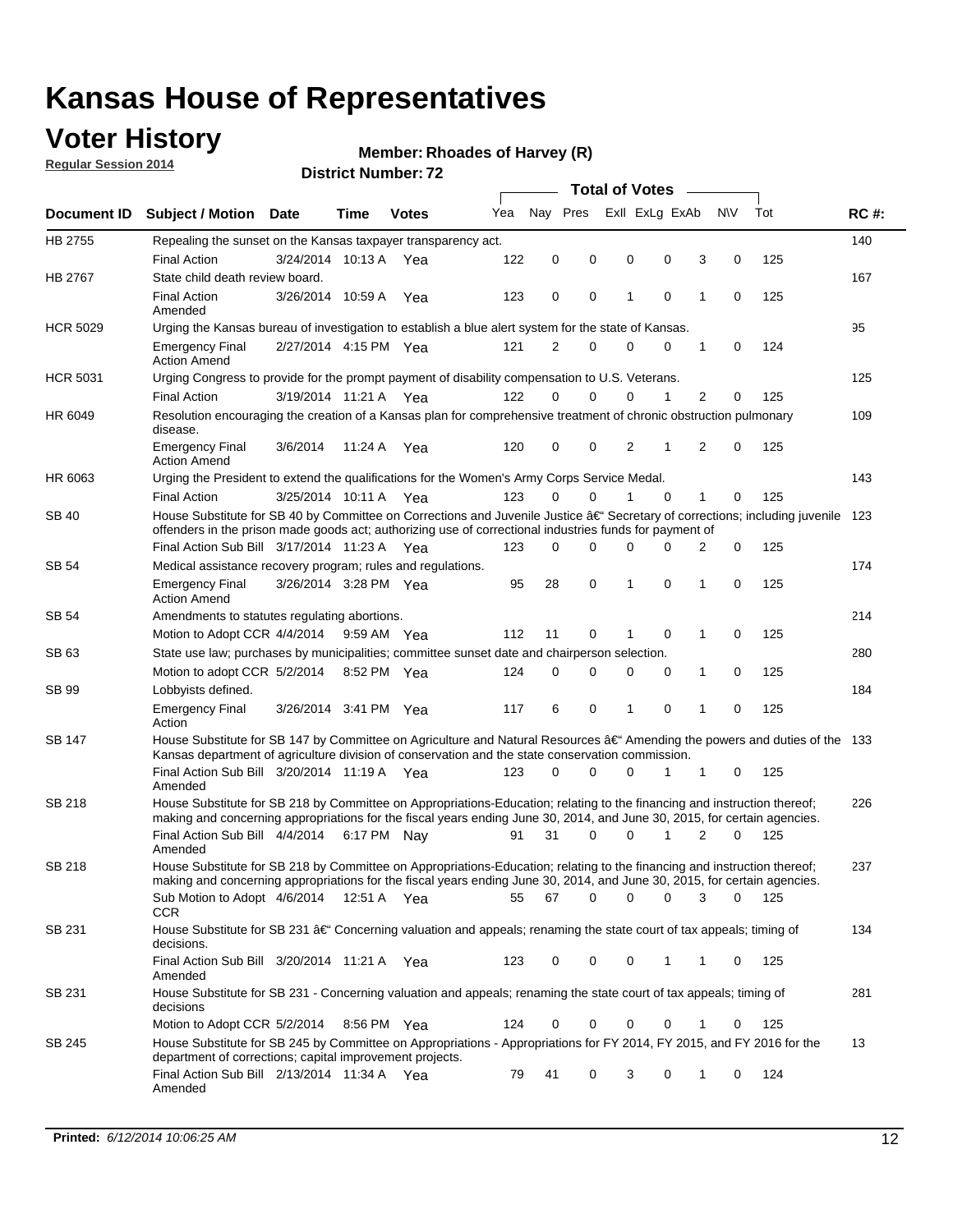#### **Voter History**

#### **Member: Rhoades of Harvey (R)**

**Regular Session 2014**

| <b>Regular Session 2014</b> |                                   |      | <b>District Number: 72</b> | <b>Total of Votes</b> |  |  |                                     |  |  |  |              |  |  |
|-----------------------------|-----------------------------------|------|----------------------------|-----------------------|--|--|-------------------------------------|--|--|--|--------------|--|--|
|                             | Document ID Subject / Motion Date | Time | <b>Votes</b>               |                       |  |  | Yea Nay Pres ExII ExLg ExAb N\V Tot |  |  |  | <b>RC</b> #: |  |  |
|                             |                                   |      |                            |                       |  |  |                                     |  |  |  |              |  |  |

| SB 245        | House Substitute for SB 245 by Committee on Appropriations - Education funding; relating to mineral production; creating the 258<br>mineral production education fund, crediting 20% of remainder from oil and gas tax into such fund, moneys expended on<br>education; abolishing the oil and gas valuation depletion trust fund; allowing the counties to retain funds already in such<br>county's oil and gas valuation depletion trust fund; concerning school financing sources; proceeds from the tax levied by a<br>school district under authority of K.S.A. 2013 Supp. 72-6431, remitted to the state treasury to the credit of the state school<br>district finance fund not to the district's general fund; making and concerning appropriations for fiscal year 2017. |                       |                       |     |     |    |             |              |             |                |   |     |     |
|---------------|-----------------------------------------------------------------------------------------------------------------------------------------------------------------------------------------------------------------------------------------------------------------------------------------------------------------------------------------------------------------------------------------------------------------------------------------------------------------------------------------------------------------------------------------------------------------------------------------------------------------------------------------------------------------------------------------------------------------------------------------------------------------------------------|-----------------------|-----------------------|-----|-----|----|-------------|--------------|-------------|----------------|---|-----|-----|
|               | Motion to adopt CCR 5/1/2014                                                                                                                                                                                                                                                                                                                                                                                                                                                                                                                                                                                                                                                                                                                                                      |                       | 5:06 PM Yea           |     | 88  | 37 | 0           | 0            | $\Omega$    | $\Omega$       | 0 | 125 |     |
| SB 248        | Victim notification prior to release of certain inmates.                                                                                                                                                                                                                                                                                                                                                                                                                                                                                                                                                                                                                                                                                                                          |                       |                       |     |     |    |             |              |             |                |   |     | 119 |
|               | <b>Final Action</b>                                                                                                                                                                                                                                                                                                                                                                                                                                                                                                                                                                                                                                                                                                                                                               | 3/17/2014 11:18 A     |                       | Yea | 122 | 0  | $\mathbf 0$ | $\mathbf 0$  | 0           | $\overline{2}$ | 1 | 125 |     |
| SB 254        | Medical assistance recovery program; rules and regulations.                                                                                                                                                                                                                                                                                                                                                                                                                                                                                                                                                                                                                                                                                                                       |                       |                       |     |     |    |             |              |             |                |   |     | 179 |
|               | <b>Emergency Final</b><br>Action                                                                                                                                                                                                                                                                                                                                                                                                                                                                                                                                                                                                                                                                                                                                                  | 3/26/2014 3:34 PM Yea |                       |     | 123 | 0  | 0           | $\mathbf{1}$ | 0           | 1              | 0 | 125 |     |
| SB 256        | Attorney general; costs in criminal appeals.                                                                                                                                                                                                                                                                                                                                                                                                                                                                                                                                                                                                                                                                                                                                      |                       |                       |     |     |    |             |              |             |                |   |     | 147 |
|               | <b>Final Action</b><br>Amended                                                                                                                                                                                                                                                                                                                                                                                                                                                                                                                                                                                                                                                                                                                                                    | 3/25/2014 10:16 A     |                       | Yea | 119 | 4  | 0           |              | $\mathbf 0$ |                | 0 | 125 |     |
| SB 256        | Amending the crime of mistreatment of a dependent adult; creating the crime of mistreatment of an elder person; amending<br>the crime of unlawful sexual relations; amending provisions relating to appearance bonds and surety regulation; amending<br>violations of the Kansas racketeer influenced and corrupt organization act; also concerning the attorney general, costs in<br>criminal appeals.                                                                                                                                                                                                                                                                                                                                                                           |                       |                       |     |     |    |             |              |             |                |   |     | 236 |
|               | Motion to Adopt CCR 4/5/2014                                                                                                                                                                                                                                                                                                                                                                                                                                                                                                                                                                                                                                                                                                                                                      |                       | 6:52 PM Yea           |     | 118 | 4  | 0           | 0            | 0           | 3              | 0 | 125 |     |
| <b>SB 258</b> | Amending the juvenile statute of limitations to match adult time limitations for sex crimes.                                                                                                                                                                                                                                                                                                                                                                                                                                                                                                                                                                                                                                                                                      |                       |                       |     |     |    |             |              |             |                |   |     | 135 |
|               | Final Action<br>Amended                                                                                                                                                                                                                                                                                                                                                                                                                                                                                                                                                                                                                                                                                                                                                           | 3/20/2014 11:21 A Yea |                       |     | 123 | 0  | 0           | 0            | 1           | 1              | 0 | 125 |     |
| <b>SB 258</b> | Relating to issuance of certificates of birth resulting in stillbirth.                                                                                                                                                                                                                                                                                                                                                                                                                                                                                                                                                                                                                                                                                                            |                       |                       |     |     |    |             |              |             |                |   |     | 259 |
|               | Motion to Adopt CCR 5/1/2014                                                                                                                                                                                                                                                                                                                                                                                                                                                                                                                                                                                                                                                                                                                                                      |                       | 5:12 PM Yea           |     | 121 | 4  | $\mathbf 0$ | 0            | 0           | 0              | 0 | 125 |     |
| SB 263        | Establishing the military funeral honors fund under the adjutant general's office.                                                                                                                                                                                                                                                                                                                                                                                                                                                                                                                                                                                                                                                                                                |                       |                       |     |     |    |             |              |             |                |   |     | 148 |
|               | <b>Final Action</b><br>Amended                                                                                                                                                                                                                                                                                                                                                                                                                                                                                                                                                                                                                                                                                                                                                    | 3/25/2014 10:17 A Yea |                       |     | 123 | 0  | 0           | 1            | $\mathbf 0$ | 1              | 0 | 125 |     |
| SB 263        | Veterans and military matters; military honors fund; death gratuity; disabled veterans preference, state jobs and contracts;<br>schools on military reservations, funding.                                                                                                                                                                                                                                                                                                                                                                                                                                                                                                                                                                                                        |                       |                       |     |     |    |             |              |             |                |   |     | 256 |
|               | Motion to adopt CCR 5/1/2014                                                                                                                                                                                                                                                                                                                                                                                                                                                                                                                                                                                                                                                                                                                                                      |                       | 4:47 PM Yea           |     | 124 | 0  | 0           | $\mathbf 0$  | $\mathbf 0$ | 0              | 1 | 125 |     |
| SB 265        | Income definition for Homestead Refund eligibility.                                                                                                                                                                                                                                                                                                                                                                                                                                                                                                                                                                                                                                                                                                                               |                       |                       |     |     |    |             |              |             |                |   |     | 113 |
|               | <b>Final Action</b><br>Amended                                                                                                                                                                                                                                                                                                                                                                                                                                                                                                                                                                                                                                                                                                                                                    | 3/13/2014 11:23 A Yea |                       |     | 121 | 0  | 0           | 1            | 1           | 2              | 0 | 125 |     |
| SB 265        | Definition of income for homestead refund and SAFESR eligibility; income tax credits for adoption expenses and expenses to<br>make dwelling or facility accessible to persons with a disability; income tax deductions, self-employment taxes, expenses<br>related to organ donations, net gain on the sale of certain livestock; withholding, non-resident pass-through entity income;<br>Kansas taxpayer transparency act, sunset; sales tax exemptions.                                                                                                                                                                                                                                                                                                                        |                       |                       |     |     |    |             |              |             |                |   |     | 227 |
|               | Motion to Adopt CCR 4/4/2014                                                                                                                                                                                                                                                                                                                                                                                                                                                                                                                                                                                                                                                                                                                                                      |                       | 6:29 PM Yea           |     | 122 | 0  | 0           | $\mathbf 0$  | 1           | $\overline{2}$ | 0 | 125 |     |
| SB 266        | Mineral severance tax return file date.                                                                                                                                                                                                                                                                                                                                                                                                                                                                                                                                                                                                                                                                                                                                           |                       |                       |     |     |    |             |              |             |                |   |     | 114 |
|               | <b>Final Action</b><br>Amended                                                                                                                                                                                                                                                                                                                                                                                                                                                                                                                                                                                                                                                                                                                                                    | 3/13/2014 11:24 A     |                       | Yea | 121 | 0  | 0           | 1            | 1           | 2              | 0 | 125 |     |
| SB 266        | Severance tax return and payment dates; sales tax authority for Rooks county; property tax exemptions for certain donations<br>of land to the state and for amateur-built aircraft; sales tax exemptions for surface mining equipment and certain charitable<br>organizations.                                                                                                                                                                                                                                                                                                                                                                                                                                                                                                    |                       |                       |     |     |    |             |              |             |                |   |     | 266 |
|               | Motion to Adopt CCR 5/2/2014                                                                                                                                                                                                                                                                                                                                                                                                                                                                                                                                                                                                                                                                                                                                                      |                       | $3:19 \text{ PM}$ Yea |     | 122 | 1  | 0           | 0            | 1           | 1              | 0 | 125 |     |
| SB 267        | Insurance; excluding real estate from acceptable security deposits with the commissioner and requiring original handwritten<br>signatures on deposit forms.                                                                                                                                                                                                                                                                                                                                                                                                                                                                                                                                                                                                                       |                       |                       |     |     |    |             |              |             |                |   |     | 144 |
|               | <b>Final Action</b>                                                                                                                                                                                                                                                                                                                                                                                                                                                                                                                                                                                                                                                                                                                                                               | 3/25/2014 10:12 A     |                       | Yea | 123 | 0  | 0           | 1            | 0           | 1              | 0 | 125 |     |
| SB 268        | Insurance; Risk-based capital requirements.                                                                                                                                                                                                                                                                                                                                                                                                                                                                                                                                                                                                                                                                                                                                       |                       |                       |     |     |    |             |              |             |                |   |     | 145 |
|               | <b>Final Action</b>                                                                                                                                                                                                                                                                                                                                                                                                                                                                                                                                                                                                                                                                                                                                                               | 3/25/2014 10:13 A     |                       | Yea | 123 | 0  | 0           | $\mathbf{1}$ | 0           | 1              | 0 | 125 |     |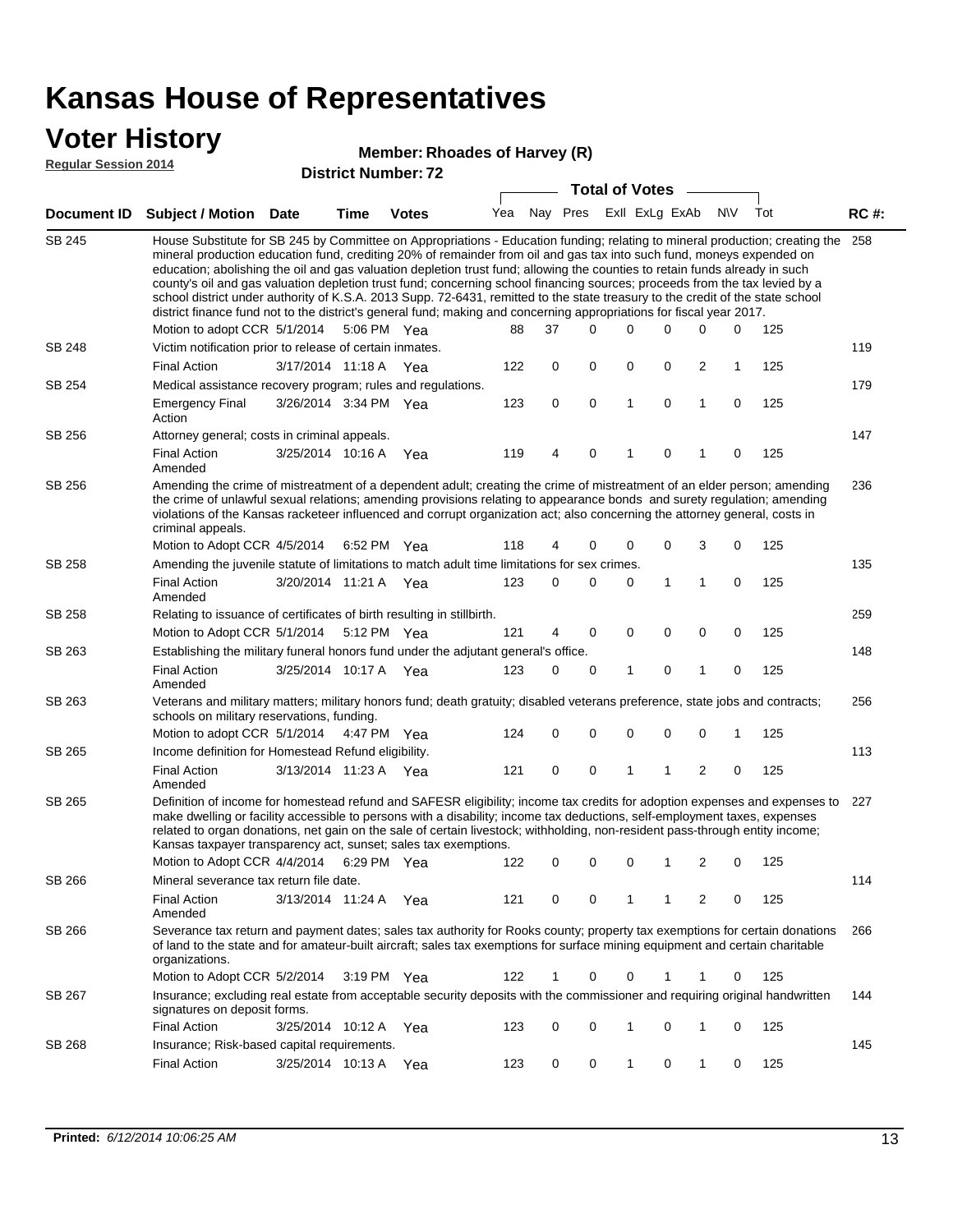### **Voter History**

**Regular Session 2014**

#### **Member: Rhoades of Harvey (R)**

|               |                                                                                                                                                                                    |                       |      |              |     |                |          | <b>Total of Votes</b> |              |   |             |     |             |
|---------------|------------------------------------------------------------------------------------------------------------------------------------------------------------------------------------|-----------------------|------|--------------|-----|----------------|----------|-----------------------|--------------|---|-------------|-----|-------------|
| Document ID   | <b>Subject / Motion</b>                                                                                                                                                            | <b>Date</b>           | Time | <b>Votes</b> | Yea | Nay Pres       |          | Exll ExLg ExAb        |              |   | N\V         | Tot | <b>RC#:</b> |
| SB 271        | Amending the Kansas medicaid fraud control act.                                                                                                                                    |                       |      |              |     |                |          |                       |              |   |             |     | 176         |
|               | <b>Emergency Final</b><br><b>Action Amend</b>                                                                                                                                      | 3/26/2014 3:30 PM Yea |      |              | 123 | 0              | 0        | 1                     | 0            | 1 | $\mathbf 0$ | 125 |             |
| SB 271        | Amending the Kansas medicaid fraud control act.                                                                                                                                    |                       |      |              |     |                |          |                       |              |   |             |     | 228         |
|               | Motion to Adopt CCR 4/4/2014 6:33 PM Yea                                                                                                                                           |                       |      |              | 122 | 0              | 0        | $\mathbf 0$           | 1            | 2 | 0           | 125 |             |
| SB 272        | Eliminating the 3% limit on controlled shooting area acreage in a county.                                                                                                          |                       |      |              |     |                |          |                       |              |   |             |     | 149         |
|               | <b>Final Action</b>                                                                                                                                                                | 3/25/2014 10:19 A Yea |      |              | 123 | 0              | 0        | 1                     | 0            | 1 | $\mathbf 0$ | 125 |             |
| <b>SB 273</b> | House Substitute for SB 273 by Committee on Transportation †Commercial vehicles; regulation and registration thereof.                                                              |                       |      |              |     |                |          |                       |              |   |             |     | 168         |
|               | Final Action Sub Bill 3/26/2014 11:00 A Yea<br>Amended                                                                                                                             |                       |      |              | 122 | 1              | 0        | 1                     | 0            | 1 | 0           | 125 |             |
| SB 273        | Regulation of commercial motor vehicles; exemption from rules and regulations of the Kansas corporation commission.                                                                |                       |      |              |     |                |          |                       |              |   |             |     | 265         |
|               | Motion to Adopt CCR 5/2/2014 3:10 PM Yea                                                                                                                                           |                       |      |              | 101 | 22             | 0        | 0                     | 1            | 1 | 0           | 125 |             |
| SB 274        | Political action committees, legislative leadership.                                                                                                                               |                       |      |              |     |                |          |                       |              |   |             |     | 169         |
|               | <b>Final Action</b><br>Amended                                                                                                                                                     | 3/26/2014 11:01 A Yea |      |              | 108 | 15             | 0        | 1                     | 0            | 1 | 0           | 125 |             |
| <b>SB 278</b> | Establishing the state board of veterinary examiners within the animal health division of the Kansas department of agriculture<br>for a two-year period.                           |                       |      |              |     |                |          |                       |              |   |             |     | 127         |
|               | <b>Final Action</b>                                                                                                                                                                | 3/19/2014 11:24 A     |      | Yea          | 122 | 0              | 0        | 0                     | $\mathbf{1}$ | 2 | $\mathbf 0$ | 125 |             |
| SB 284        | Amending the Kansas 911 act.                                                                                                                                                       |                       |      |              |     |                |          |                       |              |   |             |     | 124         |
|               | <b>Final Action</b>                                                                                                                                                                | 3/17/2014 11:24 A     |      | Yea          | 121 | $\overline{2}$ | 0        | 0                     | 0            | 2 | 0           | 125 |             |
| SB 285        | Optometrists; prohibition against limiting payment for covered services to insurance plan amounts.                                                                                 |                       |      |              |     |                |          |                       |              |   |             |     | 150         |
|               | <b>Final Action</b><br>Amended                                                                                                                                                     | 3/25/2014 10:20 A     |      | Yea          | 123 | 0              | 0        | 1                     | 0            | 1 | 0           | 125 |             |
| SB 286        | Extending sunset date on certain agriculture fees from July 1, 2015, to July 1, 2019.                                                                                              |                       |      |              |     |                |          |                       |              |   |             |     | 151         |
|               | <b>Final Action</b><br>Amended                                                                                                                                                     | 3/25/2014 10:23 A     |      | Nav          | 76  | 47             | 0        | 1                     | 0            | 1 | 0           | 125 |             |
| SB 286        | Agriculture; extending sunset date on certain agriculture fees from July 1, 2015, to July 1, 2018; national day of the cowboy;<br>establishing the local food and farm task force. |                       |      |              |     |                |          |                       |              |   |             |     | 264         |
|               | Motion to adopt CCR 5/2/2014 3:04 PM Yea                                                                                                                                           |                       |      |              | 102 | 21             | 0        | $\mathbf 0$           | 1            | 1 | 0           | 125 |             |
| SB 306        | Modernizing certain insurance laws to allow use of additional investments.                                                                                                         |                       |      |              |     |                |          |                       |              |   |             |     | 173         |
|               | <b>Emergency Final</b>                                                                                                                                                             | 3/26/2014 3:26 PM Yea |      |              | 123 | 0              | 0        | 1                     | $\mathbf 0$  | 1 | 0           | 125 |             |
| <b>SB 308</b> | Action<br>Updating the Kansas no-call act.                                                                                                                                         |                       |      |              |     |                |          |                       |              |   |             |     | 138         |
|               | <b>Final Action</b>                                                                                                                                                                | 3/21/2014 10:15 A     |      | Yea          | 117 | 0              | 0        | 0                     | $\mathbf{1}$ | 6 | 1           | 125 |             |
| SB 309        | Health insurance coverage for qualified professional associations.                                                                                                                 |                       |      |              |     |                |          |                       |              |   |             |     | 182         |
|               | <b>Emergency Final</b><br>Action                                                                                                                                                   | 3/26/2014 3:38 PM Yea |      |              | 122 | 1              | 0        | 1                     | 0            | 1 | $\mathbf 0$ | 125 |             |
| SB 310        | Grand juries; crimes to consider; amendment of indictment.                                                                                                                         |                       |      |              |     |                |          |                       |              |   |             |     | 180         |
|               | <b>Emergency Final</b><br>Action                                                                                                                                                   | 3/26/2014 3:35 PM Yea |      |              | 122 |                | 0        | 1                     | 0            | 1 | 0           | 125 |             |
| SB 311        | Increasing the noneconomic damages cap and changing rules related to expert evidence.                                                                                              |                       |      |              |     |                |          |                       |              |   |             |     | 142         |
|               | <b>Final Action</b><br>Amended                                                                                                                                                     | 3/24/2014 10:17 A Yea |      |              | 119 | 3              | $\Omega$ | 0                     | 0            | 3 | 0           | 125 |             |
| SB 311        | Increasing the noneconomic damages cap, changing rules related to expert evidence and repealing statutes pertaining to<br>collateral source benefits.                              |                       |      |              |     |                |          |                       |              |   |             |     | 203         |
|               | Motion to adopt CCR 4/3/2014 6:15 PM Yea                                                                                                                                           |                       |      |              | 120 | 4              | 0        | 0                     | 0            | 1 | 0           | 125 |             |
| SB 321        | Return of premiums separate from notice of denial of coverage.                                                                                                                     |                       |      |              |     |                |          |                       |              |   |             |     | 146         |
|               | <b>Final Action</b>                                                                                                                                                                | 3/25/2014 10:15 A Yea |      |              | 123 | 0              | 0        | 1                     | 0            | 1 | 0           | 125 |             |
| SB 329        | Clarifying court orders relating to parents in juvenile offender cases.                                                                                                            |                       |      |              |     |                |          |                       |              |   |             |     | 136         |
|               | <b>Final Action</b><br>Amended                                                                                                                                                     | 3/20/2014 11:23 A Yea |      |              | 123 | 0              | 0        | 0                     | $\mathbf{1}$ | 1 | 0           | 125 |             |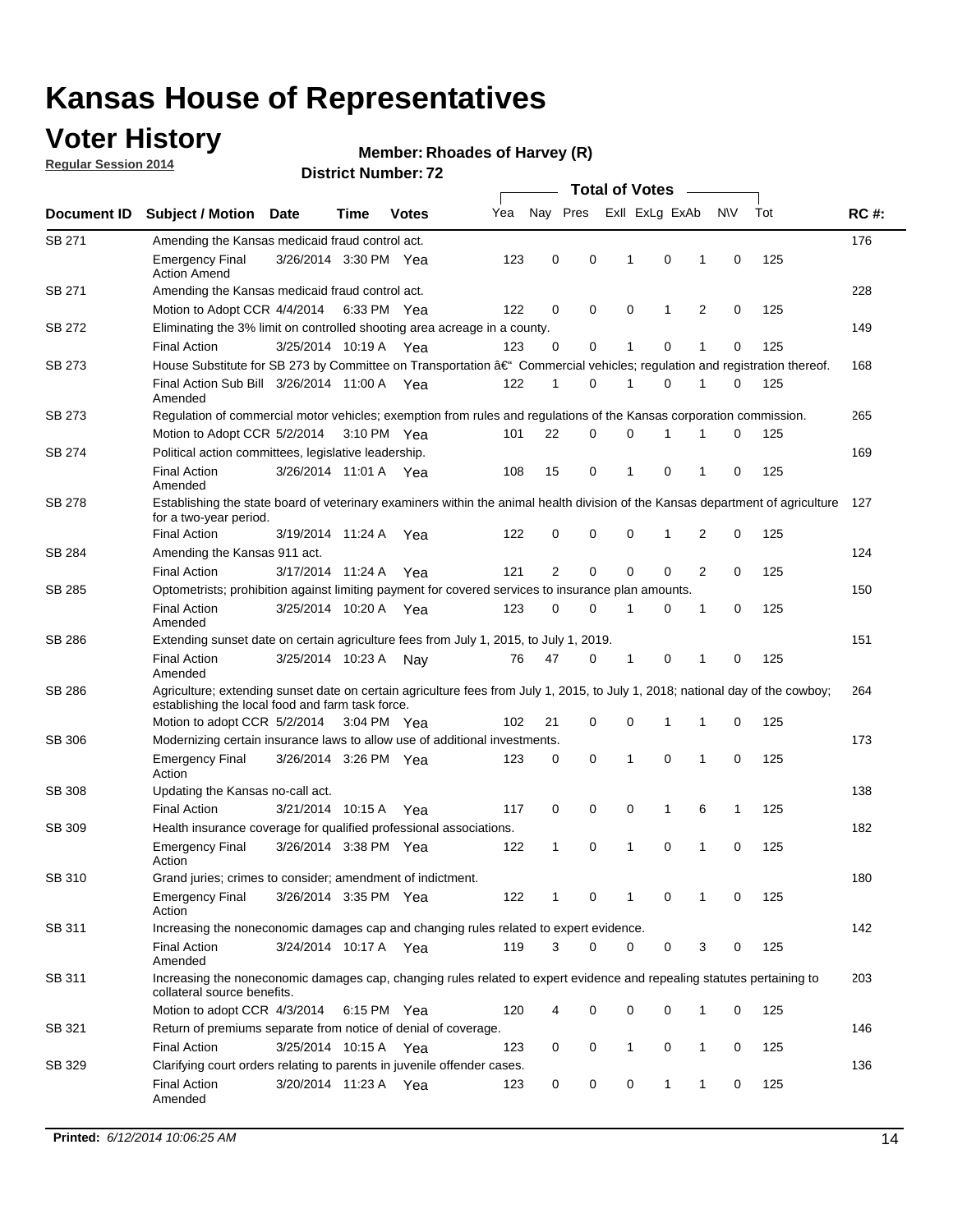#### **Voter History**

**Regular Session 2014**

**Member: Rhoades of Harvey (R)** 

|                 |                                                                                                                                                                    |                       |             |              |     |          |   | <b>Total of Votes</b> |             |              |             |     |             |
|-----------------|--------------------------------------------------------------------------------------------------------------------------------------------------------------------|-----------------------|-------------|--------------|-----|----------|---|-----------------------|-------------|--------------|-------------|-----|-------------|
| Document ID     | <b>Subject / Motion</b>                                                                                                                                            | Date                  | <b>Time</b> | <b>Votes</b> | Yea | Nay Pres |   | Exll ExLg ExAb        |             |              | N\V         | Tot | <b>RC#:</b> |
| SB 329          | Clarifying court orders relating to parents in juvenile offender cases and changing the statute of limitations on certain juvenile<br>offenses.                    |                       |             |              |     |          |   |                       |             |              |             |     | 242         |
|                 | Motion to adopt CCR 4/30/2014 3:23 PM Yea                                                                                                                          |                       |             |              | 122 | 1        | 0 | 1                     | 1           | 0            | 0           | 125 |             |
| SB 344          | Special permits, oversized loads, transportation of hay or feed stuffs.                                                                                            |                       |             |              |     |          |   |                       |             |              |             |     | 152         |
|                 | <b>Final Action</b><br>Amended                                                                                                                                     | 3/25/2014 10:24 A     |             | Yea          | 122 | 1        | 0 | 1                     | 0           | $\mathbf{1}$ | 0           | 125 |             |
| SB 349          | Boiler safety act; deputy inspectors.                                                                                                                              |                       |             |              |     |          |   |                       |             |              |             |     | 128         |
|                 | <b>Final Action</b><br>Amended                                                                                                                                     | 3/19/2014 11:25 A     |             | Yea          | 119 | 3        | 0 | 0                     | 1           | 2            | 0           | 125 |             |
| SB 349          | Board of technical professions; recodification of professions and scope of practice, other; boiler safety act, deputy<br>inspectors.                               |                       |             |              |     |          |   |                       |             |              |             |     | 215         |
|                 | Motion to Adopt CCR 4/4/2014                                                                                                                                       |                       | 10:02 A     | Yea          | 112 | 11       | 0 | 1                     | $\mathbf 0$ | 1            | 0           | 125 |             |
| SB 351          | Vehicle identification numbers; penalties; damages.                                                                                                                |                       |             |              |     |          |   |                       |             |              |             |     | 153         |
|                 | <b>Final Action</b>                                                                                                                                                | 3/25/2014 10:25 A     |             | Yea          | 123 | 0        | 0 | 1                     | 0           | $\mathbf{1}$ | 0           | 125 |             |
| SB 357          | Increasing the number of allowable hunter education deferrals.                                                                                                     |                       |             |              |     |          |   |                       |             |              |             |     | 154         |
|                 | <b>Final Action</b><br>Amended                                                                                                                                     | 3/25/2014 10:26 A     |             | Yea          | 97  | 26       | 0 | 1                     | $\mathbf 0$ | 1            | 0           | 125 |             |
| SB 357          | Authorizing land purchases by the state; amending process state uses to address seized wildlife; increasing the number of<br>allowable hunter education deferrals. |                       |             |              |     |          |   |                       |             |              |             |     | 275         |
|                 | Motion to Adopt CCR 5/2/2014                                                                                                                                       |                       | 7:53 PM Yea |              | 113 | 11       | 0 | 0                     | 0           | -1           | 0           | 125 |             |
| SB 359          | Relating to asbestos-related liability.                                                                                                                            |                       |             |              |     |          |   |                       |             |              |             |     | 177         |
|                 | <b>Emergency Final</b><br>Action                                                                                                                                   | 3/26/2014 3:32 PM Yea |             |              | 94  | 29       | 0 | 1                     | 0           | -1           | 0           | 125 |             |
| SB 367          | Creating the student data privacy act.                                                                                                                             |                       |             |              |     |          |   |                       |             |              |             |     | 186         |
|                 | <b>Emergency Final</b><br><b>Action Amend</b>                                                                                                                      | 3/26/2014 3:43 PM Yea |             |              | 119 | 4        | 0 | 1                     | 0           | $\mathbf{1}$ | $\mathbf 0$ | 125 |             |
| SB 367          | Creating the student data privacy act.                                                                                                                             |                       |             |              |     |          |   |                       |             |              |             |     | 245         |
|                 | Motion to adopt CCR 4/30/2014 3:41 PM Yea                                                                                                                          |                       |             |              | 123 | 0        | 0 | 1                     | -1          | $\mathbf 0$  | 0           | 125 |             |
| SB 371          | Amending employment security law regarding disposition of penalty funds and disclosure of confidential information.                                                |                       |             |              |     |          |   |                       |             |              |             |     | 129         |
|                 | <b>Final Action</b>                                                                                                                                                | 3/19/2014 11:27 A Yea |             |              | 90  | 32       | 0 | 0                     | 1           | 2            | 0           | 125 |             |
| SB 372          | Amending the shared work unemployment compensation program; layoff aversion.                                                                                       |                       |             |              |     |          |   |                       |             |              |             |     | 155         |
|                 | <b>Final Action</b>                                                                                                                                                | 3/25/2014 10:28 A     |             | Yea          | 123 | 0        | 0 | $\mathbf{1}$          | 0           | 1            | 0           | 125 |             |
| SB 402          | Amending statutes related to the Kansas criminal justice information system committee.                                                                             |                       |             |              |     |          |   |                       |             |              |             |     | 178         |
|                 | <b>Emergency Final</b><br>Action                                                                                                                                   | 3/26/2014 3:33 PM Yea |             |              | 123 | 0        | 0 | 1                     | 0           | $\mathbf{1}$ | 0           | 125 |             |
| SB 423          | Authorizing Department of Administration to sell Landon and Eisenhower state office buildings.                                                                     |                       |             |              |     |          |   |                       |             |              |             |     | 233         |
|                 | <b>Final Action</b><br>Amended                                                                                                                                     | 4/5/2014              | 10:28 A     | Yea          | 66  | 55       | 0 | 0                     | 0           | 4            | 0           | 125 |             |
| SB 424          | Amending the statutory requirements for a valid hospital lien.                                                                                                     |                       |             |              |     |          |   |                       |             |              |             |     | 183         |
|                 | <b>Emergency Final</b><br>Action                                                                                                                                   | 3/26/2014 3:39 PM Yea |             |              | 115 | 8        | 0 | 1                     | 0           | 1            | 0           | 125 |             |
| <b>SCR 1618</b> | Substitute for SCR 1618 by Committee on Federal and State Affairs -- State constitutional amendment authorizing raffles.                                           |                       |             |              |     |          |   |                       |             |              |             |     | 170         |
|                 | Final Action Sub Bill 3/26/2014 11:06 A                                                                                                                            |                       |             | Nav          | 102 | 19       | 2 | 1                     | 0           | 1            | 0           | 125 |             |
| <b>SCR 1620</b> | Port authority; creation in Stafford, Kansas.                                                                                                                      |                       |             |              |     |          |   |                       |             |              |             |     | 234         |
|                 | <b>Final Action</b>                                                                                                                                                | 4/5/2014              | 10:29 A Yea |              | 121 | 0        | 0 | 0                     | 0           | 4            | 0           | 125 |             |